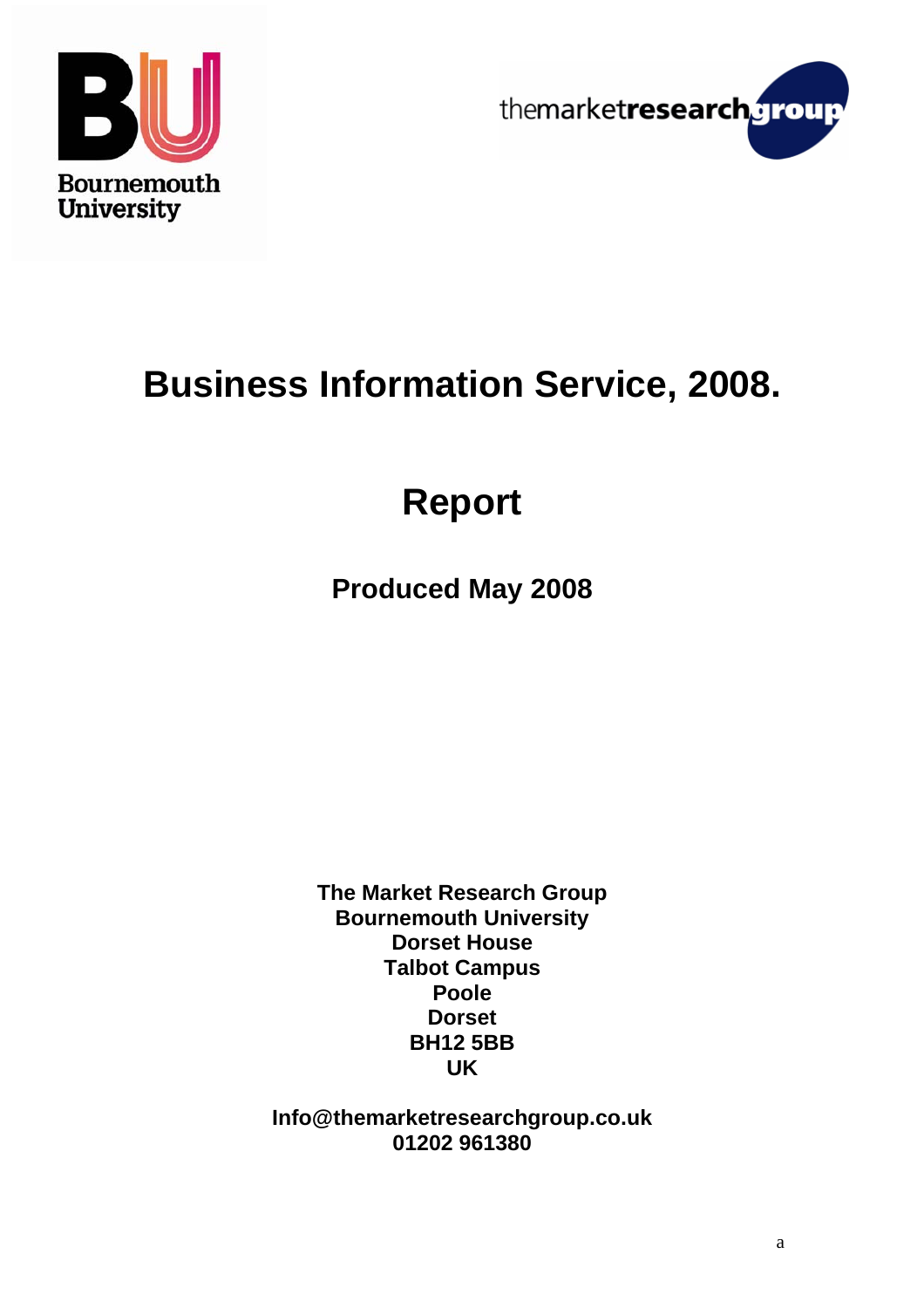### **Contents**

| 1: Executive Summary                                         | 1              |
|--------------------------------------------------------------|----------------|
|                                                              |                |
| 2: Introduction                                              | $\overline{2}$ |
| 2.1: Bournemouth University                                  | $\overline{2}$ |
| 2.2: The Market Research Group (MRG)                         | $\overline{2}$ |
|                                                              |                |
| 3: Methodology                                               | 3              |
| 3.1: Target Population                                       | $\overline{3}$ |
| 3.2: Data Collection                                         | $\overline{3}$ |
| 3.2.1: Quantitative Research                                 | $\overline{3}$ |
| 3.2.2: Questionnaire Design                                  | $\overline{3}$ |
| 3.2.3: Qualitative Research                                  | $\overline{4}$ |
| 3.3: Sample Size                                             | $\overline{4}$ |
| 3.4: Data Analysis                                           | $\overline{4}$ |
|                                                              |                |
| 4: Research Findings Amongst Businesses                      | 5              |
| 4.1: Business Information Needs                              | 5              |
| 4.2: Information Which is Currently Difficult to Obtain      | 8              |
| 4.3: Current Use of Business Information                     | 9              |
| 4.4: Access to Business Information                          | 11             |
| 4.5: Sources of Business Information Used Currently          | 12             |
| 4.6: Use of Specific Information Sources                     | 13             |
| 4.7: Preferences for Access to a Business Information System | 16             |
| 4.8: Payment for Business Information                        | 17             |
| 4.9: Business Classification Details: Business Sample        | 19             |
|                                                              |                |
| 5: Research Findings Amongst Alumni                          | 20             |
| 5.1: Use of Business Information                             | 20             |
| 5.2: Type of Business Information Needed                     | 21             |
| 5.3: Current Use of Business Information                     | 23             |
| 5.4: Sources of Business Information Used Currently          | 24             |
| 5.5: Access to Business Information                          | 26             |
| 5.6: Method of Access to Business Information                | 27             |
| 5.7: Willingness to Pay for Business Information             | 28             |
| 5.8: Business Classification Details: Alumni Sample          | 29             |
|                                                              |                |
| 6: Depth Interviews with Business Respondents                | 31             |
| 6.1: Key Quotes from Depth Interviews                        | 32             |
|                                                              |                |
| <b>7: Questionnaires</b>                                     | 40             |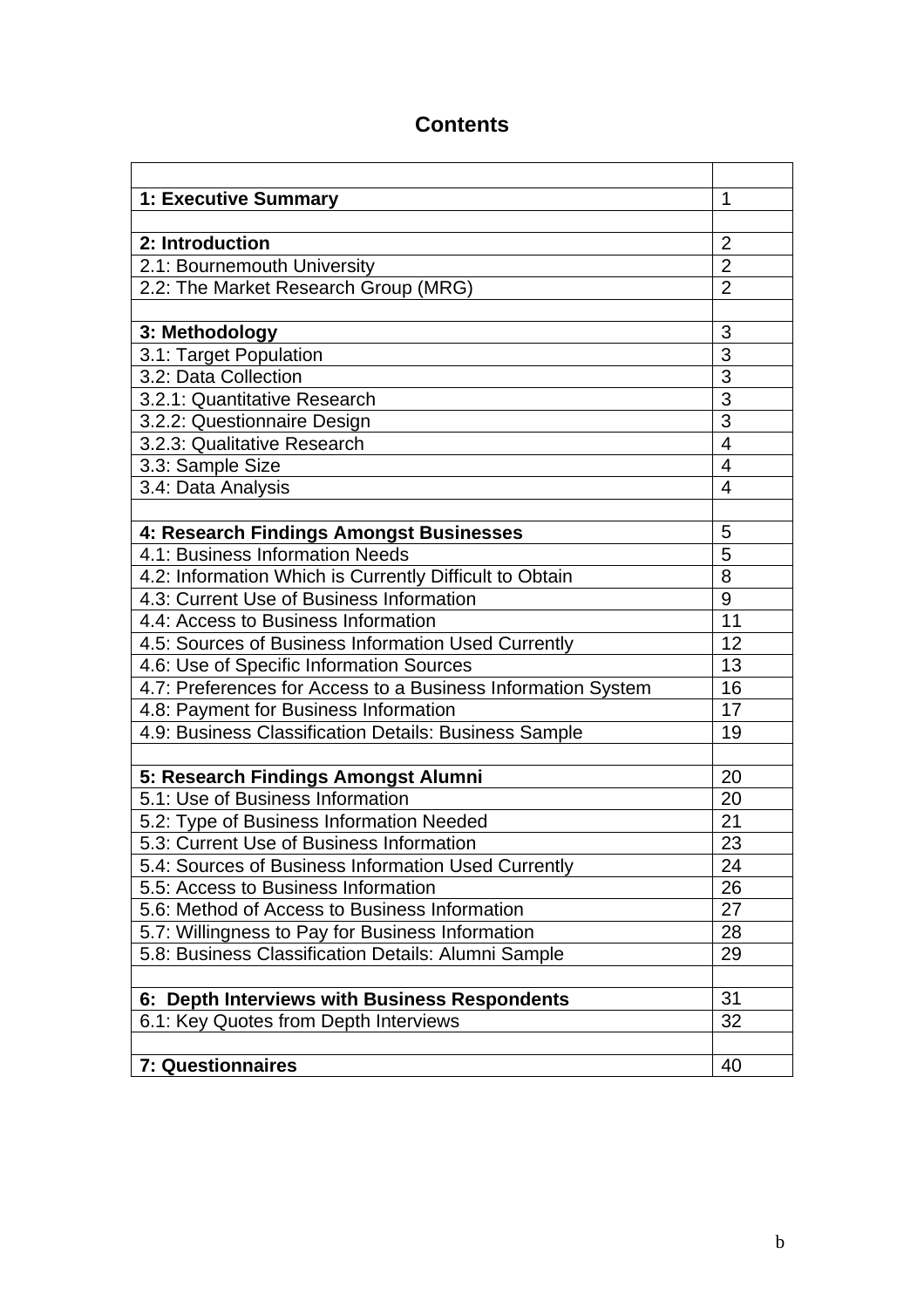### **1: Executive Summary**

- Companies tend to rely on **the internet**, professional bodies and other free resources for their business information, using in-house staff to collect and analyse data. The internet is the preferred means of accessing any future business information service.
- Around half the businesses we interviewed for this research say that they would be willing to pay for business information. Payment for information is conditional on two key factors:
	- cost vs. value in real terms
	- perceived quality and relevance of data (especially data collected via search engines such as Google)
- There is some evidence to suggest that businesses are aware of the amount of time spent in-house on collecting and collating data. The information might be freely available on the internet but at what cost in terms of staff time? It seems this 'free' information does have a price tag after all.
- An opportunity exists to highlight the real cost of 'free' business information versus a readily usable fee-paying information service. Of particular importance are the benefits of this type of service to small companies which are more keenly aware of overheads.
- There are underlying doubts about the quality of existing business information available on the internet and the provision of quality information if likely to be well received.
- There is a feeling that extracting the right kind of up-to-date, relevant facts and figures is something that can only be done in-house. There is a belief that only internal staff can fully understand a company's research needs and so access the appropriate, actionable data. Effective targeting of useful data would be an essential requirement of any future service.
- Interpretation of business data is also considered vital and best left to internal staff who have an understanding of the marketplace. Future information provision would need to demonstrate that any business information sourced will not be subject to misinterpretation.
- In terms of highly specialised areas such as employment law, human resources, health and safety or tax, most companies either have inhouse staff to offer information or outsource to specialist advisors. However, there were some reported difficulties in these key complex areas, so this could be an area for further investigation.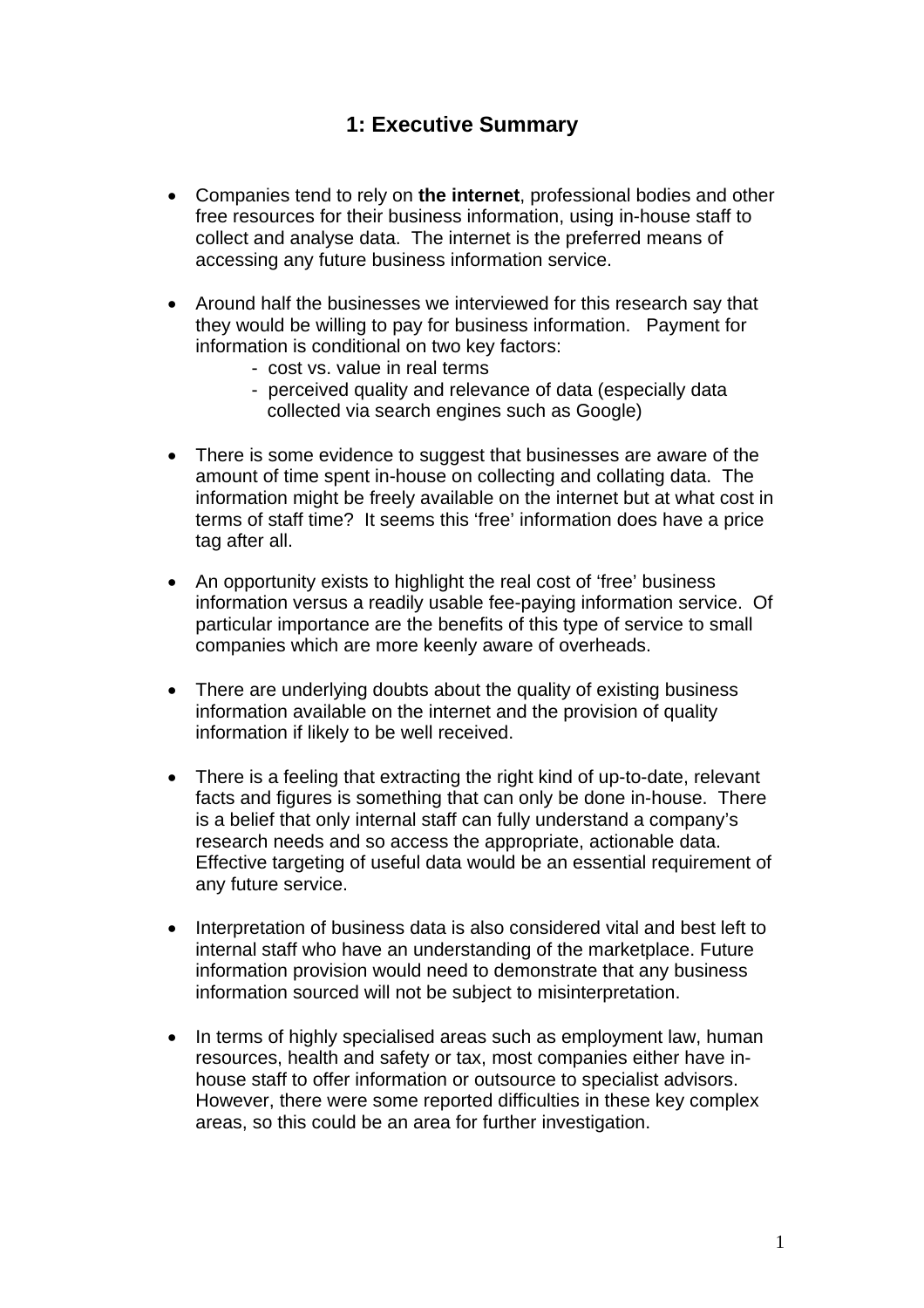### **2: Introduction**

#### **2.1: Bournemouth University**

Bournemouth University is a modern and innovative institution, which has a reputation as one of the premier providers of vocational higher education in the UK. Throughout its life, Bournemouth University has developed a strong reputation for offering a wide range of opportunities for undergraduate and postgraduate study, research and consultancy. Inspired by an entrepreneurial spirit, the University continues in the development of unique teaching and learning opportunities and is amongst the leaders in the UK for graduate employment.

### **2.2: The Market Research Group (MRG)**

Bournemouth University has commissioned the Market Research Group (MRG), based at Bournemouth University, to undertake the Business Information Survey. MRG aims to be a key independent resource for the provision and interpretation of market intelligence for its clients. The group offers expertise, experience and advice in the field of market research, tailored to suit the needs of individual organisations. MRG has specialised in consultation of this sort, and has numerous similar projects to its name.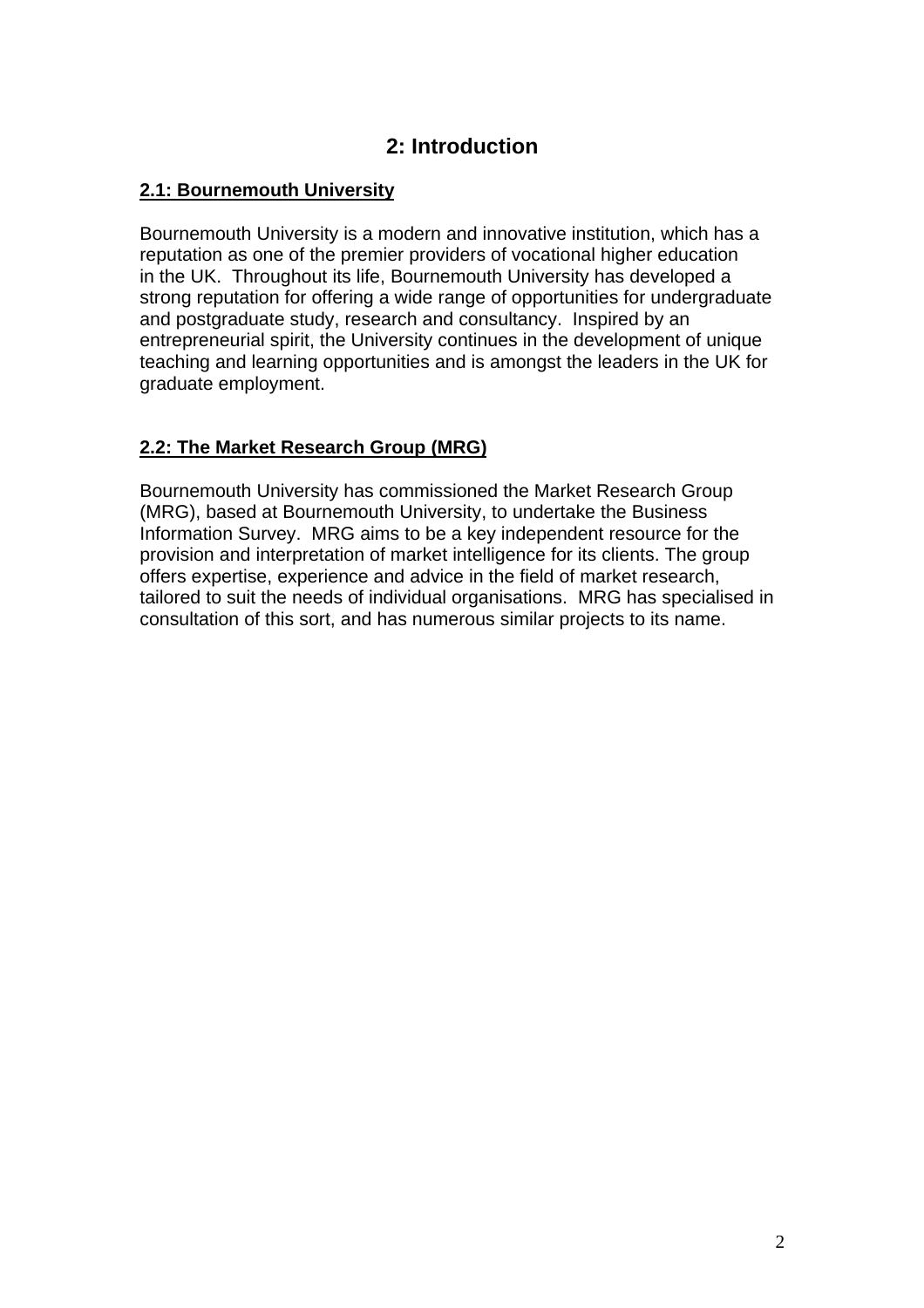### **3: Methodology**

### **3.1: Target Population**

The target population (those of interest to the research) was defined as:

- Small to medium sized businesses/enterprises (SME's) in the South West.
- University Alumni.

### **3.2: Data Collection**

### **3.2.1: Quantitative Research**

The initial approach used for both the Business and Alumni samples was a **self-completion questionnaire**.

However, the response rate within both samples was too low to yield meaningful results and so an **electronic questionnaire** was attempted. This, too, had a very low rate of uptake and so finally, **a telephone research** method was employed to guarantee a robust enough sample upon which to base research findings.

### **3.2.2: Questionnaire Design**

The interviewer-administered questionnaires for the Business and Alumni samples are largely similar with a few slight variations in question wording, taking into account answering for a company or an individual.

The questionnaires, copies of which are appended to the report, were designed by the Market Research Group (MRG) specifically for this project, and through consultation with Bournemouth University.

The questionnaires have been designed to provide information to fulfil the research aims and objectives of the survey. The topics were chosen to enable the identification of key issues and general ideals, which could be used to develop the Business Information Service.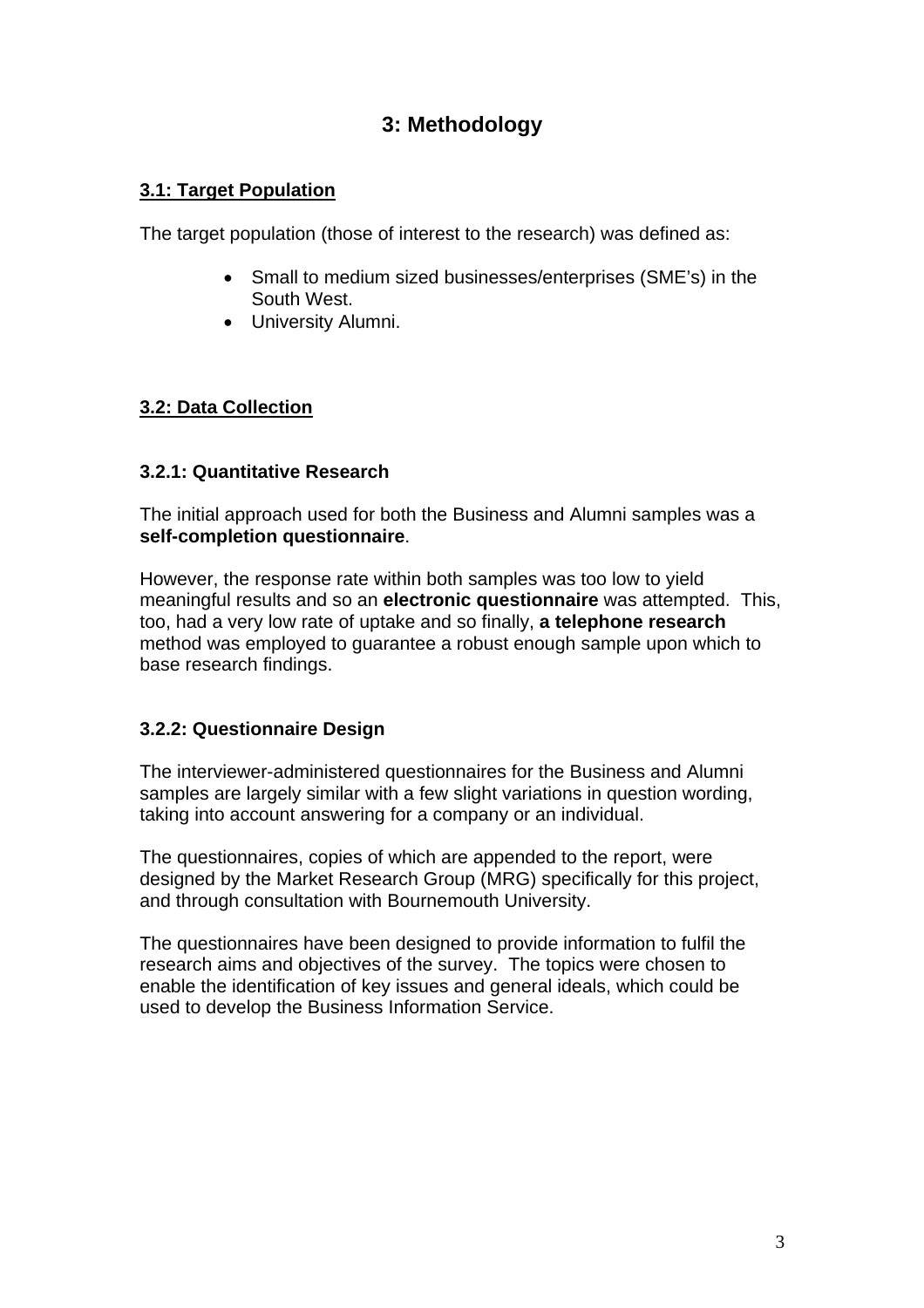#### **3.2.3: Qualitative Research**

In addition to the quantitative research outlined previously, it was felt that a more qualitative approach was also needed, to add some depth to the data.

To this end, 10 telephone depth interviews with Business People were conducted, using an open-ended form of questioning.

The question guide used in this part of the study is also appended to this report.

#### **3.3: Sample Size**

A total of 124 quantitative business interviews were undertaken and 10 depth interviews, these were supported by 143 interviews with university alumni.

### **3.4: Data Analysis**

The self-completion questionnaires were analysed using a standard coding system, where each response is assigned a numerical value for data analysis within a specialist computer programme. Tabulations, cross-tabulations and other statistics were then produced to satisfy the information requirements of Bournemouth University. A complete set of this analysis is contained in the appendices.

Qualitative comments were assessed and recorded as appropriate. A full listing of these comments is appended to this document.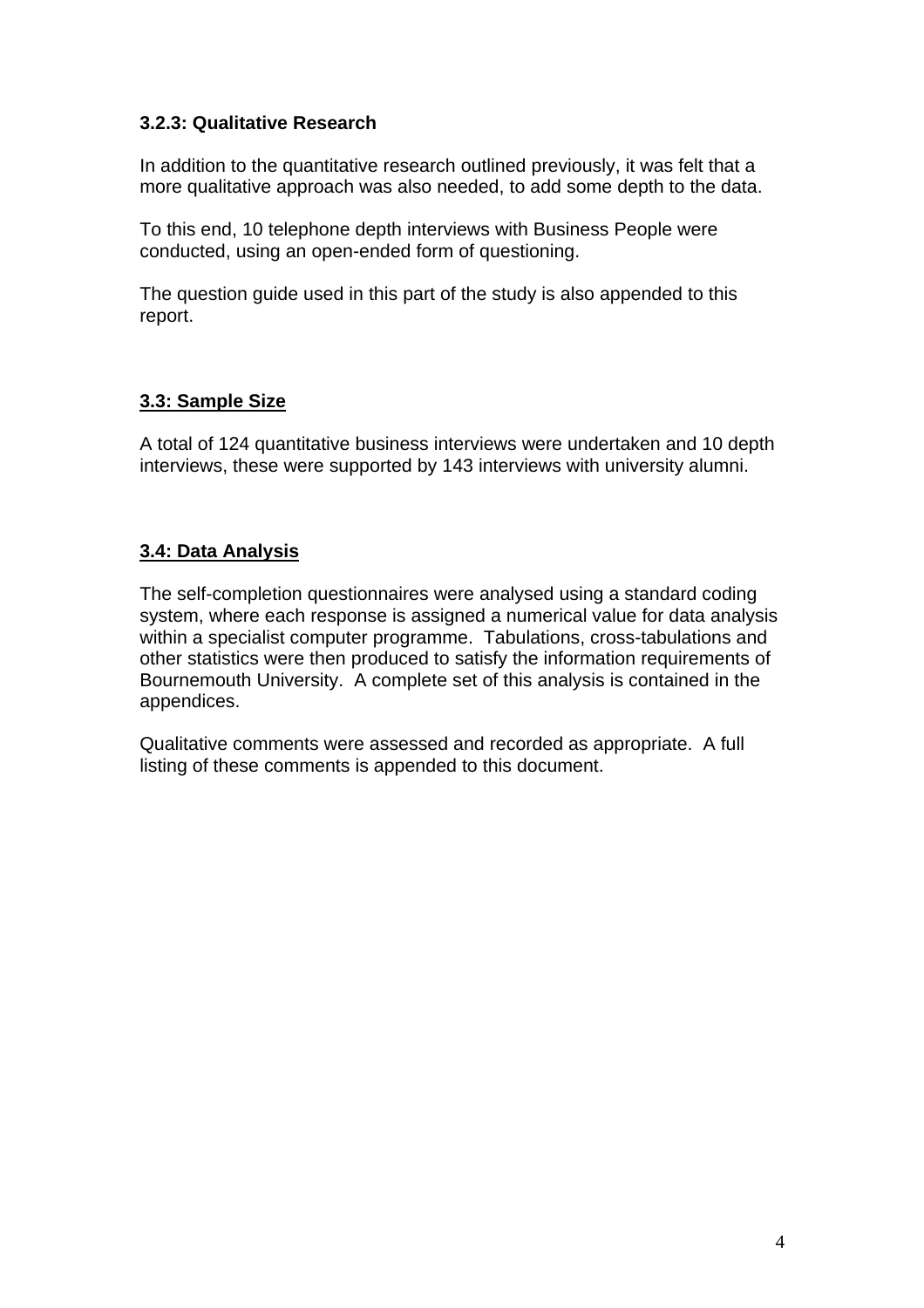### **4: Research Findings Amongst Businesses**

Some key company profile information was recorded for classification purposes at the start of the interview, a summary of which can be found at the end of this section.

#### **4.1: Business Information Needs**

The table below summarises the business information needs of the small to medium enterprises we spoke to.

|                                      | Frequency | Valid<br>Percent |
|--------------------------------------|-----------|------------------|
|                                      |           |                  |
| Company information                  | 86        | 72.3             |
| Credit information                   | 53        | 44.5             |
| Information about sources of finance | 52        | 43.7             |
| Market research                      | 62        | 52.1             |
| Competitors                          | 71        | 59.7             |
| Technical                            | 57        | 47.9             |
| <b>Products</b>                      | 55        | 46.2             |
| Other                                | 27        | 22.7             |

#### **Q4. What type of business information do you need?**  Base: all business respondents (124)

Perhaps not surprisingly, nearly three-quarters (72%) of the businesses we interviewed said that they needed general 'company information' to assist them in the workplace.

*'We use it (business info) a lot on fundraising, preparation of business plans, data on average 'shop spend' in museums. It's very helpful in formulating plans for our expansion.' (Museum Shop)* 

*'The demographics of the local core area within 50 miles is important.' (Mortgage Advisor)*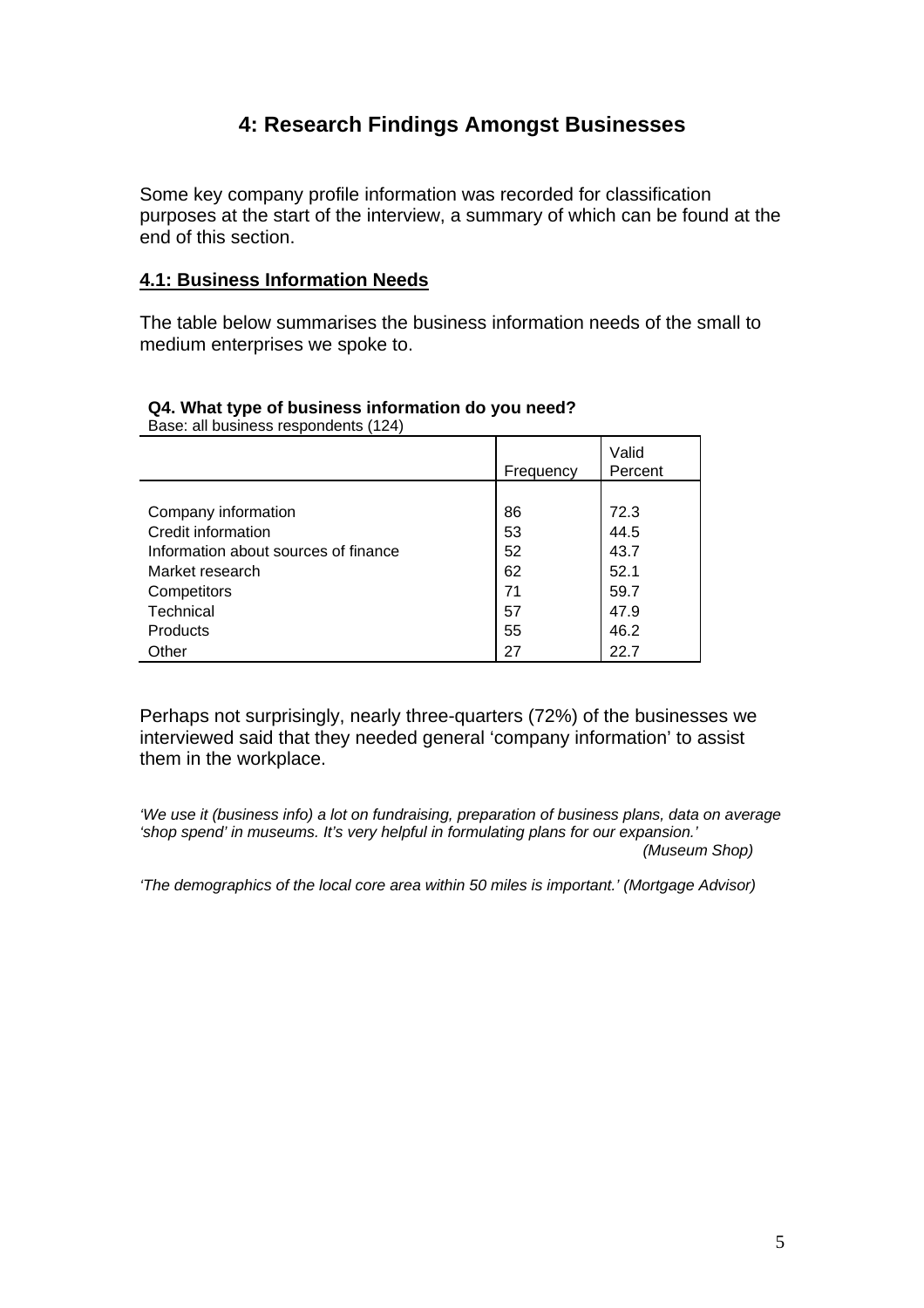More specifically, 60% required information on 'competitors', particularly with regard to pricing, offers and advertising. Much of this information is accessed by searching on-line.

*'We get information on-line (and hard copy by requesting tariffs etc.) on what other venues are charging for weddings, functions and conferences. We like to see where we stand in the marketplace and it's very useful to compare prices.' (Hotel)* 

*'When time permits we do browse for competitor information – fees, offers and so on.' (Mortgage Advisor)* 

'Market research' was cited as a business information need by just over half (52%) of the businesses we interviewed and there was some positive feedback on improved response rates and performance where research had been used effectively.

#### *(On Market Research)*

*'It's more scientific. Response rates did improve with the small amount of research done. We looked at all household demographics in the domestic market. We use government statistics and information from local councils.' (Mortgage Advisor)* 

*'Market Research has proved useful – demographics, locations, etc. We would consider some more independent market research if approved by the Chief Executive.' (Assurance Company)* 

'Technical information' (48%) and 'product information' (46%) were also two very important categories cited by nearly half of the business sample. Companies working in specialised areas tended to look to their own professional bodies, associations and major suppliers for advice on products, employment matters, research and trends within their industry.

*'All our information needs are dealt with in-house. We pay a substantial subscription to the Race Course Association for advice on tax, employment law and trends within our trade.' (Race Course)* 

*(On Finding a Company) 'We would look on the web and within the Health and Safety Executive. We are in constant touch with ACAS.' (Professional Engineering Association)*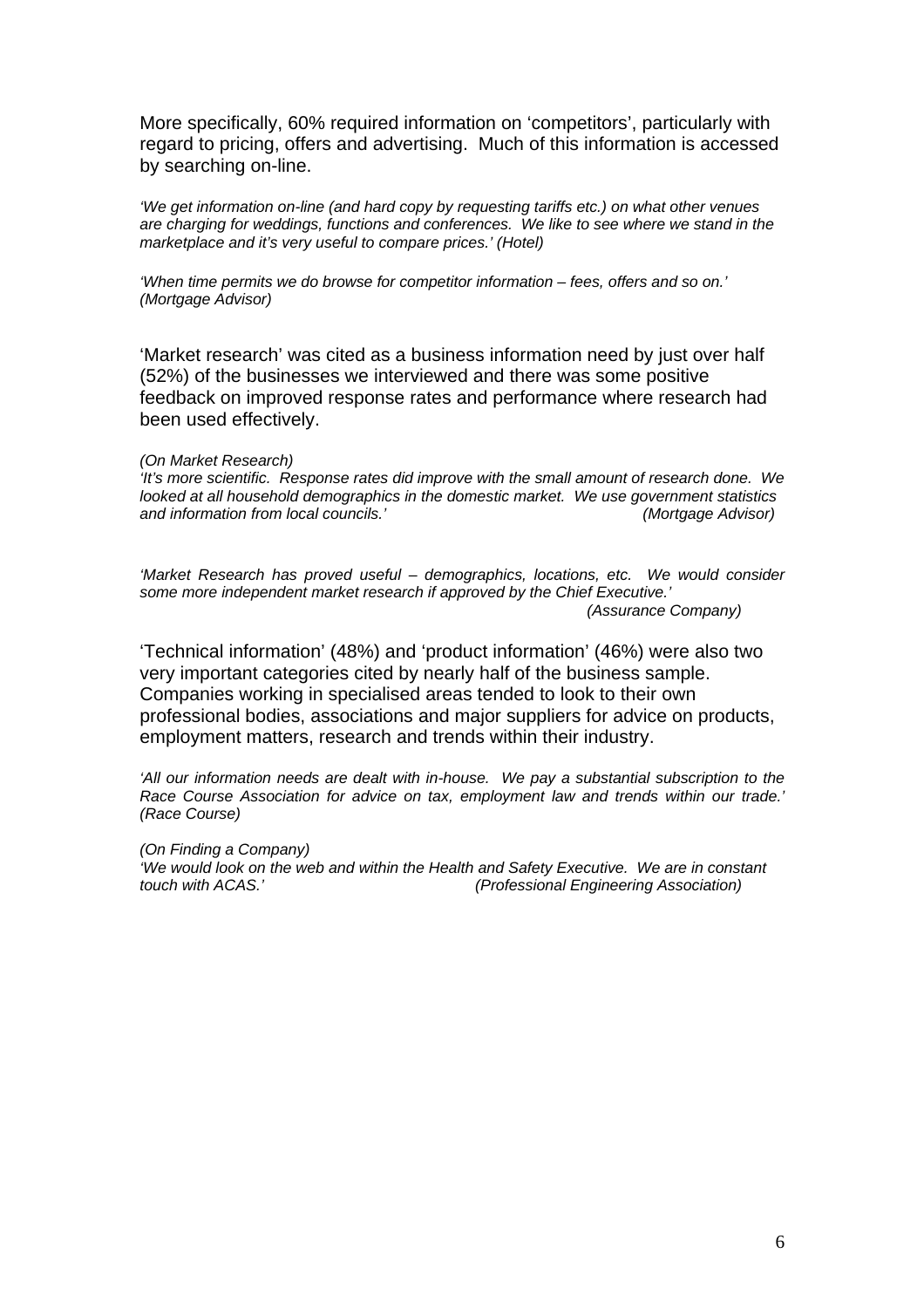'Credit information' (45%) and 'information about sources of finance' (44%) were also regarded as important parts of the mix of business information needed by companies.

*'We do look into new suppliers before we enter into a contract.' (Cathedral Shop and Glazing Contractors)* 

*'Our MD compares filed accounts within language schools online for comparative purposes.' (Independent Language School)* 

Nearly a quarter (23%) of the Business Sample said that they also had 'other' business information needs, a full listing of which can be found appended to this report. Some of the key types of business information which fall into this 'other' category included:

- Information on **Legislation**: particularly employment/company law and contracts
- Information on **Human Resources** Issues: in general and pertaining to legal issues
- Information on **Health and Safety Issues**
- Other **Specialist Industry-Related Information**: for example, tourism data/visitor trends, charity-related statistics, property values and land purchasing information.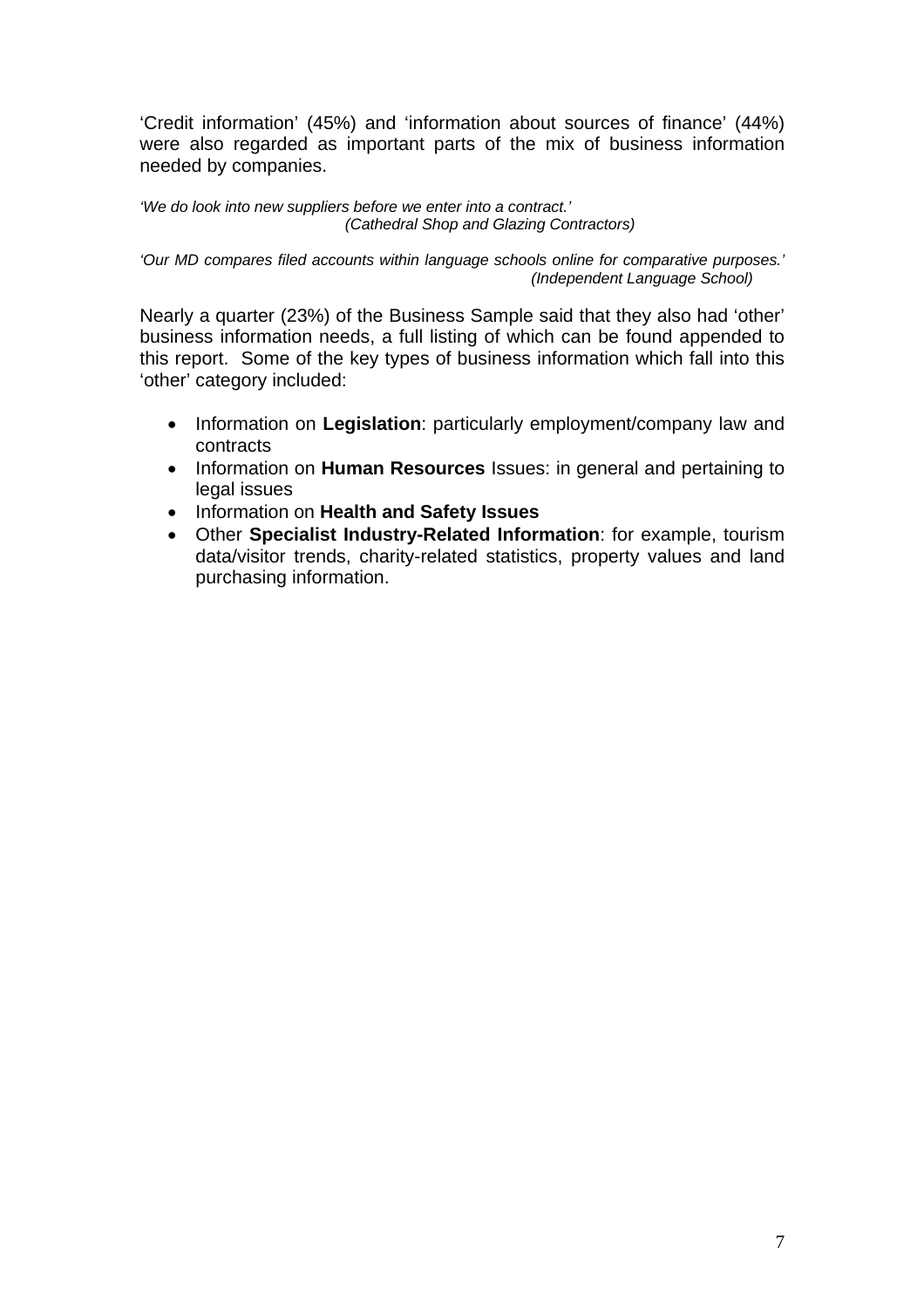### **4.2: Information Which is Currently Difficult to Obtain**

Most respondents reported that they did not experience any particular problems obtaining business information. General information needs were largely met by browsing the internet and looking at freely available data.

*'Most information is out there and can be found via various search engines. It then becomes a matter of price and quality of information (accurate / up to date) and price structure.' (response to open-ended question)* 

Companies tend to have specialist assistance with more complex matters such as human resources, tax and employment law. This expertise is provided either by in-house staff or out-sourced to professional suppliers of these services.

However, there were some business respondents who reported difficulties in these and other key business information areas, so this could be an area for further investigation by Bournemouth University.

*'We do use local suppliers, but employee law difficult. Do use bank manager, solicitor and accountant who do provide us with most of information.'* 

 *(response to open-ended question)* 

A full list of the information areas which currently pose problems for businesses is appended to this report in the form of a listing of responses to this open-ended question (Q4). In summary, the following areas were cited as particularly challenging:

Market research: advertising effectiveness, visitor trends, tourism data, statistics on local area.

*'Visitor trends for locality - both Dorset and more locally Poole and Bournemouth. Who's visiting? How long for? Likely spend? Where do our target markets stay (accommodation vs day visits)? Where are they from?'* 

• Specific contact information for company personnel (for new business leads)

*'Business info in terms of employees, turnover contact names, directors, partners, HR managers – i.e. organisational information.'* 

• Credit information

*'We do all jobs ourselves or buy in specialist help for tax/employment law. We do need financial information on new suppliers or trade customers.'* 

• Competitor information *'Competitors - salaries paid. Industry generally has problem with competition. Commission info on competitors is historical, only via companies house mainly.'* 

 *(all responses to open-ended question)*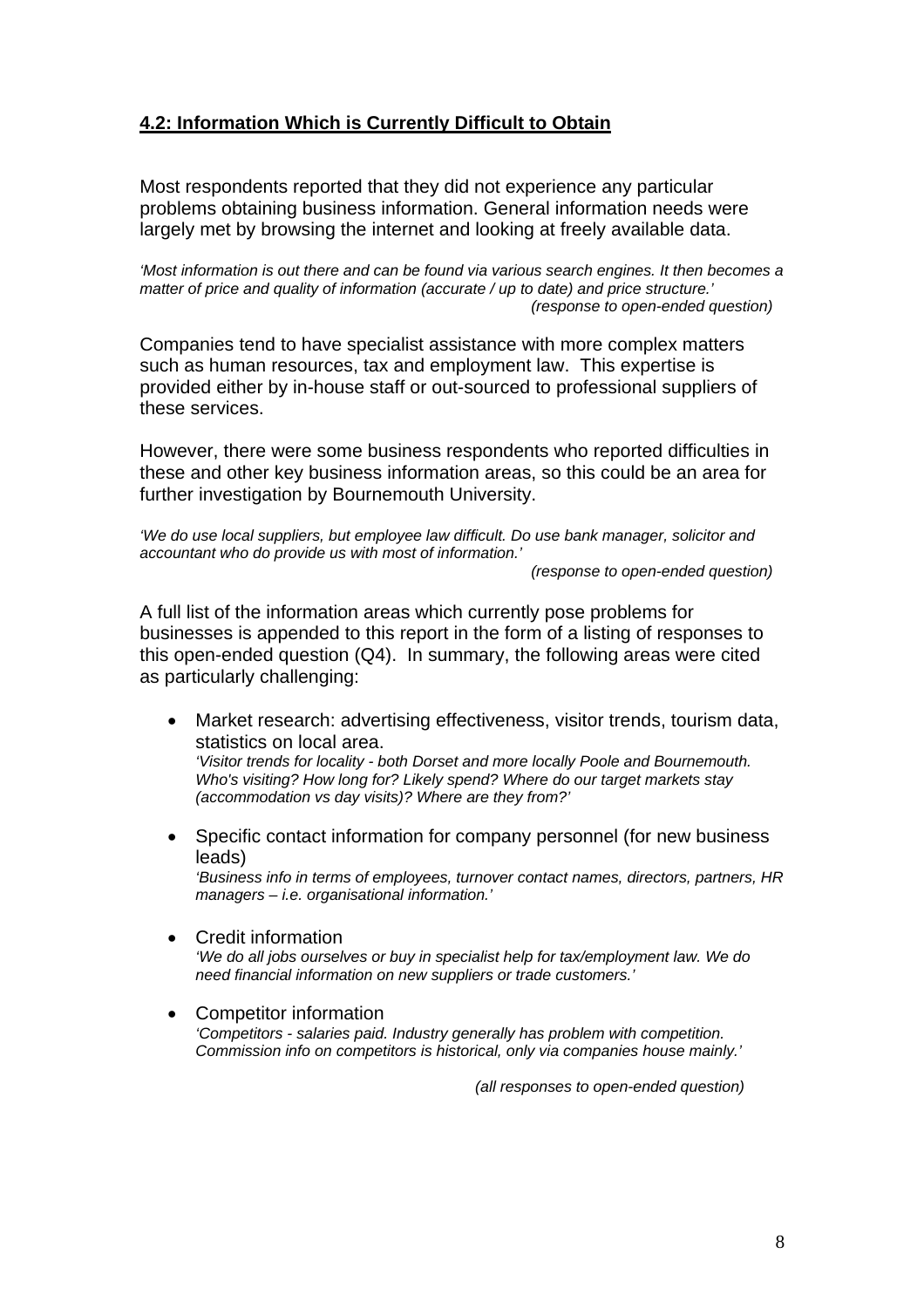### **4.3: Current Use of Business Information**

Unsurprisingly, most business respondents currently use business information to inform decisions on 'sales and marketing' matters (72%), for example, researching prospects or competitors. This is clearly the most important area of existing business information usage.

*'We use business information all the time whether it be part of our profiling, sales activity or looking for potential customers. It's essential and gives us targets.'* 

*(IT Consultancy)* 

*'We need to find information on competitors and also information on prospects to find out about other local businesses for marketing. Also use Poole/Bournemouth Directories as supplied by Borough Councils.' (Hotel)* 

| Q6. What do you use business information for?                       |           |                      |
|---------------------------------------------------------------------|-----------|----------------------|
| Base: all business respondents (124)                                | Frequency | <b>Valid Percent</b> |
|                                                                     |           |                      |
| Sales & marketing eg researching prospects or competitors           | 81        | 71.7                 |
| Researching creditworthiness of prospects, suppliers or<br>partners | 47        | 41.6                 |
| Business plans/attracting investment                                | 36        | 31.9                 |
| Purchasing                                                          | 45        | 39.8                 |
| Strategic development and planning                                  | 48        | 42.5                 |
| Researching products or services                                    | 60        | 53.1                 |
| Other                                                               | 23        | 20.4                 |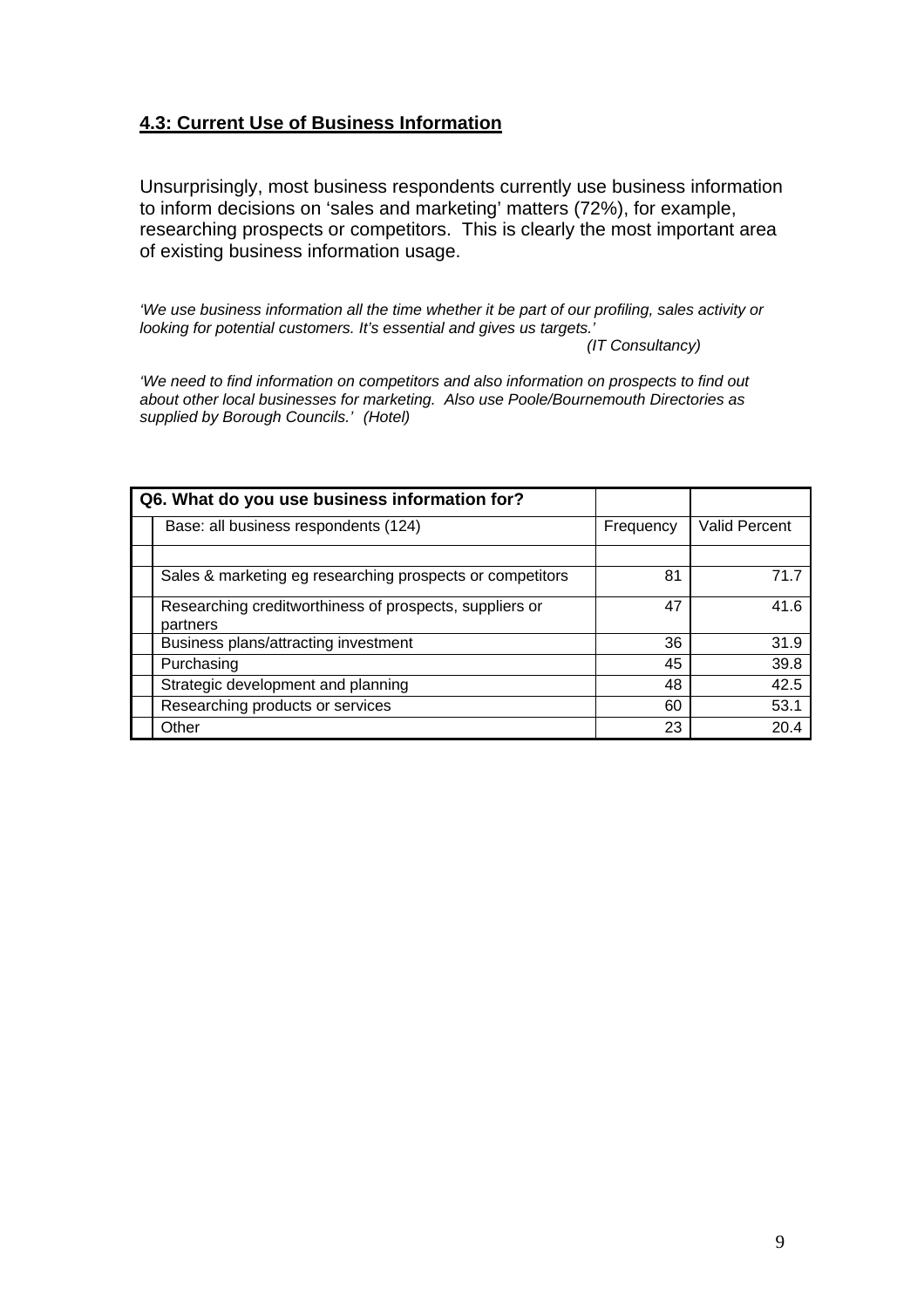Just over half the business sample actively used information sources for 'researching products or services' (53%). This information tends to be internet-based, easily available via a search engine and free of charge, though there were some concerns about the quality of information accessed in this way. These doubts about the quality of self-generated business data could be seen as an opportunity for Bournemouth University.

*'We do have the time and patience to do our own internet research. We just Google it by subject.' (Professional Engineering Association)* 

*'We need information at times on higher end companies, highly complex companies that need us as a consultancy. We use a combination of the web, contacts, data agencies, personal contacts and networking...Google and search really does for everything. You never know if you're getting the full answer though – you never know what you might be missing.' (IT Consultancy)* 

Use of information for 'strategic development and planning' (43%), 'researching creditworthiness of prospects, suppliers or partners' (42%) and 'purchasing' was also important.

*'We look for information on suppliers certainly and info on other charities. We use the web a lot for this.' (Museum Shop)* 

*'If we need a new IT hardware product. We are a service consultancy and we go to the internet initially for new ideas.' (IT Consultancy)* 

Slightly fewer respondents claimed that they actively use business information for 'business plans/attracting investments' (32%).

Nearly a quarter of the sample (23%) mentioned 'other' uses for business information. A full listing of these 'other' current uses is appended to this report under Q6. In general, these 'other' **uses** for business information are broadly similar to the 'other' **needs** for business information mentioned at Q4, that is:

- Advice on legislation
- Human resources
- Health and Safety
- Market Research
- Specialist industry-related information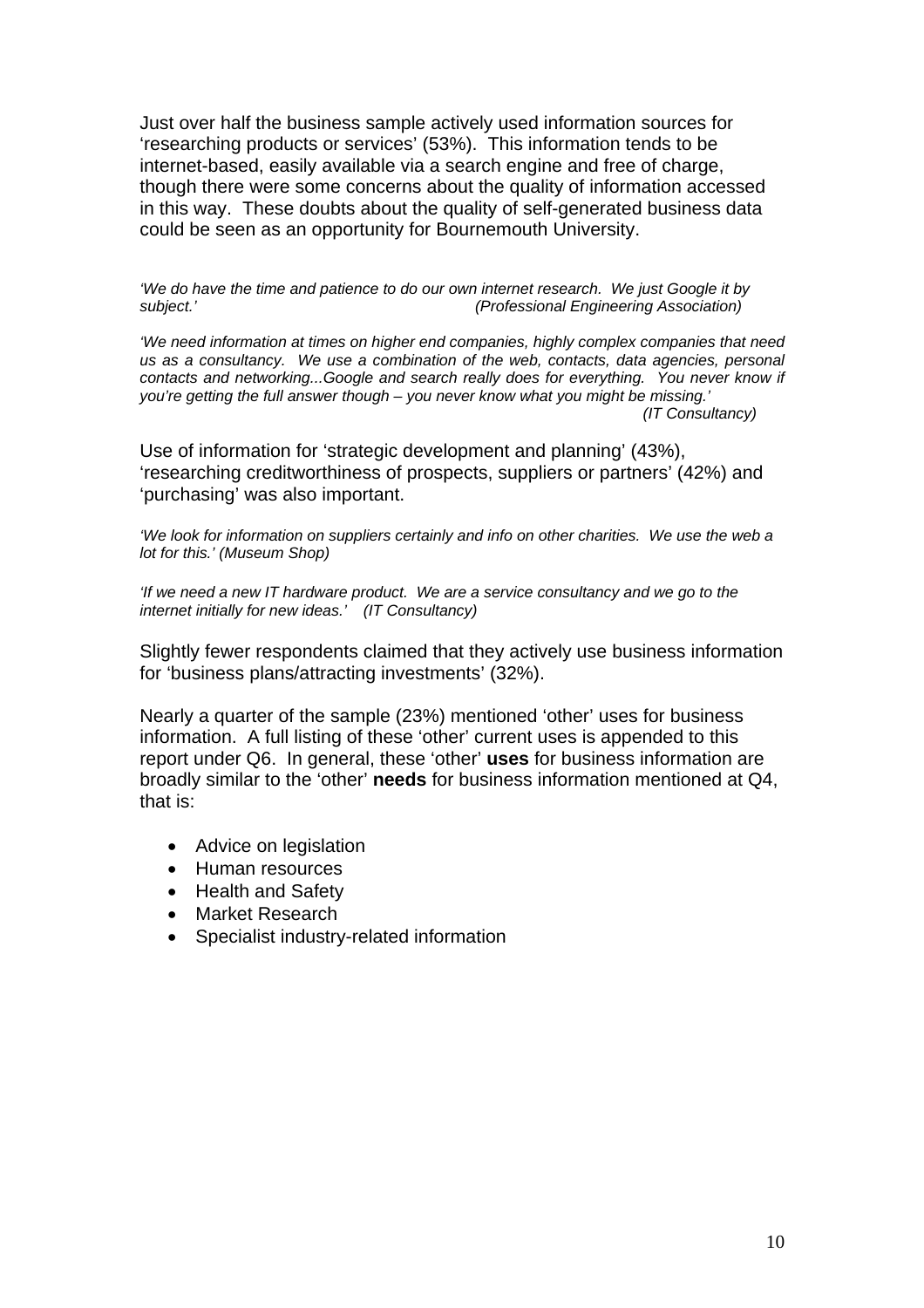### **4.4: Access to Business Information**

Most of the businesspeople we interviewed said their company would benefit from having easier access to business information (66%), indicating that there are some obstacles currently and perhaps an opportunity to offer easier access in future.

| Q7. Would your business benefit from having easier access<br>to business information?<br>Base: all business respondents (124) |        |     |      |  |
|-------------------------------------------------------------------------------------------------------------------------------|--------|-----|------|--|
| Valid Percent<br>Frequency                                                                                                    |        |     |      |  |
| Valid                                                                                                                         | Yes    | 77  | 65.8 |  |
|                                                                                                                               | No     | 40  | 34.2 |  |
|                                                                                                                               | Total  | 117 | 100  |  |
| Missing                                                                                                                       | System |     |      |  |
| Total                                                                                                                         |        | 124 |      |  |

A good or better **on-line business information service** is the type of facility that most respondents are looking for in future, to save time and therefore money.

*'Many different sources have to be searched – we would benefit from 'one' reliable source.'* 

*'Need to filter out superfluous information especially online. Does take me time and effort to find information.'* 

*'On line access. Being small and cash strapped it all takes time & money.'* 

 *(responses to open-ended question)* 

A full listing of answers to Q7 is appended to this report.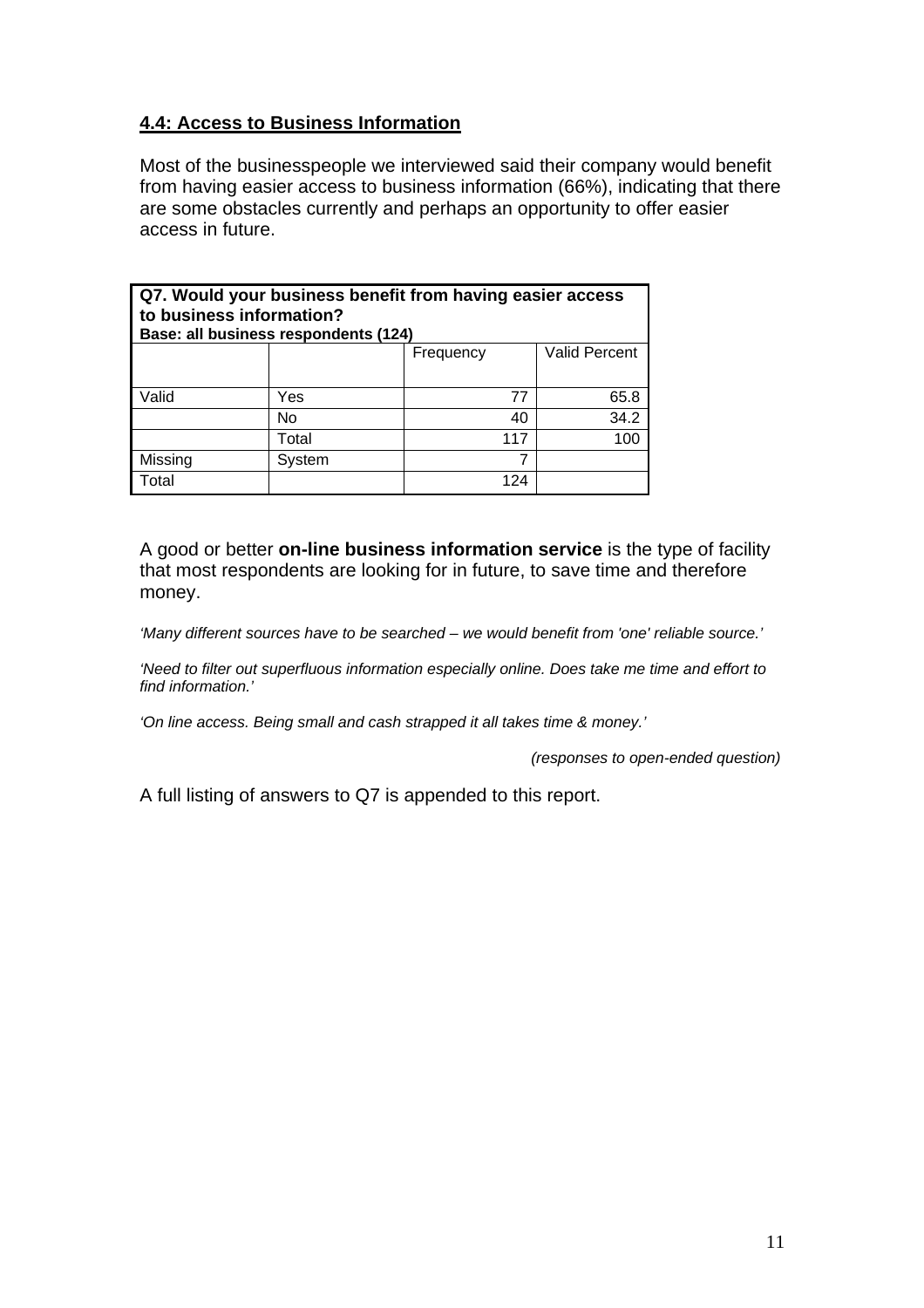### **4.5: Sources of Business Information Used Currently**

The table below shows which of the following sources of business information are used by companies:

| Q8. Which of the following sources of business information do you use? |                                           |           |                      |
|------------------------------------------------------------------------|-------------------------------------------|-----------|----------------------|
|                                                                        |                                           | Frequency | <b>Valid Percent</b> |
|                                                                        | Business related journals and periodicals | 92        | 76.0                 |
|                                                                        | <b>Business related books</b>             | 42        | 34.7                 |
|                                                                        | Professional press                        | 83        | 68.6                 |
|                                                                        | Newspapers eg Financial Times             | 48        | 39.7                 |
|                                                                        | Online fee-paying                         | 33        | 27.3                 |
|                                                                        | Internet                                  | 115       | 95                   |
|                                                                        | Public library                            | 18        | 14.9                 |
|                                                                        | Other                                     | 14        | 11 6                 |

As previously noted, the vast majority of companies use the internet (95%) for business information, being the fastest, cheapest and most readily accessible source available.

 *'We don't pay anybody to do research. It's mainly on the internet where it can be done for free. We have resources within the company (managers and partners) who make time available to do our own research. We wouldn't pay to have this work done as interpretation of information is all important.' (Hotel)* 

There was some feeling amongst the businesses interviewed in more depth that extracting the right kind of up-to-date, relevant facts and figures was only something that could be done in-house. There was a belief that only internal staff could fully understand a company's research needs and so access the appropriate, actionable data.

Reading business related publications is clearly an important way to retrieve business information. Three-quarters of the sample refer to 'business related journals and periodicals' (76%) for business information, with around the same proportion reading the 'professional press' (69%), just over a third reading 'newspapers eg: Financial Times' (40%) and slightly less reading 'business related books' (35%).

There is some indication that the internet-based business information mentioned by respondents is not all free of charge. Just over a quarter of the sample use 'online fee-paying' (27%) sources of information. The 'public library' does not appear to be a well-used business information resource at present, with only 15% of the sample claiming to use it at all.

The 'other' (12%) sources of business information currently used are listed in the appendix to this report. They tended to include local media and press (The Daily Echo, local radio), professional associations, certain magazines and trade contacts.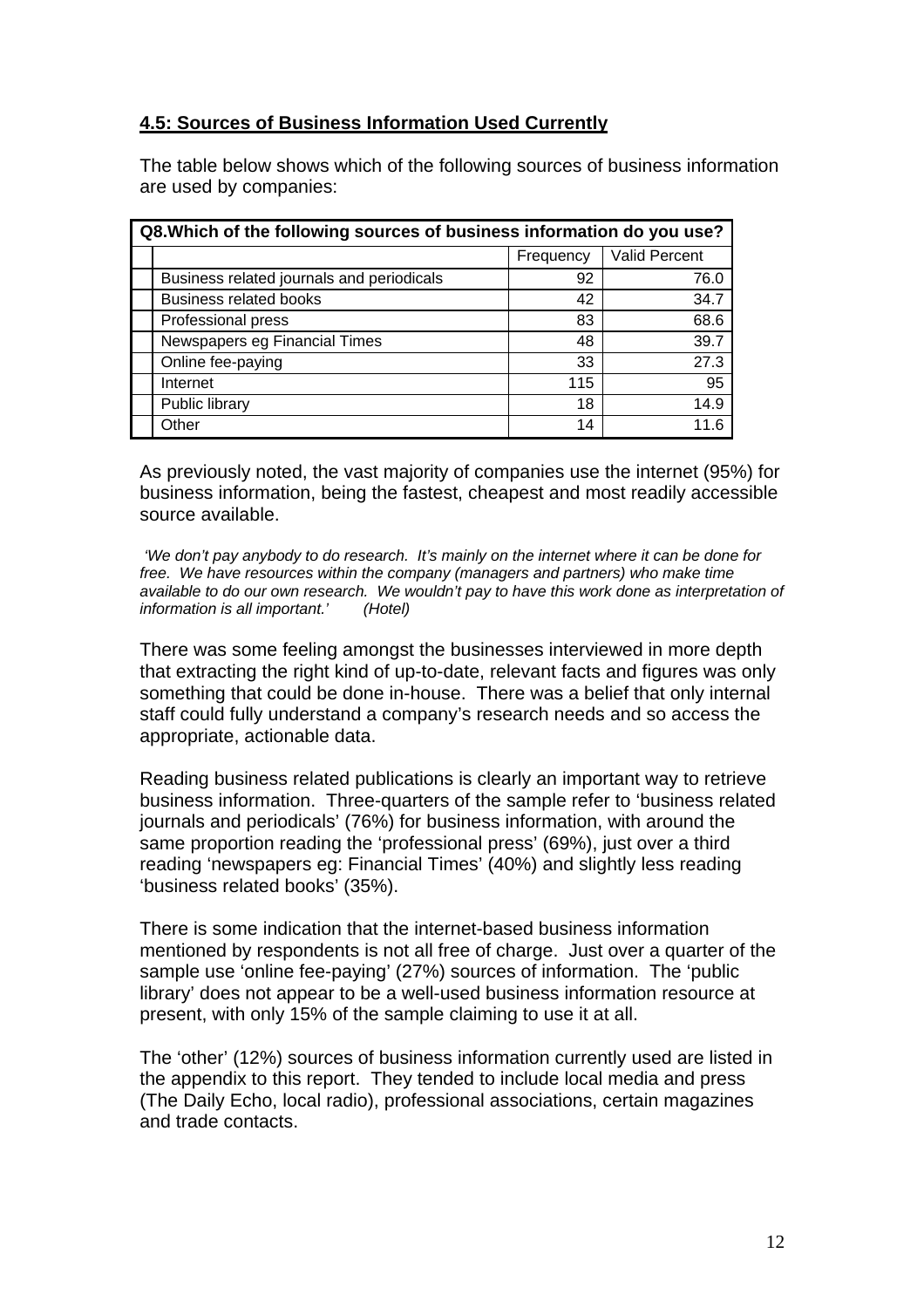#### **4.6: Use of Specific Information Sources**

The table below summarises the information and advice sources currently used by business respondents:

| Q9. Do you use information and advice sources provided by any of the<br>following? |           |         |  |
|------------------------------------------------------------------------------------|-----------|---------|--|
| Base: all business respondents (124)                                               | Frequency | Valid   |  |
|                                                                                    |           | Percent |  |
| <b>Companies House</b>                                                             | 58        | 46.8    |  |
| Government websites                                                                | 83        | 66.9    |  |
| <b>Institute of Directors</b>                                                      | 28        | 22.6    |  |
| Accountants                                                                        | 104       | 83.9    |  |
| <b>Business Link</b>                                                               | 70        | 56.5    |  |
| <b>Chambers of Commerce</b>                                                        | 49        | 39.5    |  |
| <b>Federation of Small Businesses</b>                                              | 41        | 33.1    |  |
| <b>Banks</b>                                                                       | 76        | 61.3    |  |
| Online fee paying e.g. Thomson, Experian, Factiva                                  | 34        | 27.4    |  |
| Market research companies                                                          | 23        | 18.5    |  |
| <b>Regional Development Agency</b>                                                 | 22        | 17.7    |  |
| Independent advice offered by suppliers                                            | 42        | 33.9    |  |
| Online e.g. ecademy                                                                | 7         | 5.6     |  |
| Your professional body                                                             | 59        | 47.6    |  |
| Other                                                                              | 14        | 11.3    |  |

Unsurprisingly, most respondents use information and advice from 'accountants' (84%) and free resources such as 'government websites' (67%), 'banks' (61%) and 'business link' (57%). These were all referred to repeatedly in the depth interviews:

 *'We have a marketing 'guru' in-house plus internal accountants and external auditors – so no need for this type of advice. We are training providers in our own right but do buy in specialist (Professional Engineering Association)* 

*'Marketing ideas can be got off the web and we look at what our competitors are doing. We use the bank manager and our accountants for financial advice. Training takes place by outside providers - NVQ courses.' (Hotel)* 

*'No need for marketing advice – we've been a language school for over 20 yrs and we know our market. We have internal accountants and external auditors for financial advice. For training we have in-house expertise of the directors.'* 

There were mixed reactions to the Business Link service amongst the respondents who took part in the depth interviews:

#### *(On Business Start-Up )*

*'Might extend into other areas but this is speculative. Note that Business Link is not enough depth of knowledge generally for start-up businesses.' (Mortgage Advisor)* 

 *(On Business Start-Up)* 

*'Not used by us and no plans for expansion but I believe Business Link is very good and helped somebody I know with a catering recruitment agency.' (Hotel)*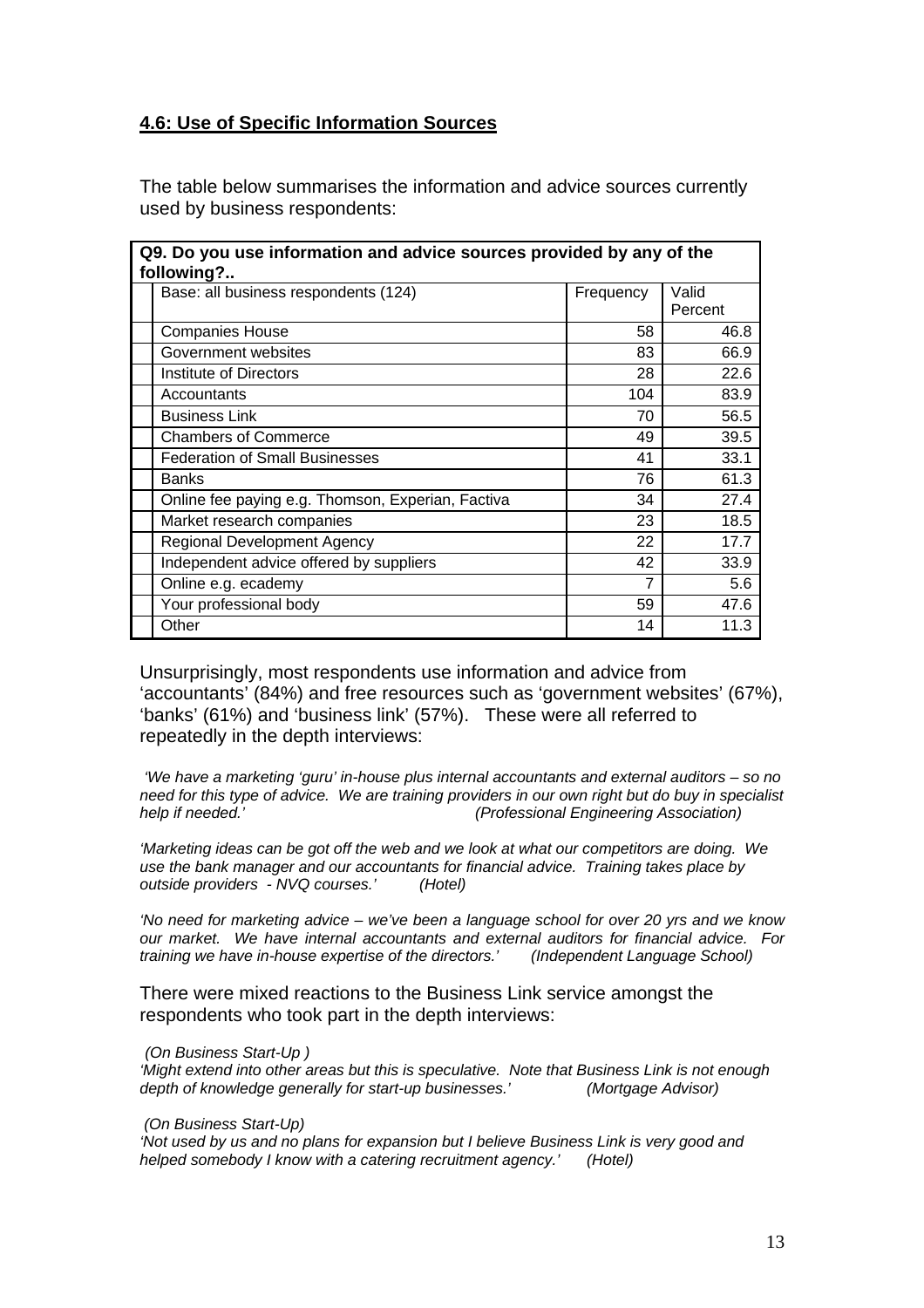Nearly half the business sample said they used their 'professional body' (48%) for advice. The depth interviews revealed a high level of trust and confidence in these types of organisations, as well as an implicit understanding of and experience in the market place:

*'Our market research is done by the Race Course Association and desk research is done by our managers with referral to the RCA if necessary. Our research tends to be anecdotal and we take note of surveys from others…(on future info sources) We would have to trust the source. We prefer to get help from the Race Course Association who really know the business.' (Race Course)* 

Significant numbers of respondents also used the free services at 'companies house' (47%) and the 'chambers of commerce' (40%).

A third of the sample took 'independent advice offered by suppliers eg: Microsoft' (34%), again trusting in the assumed high level of specialist experience in the market area:

 *'Generally we have tie-ups with Microsoft – they have their own marketing assistance online. For training, we have certified training agencies via Microsoft or search the web or use previously used consultants.' (IT Consultancy)* 

Another third of the sample consulted the 'federation of small businesses' (33%), while just over a quarter of the business sample used 'online fee paying information, e.g. Thomson, Experian or Factiva' (27%). Other 'online sources, e.g. ecademy' (6%) were far less popular overall.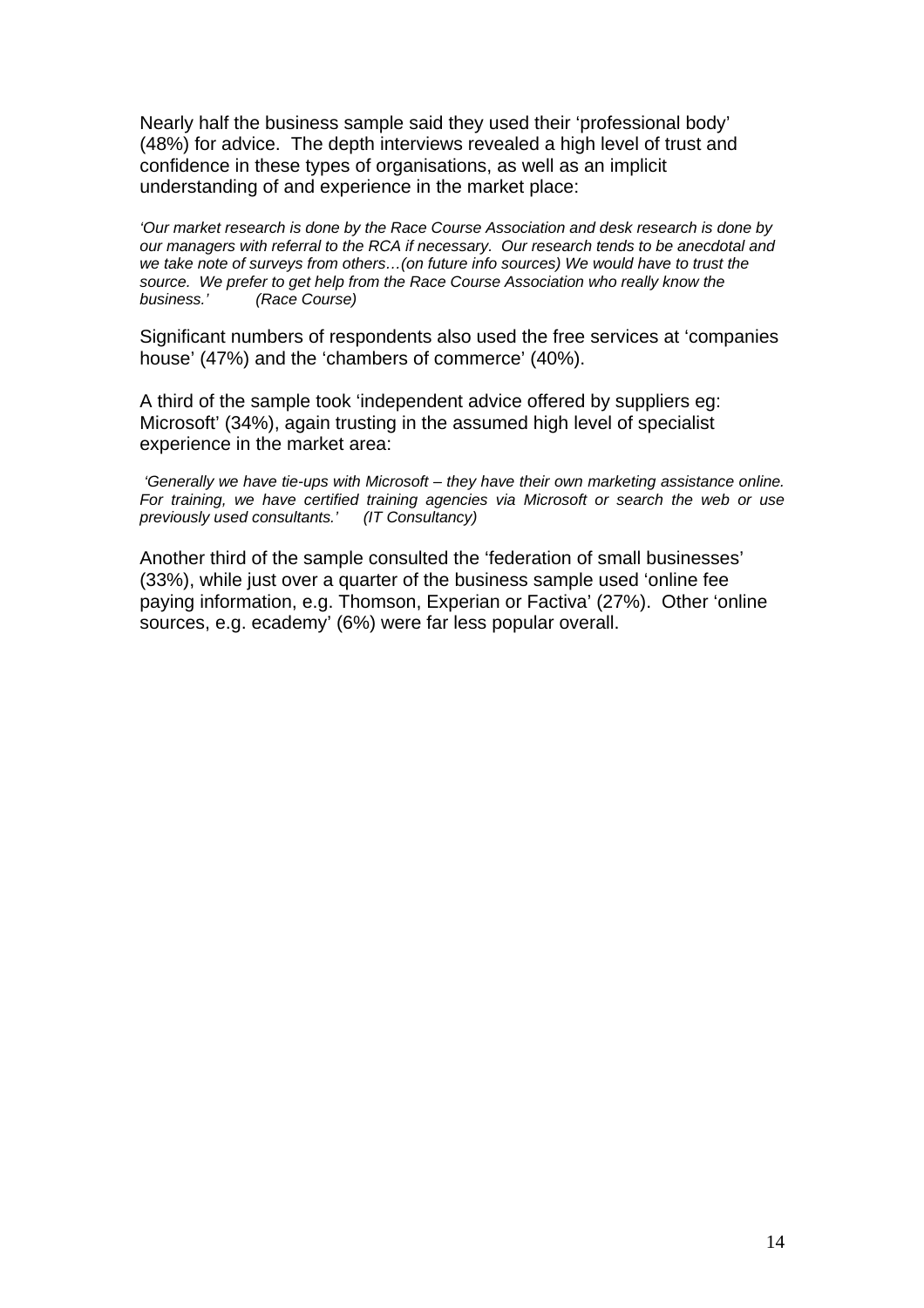Slightly fewer respondents used 'market research companies' (19%) as sources of business information, mostly choosing to carry out research on an in-house basis:

*(On Market Research)* 

*'We would consider it but why would you pay somebody to do it? It has to be validated – do they have other sources that you don't know about? How up to date and relevant would it be?' (IT Consultancy)* 

*(On Market Research) 'I've never known us pay anybody. We have our own expertise in-house.' (Independent Language School)* 

The 'regional development agency' (18%) was mentioned by comparatively few respondents as a current source of business data.

Many respondents felt qualified to do any required research themselves without the need to commission a market research agency.

*(On Market Research) 'We prefer to do it in-house. I have an MBA!' (Mortgage Advisor)* 

*'The staff is academic in nature here – we do our own research.' (Museum Shop)* 

Interpretation of market research was considered vital. Respondents felt that research really needed to be conducted by someone with a real understanding of their market sector, usually a member of staff. Any misunderstanding or misinterpretation of data could be disastrous:

*(On Market Research)* 

*'We prefer to do our own research. I hate getting things third hand which have been interpreted, perhaps wrongly, by someone else.' (Professional Engineering Association)* 

*'We prefer to do our own research. We know the market – it needs our interpretation, not filtered through others.' (Leisure Retail Management)* 

There were some mentions of 'other' sources of business information and advice (11%) which are listed in the appendix.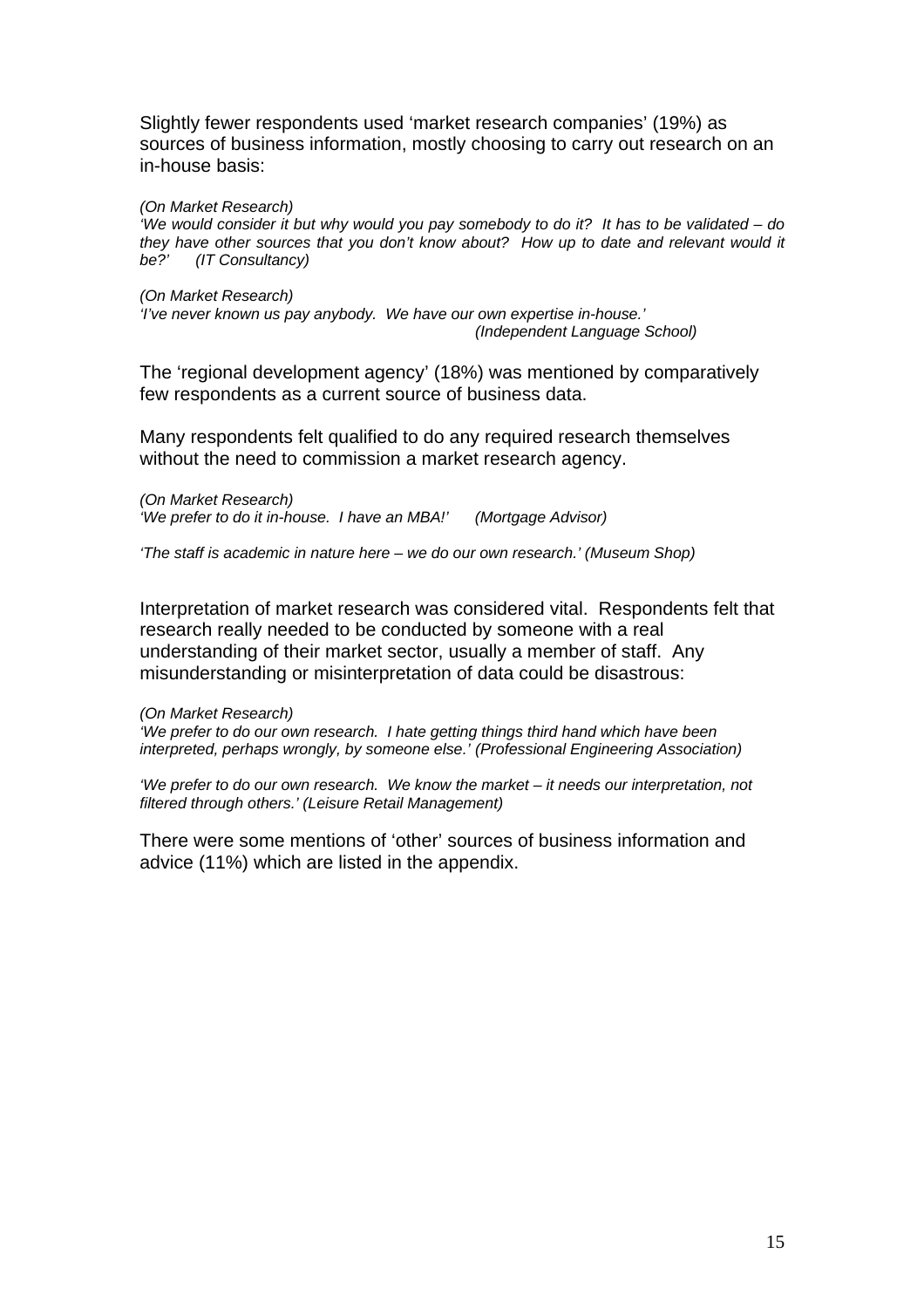### **4.7: Preferences for Access to a Business Information System**

We can say with some confidence that businesses would prefer to access a business information system via the internet (84%). As we have seen so far within these survey results, current business information needs are met by mainly internet-based sources. This trend looks set to continue or grow in future.



Comparatively small numbers of business respondents would prefer any business information service to have a more personal, human interface. One in ten said they would prefer this type of service to be 'in person' (10%) while slightly less said their preference would be 'by phone' (6%).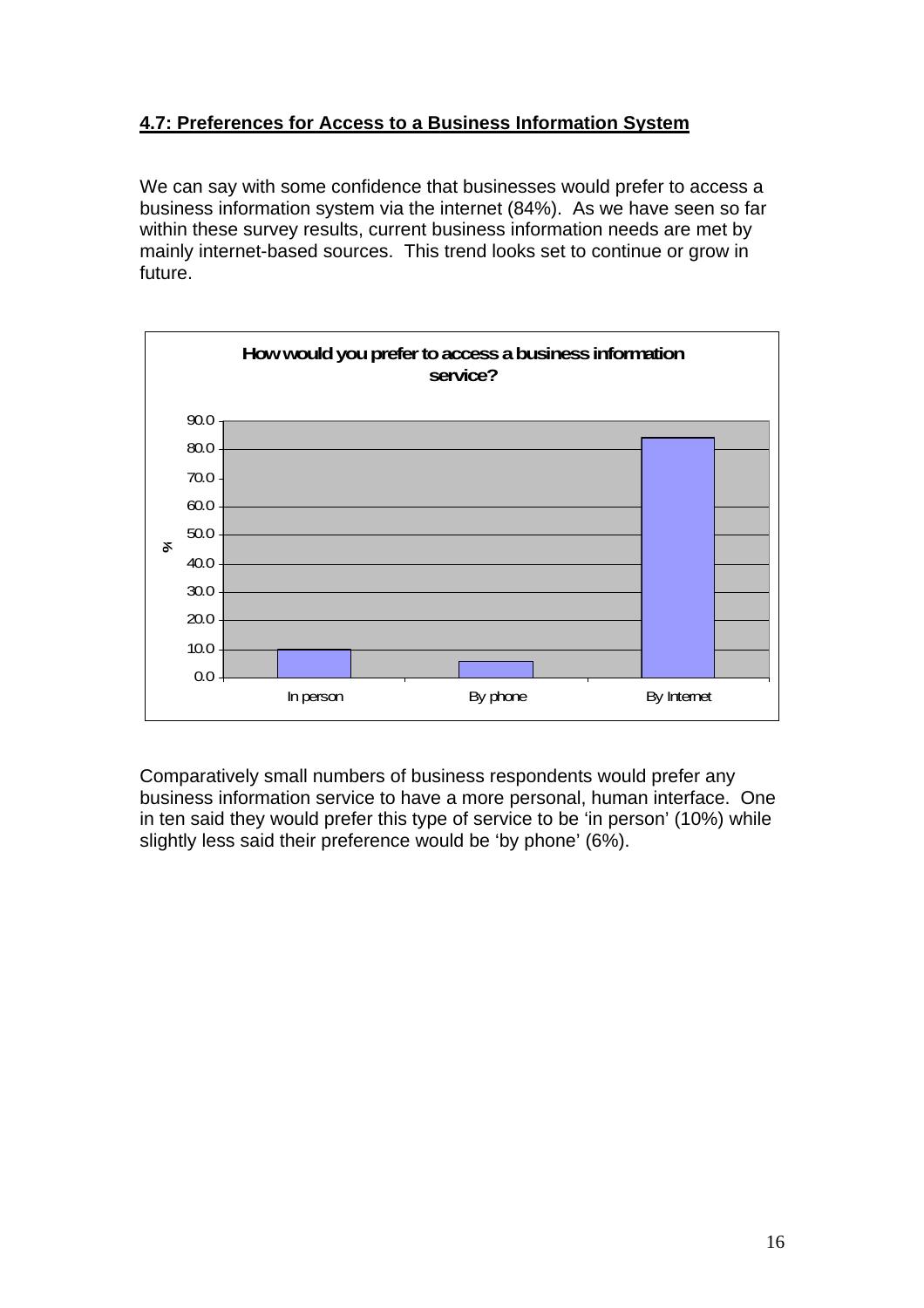### **4.8: Payment for Business Information**

Around half of the business people interviewed said that they would be willing to pay for business information (54%).

Those who said they would not be willing to pay for business information (46%) tended to feel that the information they need is currently readily accessible and free of charge. Many accessed this information through their professional body or trade association.

| Q11. Would you pay for business information |           |           |               |
|---------------------------------------------|-----------|-----------|---------------|
|                                             |           | Frequency | Valid Percent |
| Valid                                       | Yes       | 66        | 54.1          |
|                                             | <b>No</b> | 56        | 45.9          |
|                                             | Total     | 122       | 100           |
| Missing                                     | System    | 2         |               |
| Total                                       |           | 124       |               |

For many respondents, payment for information was conditional on two main factors:

- cost vs. value in real terms
- perceived quality and relevance of data

There was some evidence to suggest that businesses were all too aware of the amount of time spent in-house on collecting and collating data. The information might be freely available on the internet but at what cost in terms of staff time? It seems this 'free' information does have a price tag after all.

*'A one stop shop for business information is very good, if available. Information comes at us from a variety of sources and it does take time to seek out relevant or specialist data.'* 

*'Can get it free from other sources, although it is time consuming to extract.'* 

 *(responses to open-ended question)* 

An opportunity exists for Bournemouth University to highlight the real cost of 'free' business information versus a readily usable information service. It is particularly important to emphasise the benefits of this type of service to small companies which are more keenly aware of overheads.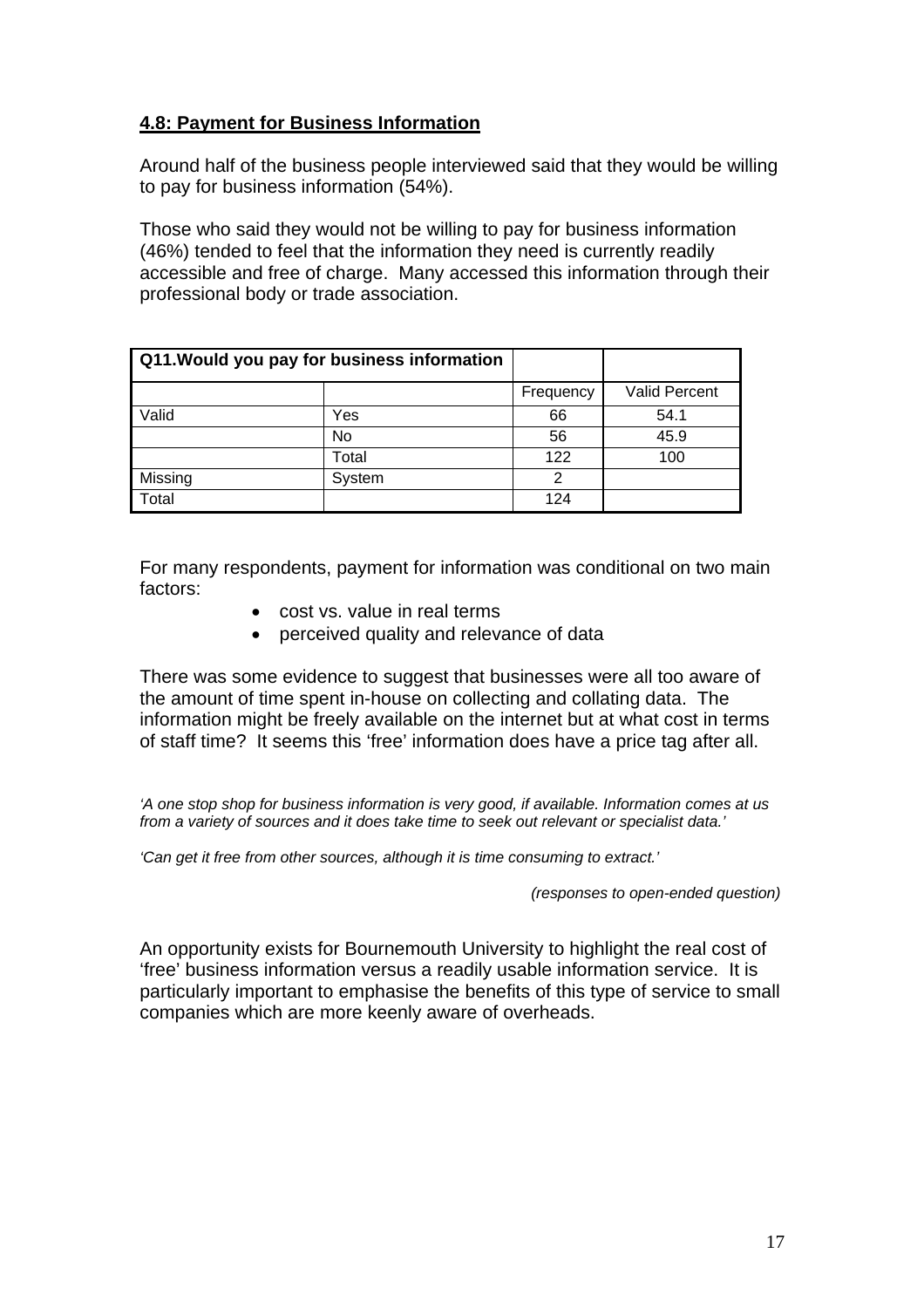*'Better information would have a 'help factor' in our case but is not strictly crucial to our existence or success as a company and would therefore not justify large fees.'* 

*'Usually far too expensive for small companies and you cannot guarantee that the information to be provided is what you actually want.'* 

 *(responses to open-ended question)* 

The next challenge is persuading companies that Bournemouth University can be trusted to:

- understand the business information needs of customers
- show a working understanding of the customer's industry or marketplace
- demonstrate that any information collected will be up to date and accurate
- show that any information collected will be readily usable and actionable and not the subject of (mis)interpretation

If the above criteria are not satisfied, businesses will inevitably conclude that they cannot justify paying for an information service and must do the job themselves on an in-house basis.

*'Would have to be incredibly good to have to pay - many sources are free.'* 

*'Not unless I can really get really specific information, useable leads and even then we don't have much budget for this sort of thing.'* 

(*responses to open-ended question)*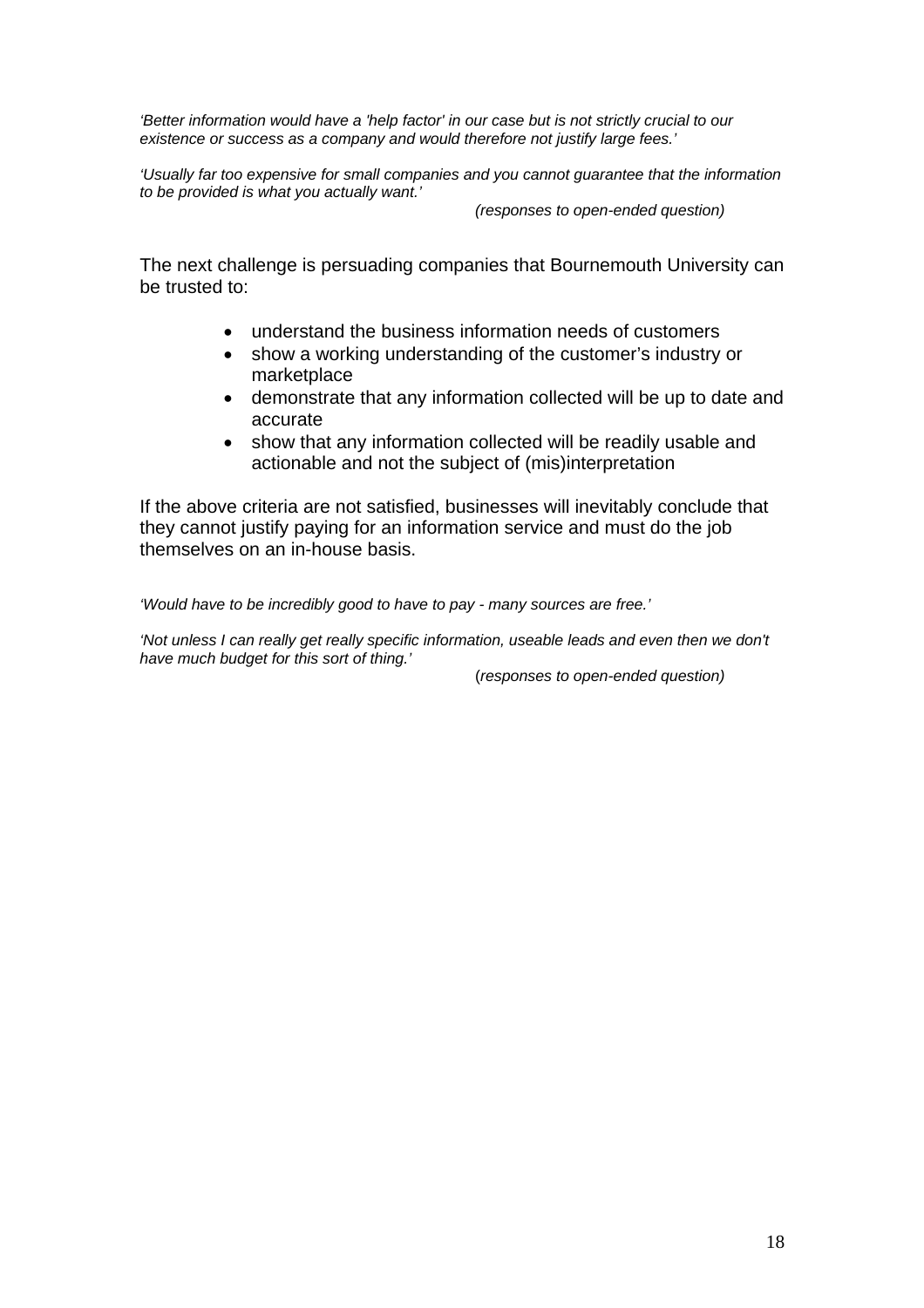### **4.9: Business Classification Details: Business Sample**

The tables below summarise the key classification data recorded at the beginning of the interview with business respondents:

|         | Q1. Which of the following sectors does your business belong to? |                 |               |  |
|---------|------------------------------------------------------------------|-----------------|---------------|--|
|         |                                                                  | Frequency       | Valid Percent |  |
| Valid   | Construction                                                     | 10              | 8.3           |  |
|         | <b>Education and Employment</b>                                  | 16              | 13.2          |  |
|         | <b>Engineering and Manufacture</b>                               | 6               | 5.0           |  |
|         | Environmental                                                    | 6               | 5.0           |  |
|         | Finance and Law                                                  | 11              | 9.1           |  |
|         | <b>Health and Social Services</b>                                | 7               | 5.8           |  |
|         | IT and Telecommunications                                        | 10              | 8.3           |  |
|         | Media                                                            | 12 <sup>2</sup> | 9.9           |  |
|         | Retail                                                           | 21              | 17.4          |  |
|         | Tourism, Leisure and Hospitality                                 | 22              | 18.2          |  |
|         | Total                                                            | 121             | 100           |  |
| Missing | System                                                           | 3               |               |  |
| Total   |                                                                  | 124             |               |  |

| Q2. How many employees does your business have? |                  |           |                      |  |
|-------------------------------------------------|------------------|-----------|----------------------|--|
|                                                 |                  | Frequency | <b>Valid Percent</b> |  |
|                                                 |                  |           |                      |  |
| Valid                                           | 0 Employees      | 2         | 1.6                  |  |
|                                                 | 1-4 Employees    | 26        | 21.0                 |  |
|                                                 | 5-9 Employees    | 27        | 21.8                 |  |
|                                                 | 10-24 Employees  | 26        | 21.0                 |  |
|                                                 | 25-49 Employees  | 16        | 12.9                 |  |
|                                                 | 50-249 Employees | 23        | 18.5                 |  |
|                                                 | 250+ Employees   | 4         | 3.2                  |  |
|                                                 | Total            | 124       | 100                  |  |

| Q3. How long has the business been in existence? |                  |           |                      |  |
|--------------------------------------------------|------------------|-----------|----------------------|--|
|                                                  |                  | Frequency | <b>Valid Percent</b> |  |
|                                                  |                  |           |                      |  |
| Valid                                            | Less than 1 year | 2         | 1.6                  |  |
|                                                  | 1-2 Years        | 7         | 5.6                  |  |
|                                                  | 3-5 Years        | 12        | 9.7                  |  |
|                                                  | 6-10 Years       | 19        | 15.3                 |  |
|                                                  | 10-14 Years      | 6         | 4.8                  |  |
|                                                  | 15+ Years        | 78        | 62.9                 |  |
|                                                  | Total            | 124       |                      |  |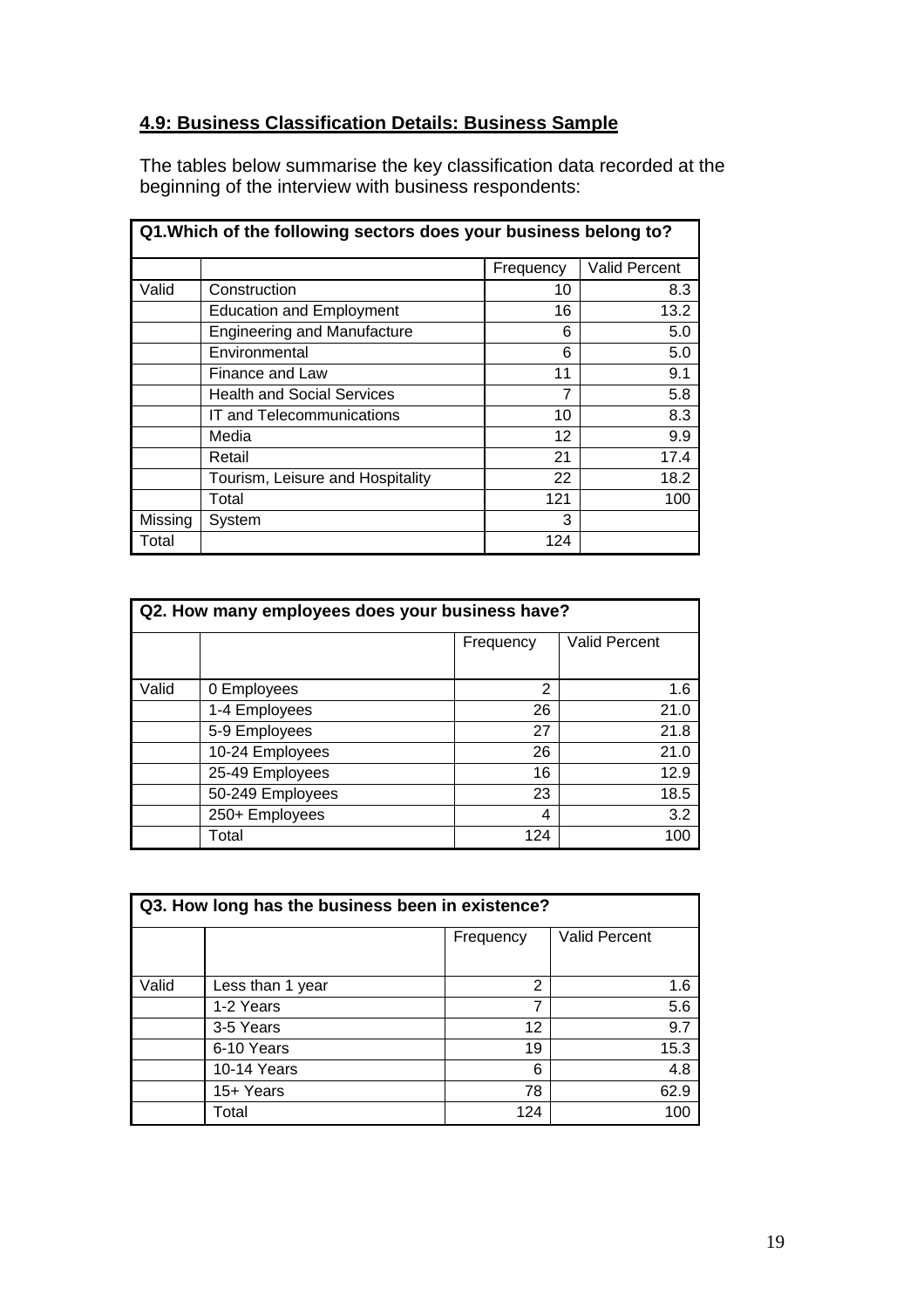### **5: Research Findings Amongst Alumni**

The following section details the main findings of the 143 telephone interviews conducted with University Alumni.

Some key company profile information was recorded for classification purposes, and this can be found at the end of this section.

All respondents claimed to work in the South West of England. However, it should be noted that due to the random nature of the sampling technique employed for the Alumni sample, many of the respondents did not work in jobs which directly required business information (for example, midwifery, nursing) or did not have the authority to commission information services.

For this reason, we would advise that the views of the Alumni Sample may be less relevant to this study than those of the general Business Sample.

#### **5.1: Use of Business Information**

Respondents were asked if they use business information either themselves or at work. Just over half of the Alumni Sample (55%) said they use business information, either for their own personal use or while at work, indicating a clear need for this type of data.

However, as we have seen within the business sample, this type of information is often freely available on the internet at no charge.

| Q5.Do you or the business you work in use business information? |                                    |           |                      |  |
|-----------------------------------------------------------------|------------------------------------|-----------|----------------------|--|
|                                                                 | Base: All Alumni respondents (143) | Frequency | <b>Valid Percent</b> |  |
| Valid                                                           | Yes                                | 65        | 55.1                 |  |
|                                                                 | No                                 | 53        | 44.9                 |  |
|                                                                 | Total                              | 118       | 100                  |  |
| Missing                                                         | System                             | 25        |                      |  |
| Total                                                           |                                    | 143       |                      |  |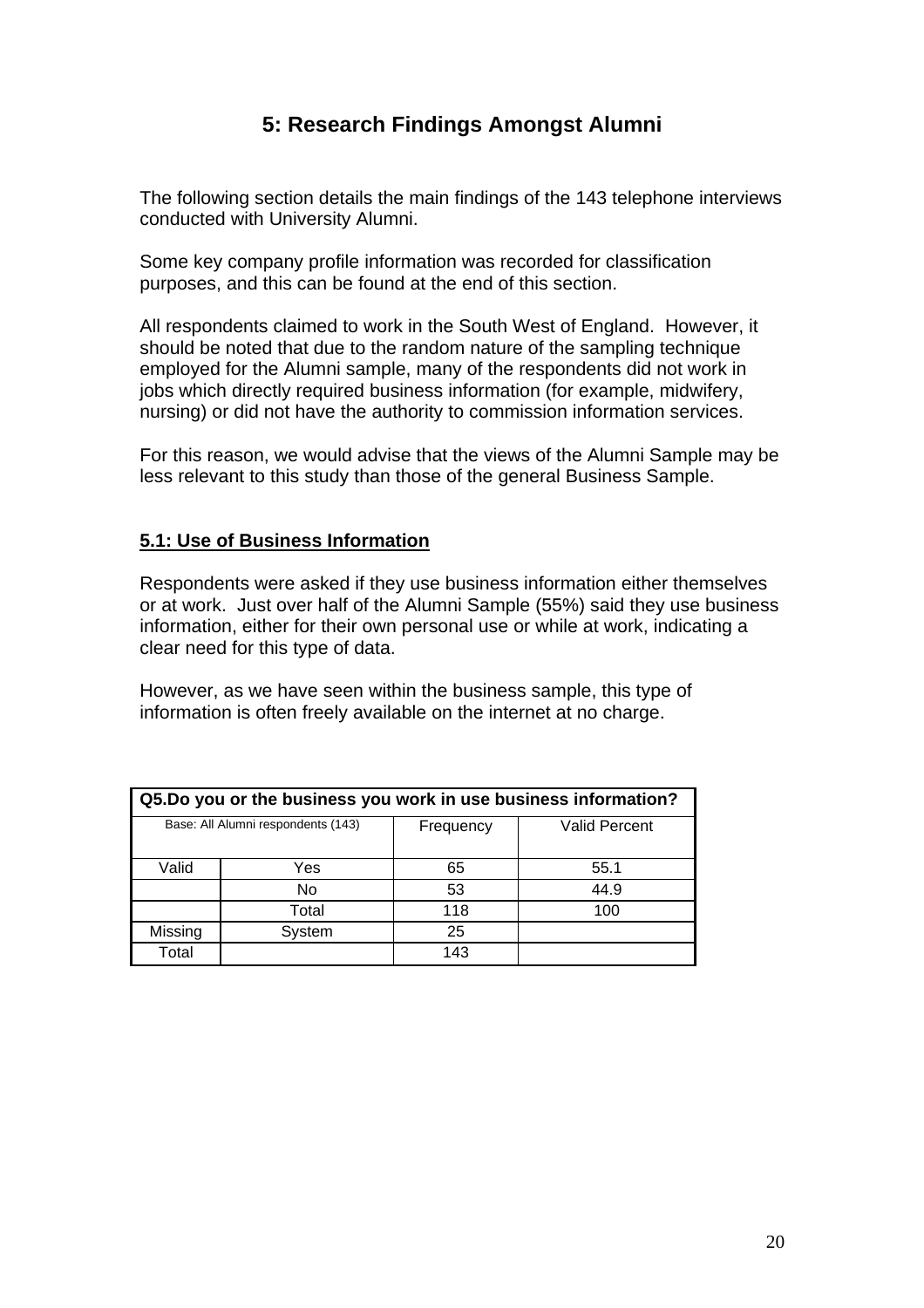### **5.2: Type of Business Information Needed**

Those Alumni respondents who used business information were asked what type of information they currently needed. The table below summarises the results to this question:

| Q.6 What type of business information do you need? |           |                      |  |
|----------------------------------------------------|-----------|----------------------|--|
|                                                    | Frequency | <b>Valid Percent</b> |  |
|                                                    |           |                      |  |
| Company information                                | 31        | 51.7                 |  |
| Credit information                                 | 21        | 35                   |  |
| Information about sources of finance               | 23        | 38.3                 |  |
| Market research                                    | 31        | 51.7                 |  |
| Competitors                                        | 21        | 35                   |  |
| Technical                                          | 27        | 45                   |  |
| Products                                           | 30        | 50                   |  |
| None                                               | 7         |                      |  |

The type of information needed by the Alumni falls into three main categories:

- 'company information' (52%)
- 'market research' (52%) and
- 'information on products' (50%)

'Technical Information' (45%) was also important.

Around a third of the sample mentioned that they need 'information about sources of finance' (38%), 'credit information' (35%) and 'information on competitors' (35%).

Only about one respondent in ten (12%) said they have no need for business information at all.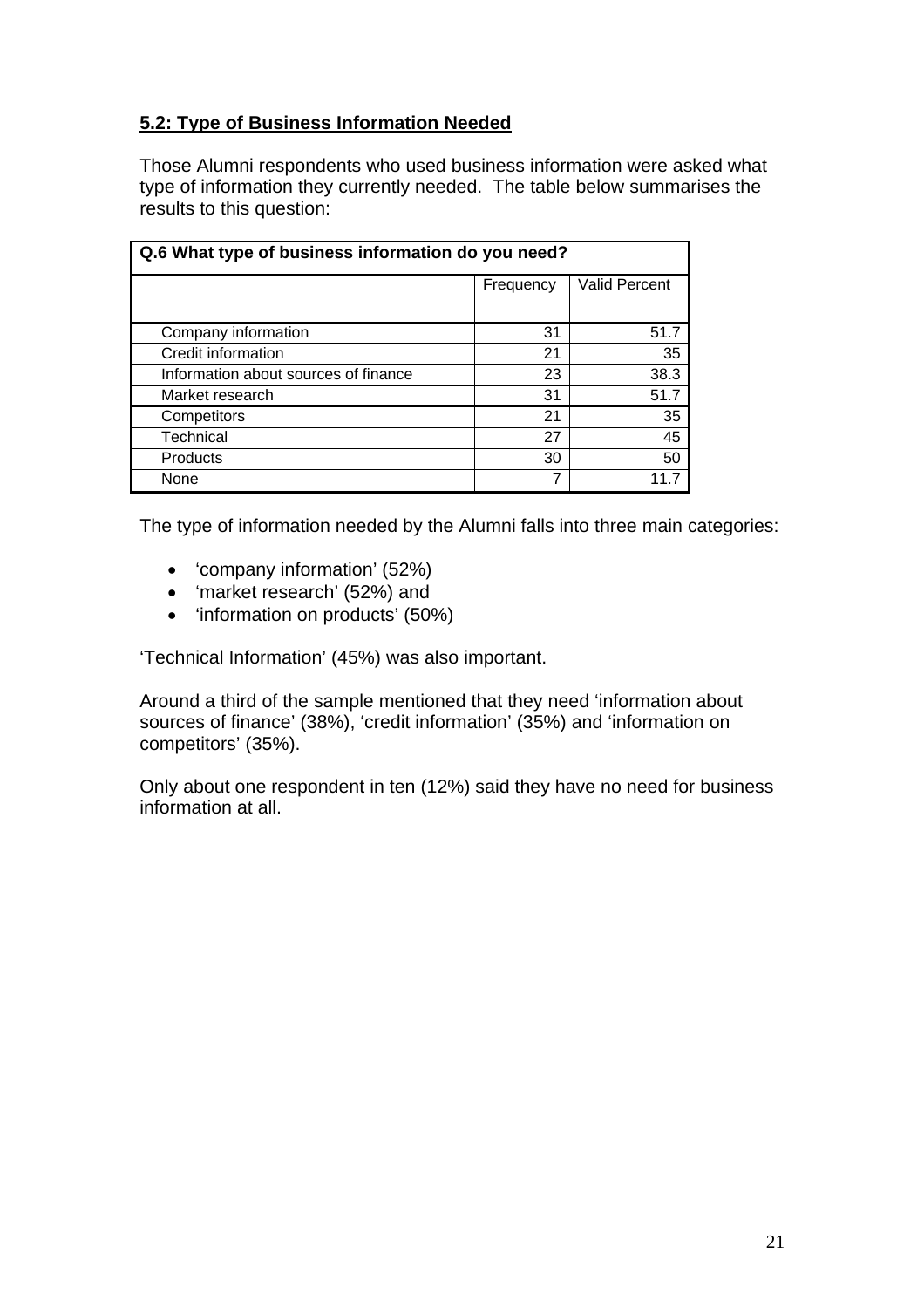These results amongst Alumni were quite different from the main Business Sample, which was much more concerned overall with:

- 'company information' (72%)
- 'credit information' (46%) and
- information on 'competitors' (60%)



The Alumni sample was asked if there was any business information which they found difficult to obtain. Most respondents said they were not experiencing any problems in this area. The few cases of problems accessing business information focused on the following areas:

- product information
- data monitoring
- company research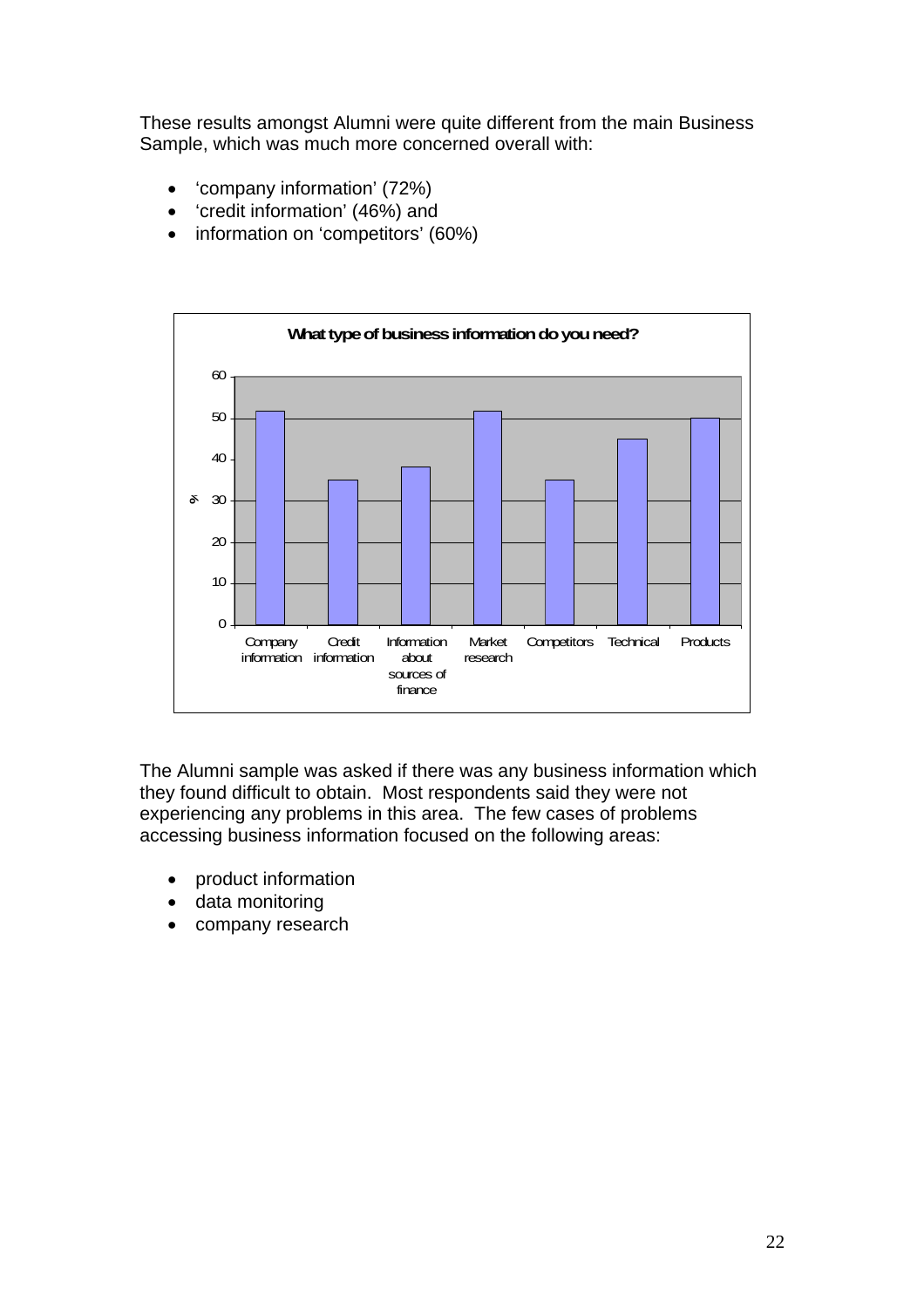### **5.3: Current Use of Business Information**

The Alumni who used business information were asked what they used the information for. The table below summarises the responses to this question:

| Q8. What do you use business information for?                       |           |                      |
|---------------------------------------------------------------------|-----------|----------------------|
|                                                                     | Frequency | <b>Valid Percent</b> |
| Sales and marketing e.g. researching<br>prospects or competitors    | 21        | 34.4                 |
| Researching creditworthiness of prospects,<br>suppliers or partners | 21        | 34.4                 |
| Business plans/attracting investment                                | 21        | 34.4                 |
| Purchasing                                                          | 15        | 24.6                 |
| Strategic development and planning                                  | 17        | 27.9                 |
| Researching products or services                                    | 28        | 45.9                 |
| I don't use business information                                    | 8         | 13.1                 |
| Other                                                               | 3         | 4.9                  |

The main use of business information amongst the Alumni was 'researching products or services' (46%), perhaps referring in part to personal use of this type of information. A slightly higher proportion of the business sample (53%) claimed to use information for this purpose.

Around a third of this sample claimed to use business information for 'sales and marketing e.g. researching prospects or competitors' (34%), 'researching creditworthiness of prospects, suppliers or partners' (34%) and 'business plans/attracting investment' (34%).

A much larger proportion of the business sample (72%) claimed to use business information for sales and marketing.

Comparatively small proportions of the Alumni sample cited 'purchasing' (25%) or 'strategic development and planning' (28%) as examples of current business information use. Both of these figures are lower than similar results within the business sample.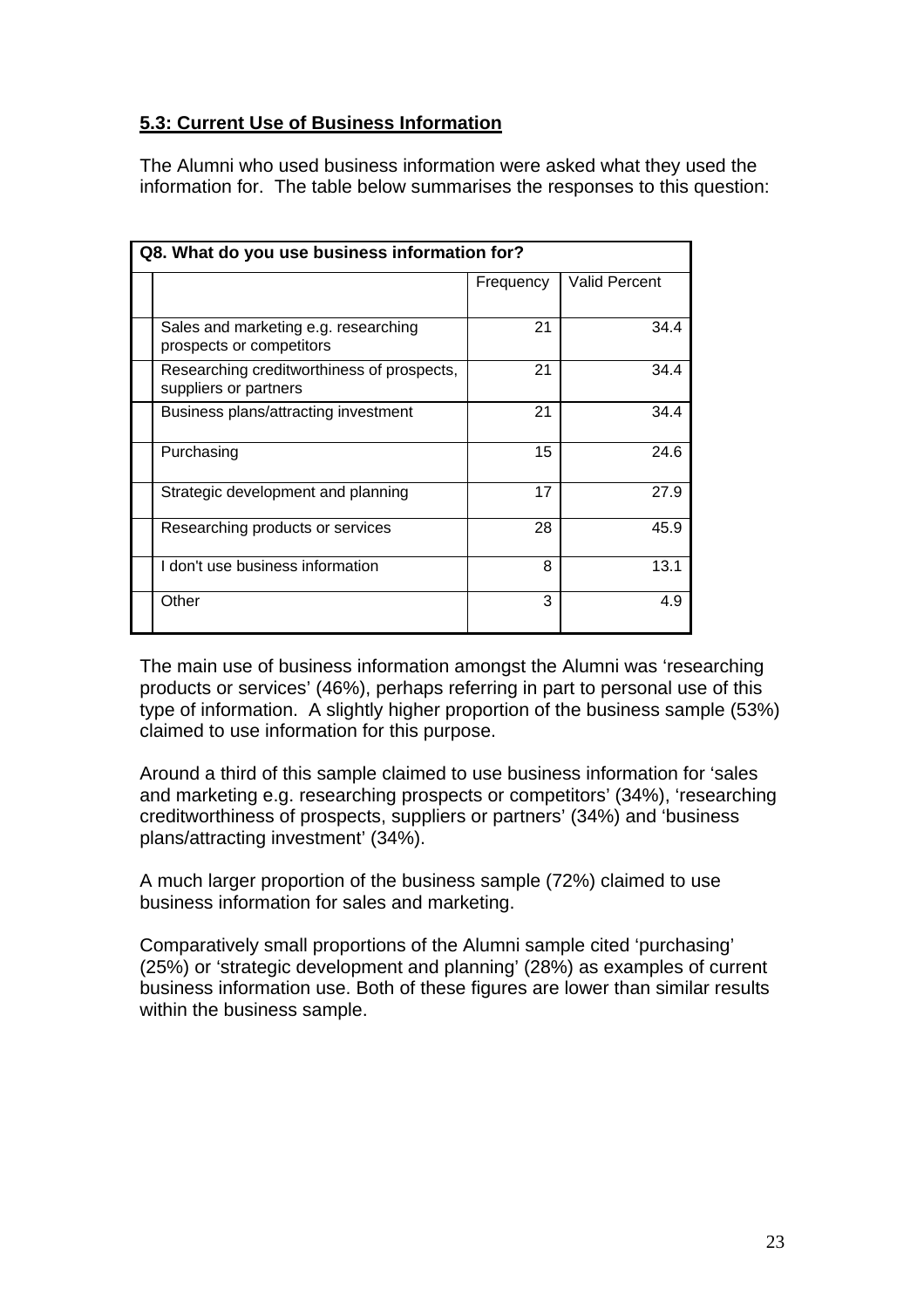### **5.4: Sources of Business Information Used Currently**

The Alumni who said they use business information were asked more specific questions on sources of this information.

The table below summarises some of the sources currently used for business information. As with the businesspeople interviewed, the internet (75%) was by far the most widely used source of business information, though the same result within the business sample was proportionately higher (95%).

| Q9. Do you use any of the following sources of business<br>information |           |               |  |
|------------------------------------------------------------------------|-----------|---------------|--|
|                                                                        | Frequency | Valid Percent |  |
| <b>Business related books</b>                                          | 22        | 36.1          |  |
| Business related journals and periodicals                              | 22        | 36.1          |  |
| Professional press                                                     | 26        | 42.6          |  |
| Newspapers e.g. Financial Times                                        | 22        | 36.1          |  |
| Online fee-paying                                                      | 11        | 18            |  |
| Internet                                                               | 46        | 75.4          |  |
| Public library                                                         | 1         | 18            |  |
| I don't use business information                                       | 10        | 16.4          |  |
| Other                                                                  | 4         | 6.6           |  |

The 'professional press' (43%) was quite an important source of business information for the Alumni, though the business sample claimed to read it more widely (67%). Similarly, 'business related books' and 'journals and periodicals' (both 36%) were quite significant for the Alumni, though it is worth noting that business respondents claimed to use journals and periodicals much more (76%).

Less of the Alumni sample used 'online fee-paying' services (18%) than the main business sample (27%).

The remaining results for sources of business information were largely similar between the two samples, including use of the 'public library' (Alumni 18% versus Businesses 15%).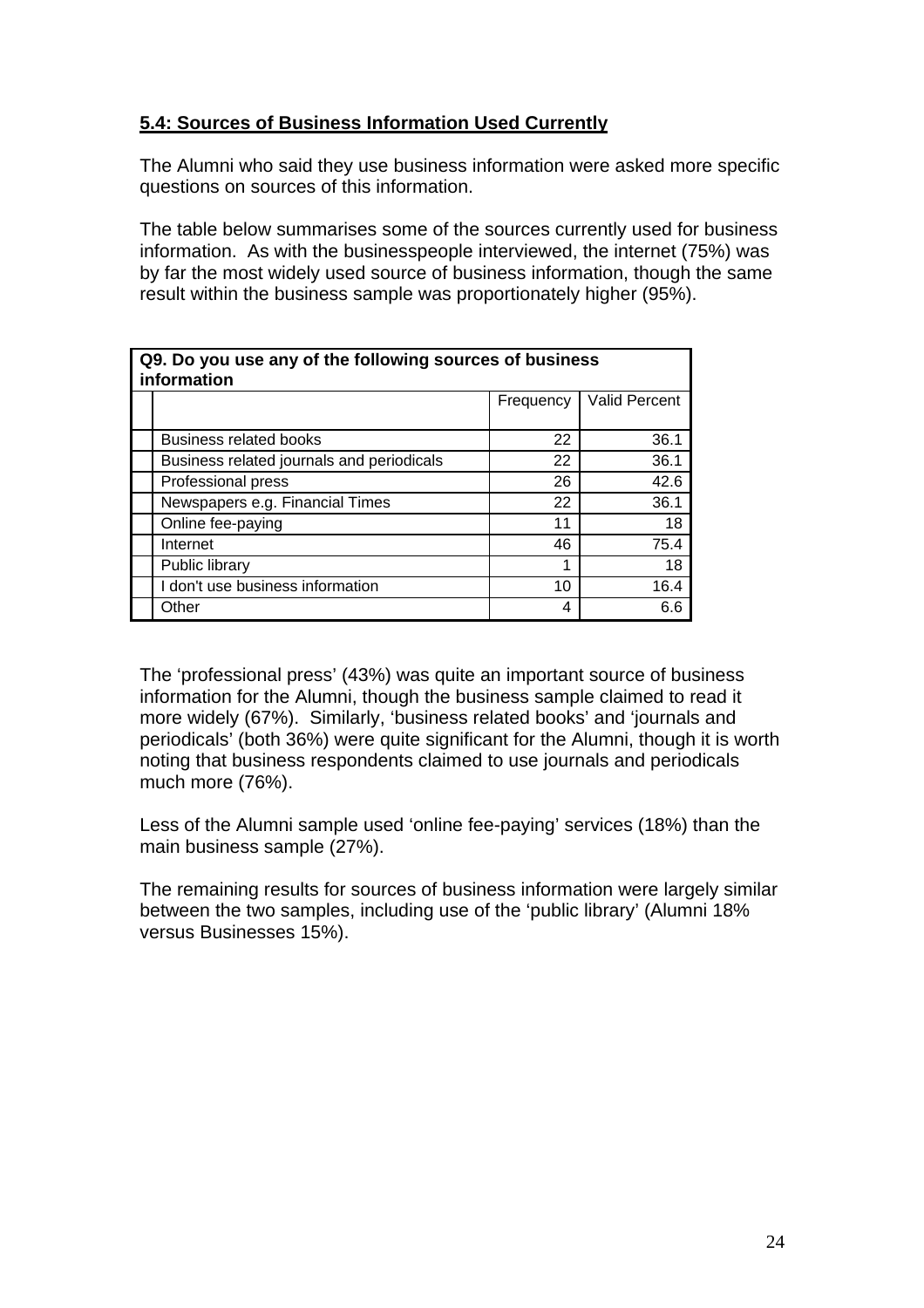Respondents were furthered probed on specific sources of business information used. Nearly half the Alumni sample claimed to use 'government websites' (48%), rather less than proportion of businesses claiming to use these same sites (67%).

| Q10. DO you use imomialion and advice sources provided<br>by any of the following |           |                  |
|-----------------------------------------------------------------------------------|-----------|------------------|
|                                                                                   | Frequency | Valid<br>Percent |
| <b>Companies House</b>                                                            | 18        | 30.5             |
| Government websites                                                               | 28        | 47.5             |
| Institute of Directors                                                            | 11        | 18.6             |
| Accountants                                                                       | 16        | 27.1             |
| <b>Business Link</b>                                                              | 12        | 20.3             |
| <b>Chambers of Commerce</b>                                                       | 13        | 22               |
| <b>Federation of Small Businesses</b>                                             | 13        | 22               |
| <b>Banks</b>                                                                      | 15        | 25.4             |
| Online fee paying e.g. Thompson, Experian,<br>Factiva                             | 9         | 15.3             |
| Market research                                                                   | 17        | 28.8             |
| Regional Development Agency                                                       | 10        | 16.9             |
| Independent advice offered by suppliers e.g.<br>Microsoft                         | 16        | 27.1             |
| Online e.g. ecademy                                                               | 15        | 25.4             |
| Your professional body                                                            | 15        | 25.4             |
| I don't use business information                                                  | 11        | 18.6             |
| Other                                                                             | 3         | 5.1              |

**Q10. Do you use information and advice sources provided** 

Other specific sources of business information were less well used overall within this sample, as the table above shows. The Alumni were less likely to use 'accountants' (27% compared to 84% of the business sample), 'business link (20% compared to 57% of the business sample) or banks (25% compared to 61% of the business sample).

The Alumni sample appears slightly more favourably disposed towards 'market research' (29%) than the business sample (19%), though some caution in urged in interpreting these figures due to the small sample sizes involved.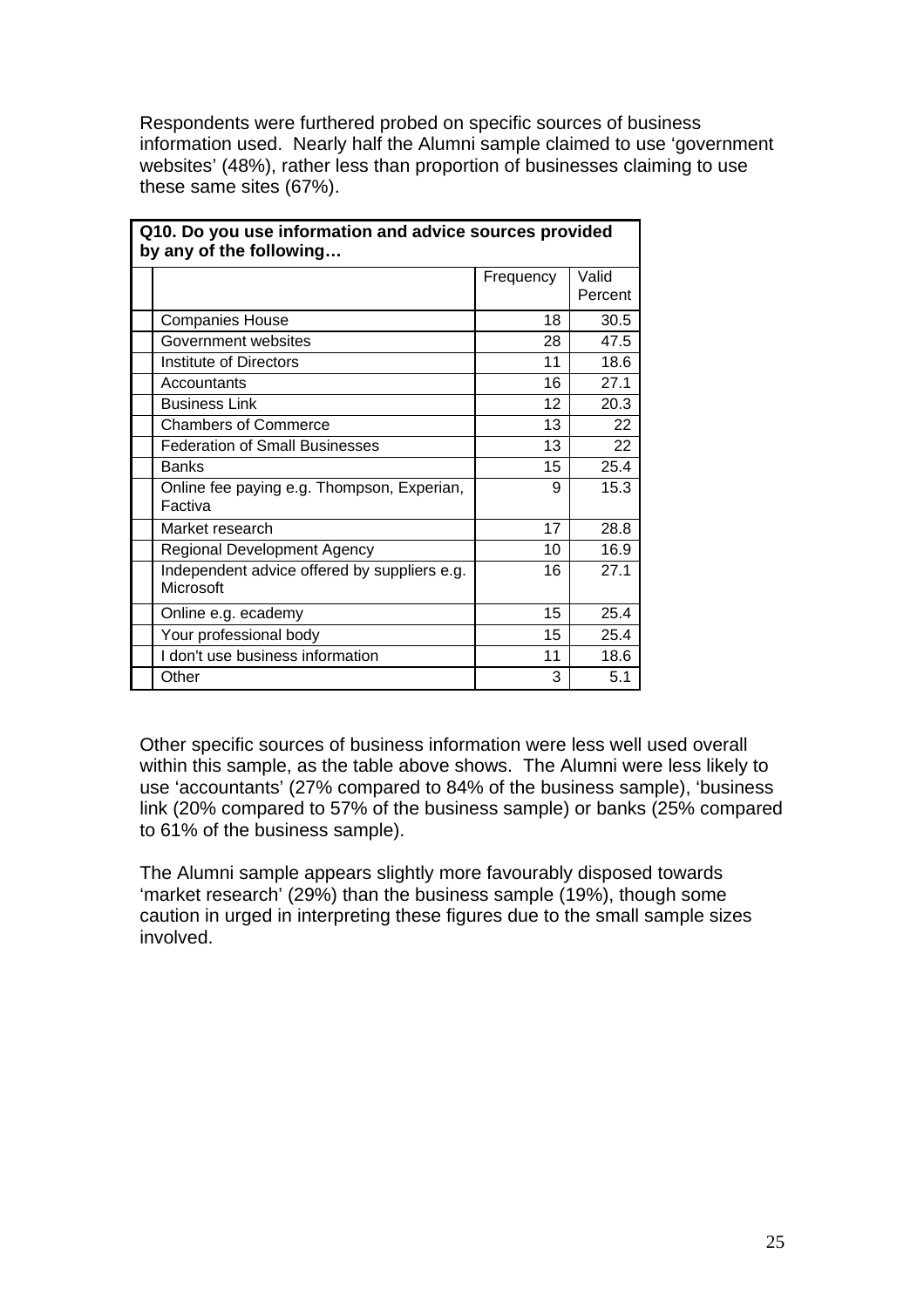### **5.5: Access to Business Information**

A third (34%) of the Alumni sample said the business they worked in would benefit from easier access to business information. This represented a significant proportion of the Alumni but still less than the proportion of Business respondents who thought their company might benefit from easier access to this type of information (66%).

| Q11. Would the business you work in benefit from having easier<br>access to business information? |        |           |                      |
|---------------------------------------------------------------------------------------------------|--------|-----------|----------------------|
|                                                                                                   |        | Frequency | <b>Valid Percent</b> |
| Valid                                                                                             | Yes    | 38        | 33.9                 |
|                                                                                                   | No     | 74        | 66.1                 |
|                                                                                                   | Total  | 112       | 100                  |
| Missing                                                                                           | System | 31        |                      |
| Total                                                                                             |        | 143       |                      |

The Alumni wanted to see a time-saving, on-line facility. This is very much in line with the views of the Business sample and again, represents an opportunity for Bournemouth University Library.

*'Time saving - depending on how you can get it, e.g. a service that can do it for you.'* 

*'Cheaper resources available online.'* 

*'Having it all in one place online.' (All responses to open-ended question)*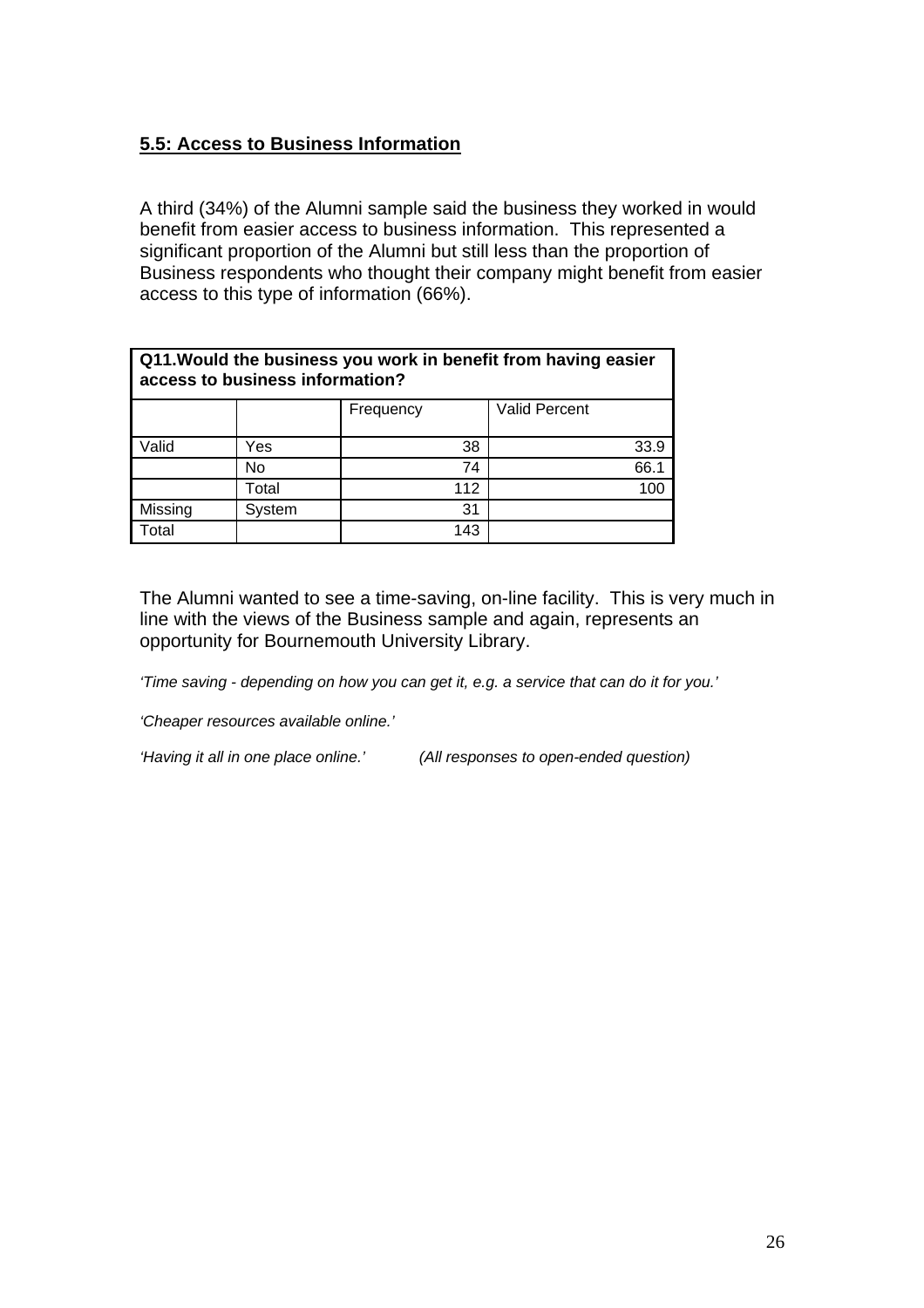### **5.6: Method of Access to Business Information**

The majority of the Alumni sample who expressed an opinion would prefer to access a business information system via the internet. Again, this is very much in line with the results from the business sample.

|         | Q12. How would you prefer to access a business information<br>service? |           |                      |
|---------|------------------------------------------------------------------------|-----------|----------------------|
|         |                                                                        | Frequency | <b>Valid Percent</b> |
| Valid   | In person                                                              | 9         | 7.8                  |
|         | By phone                                                               | 12        | 10.4                 |
|         | By Internet                                                            | 50        | 43.5                 |
|         | I don't use business information                                       | 44        | 38.3                 |
|         | Total                                                                  | 115       | 100                  |
| Missing | System                                                                 | 28        |                      |
| Total   |                                                                        | 143       |                      |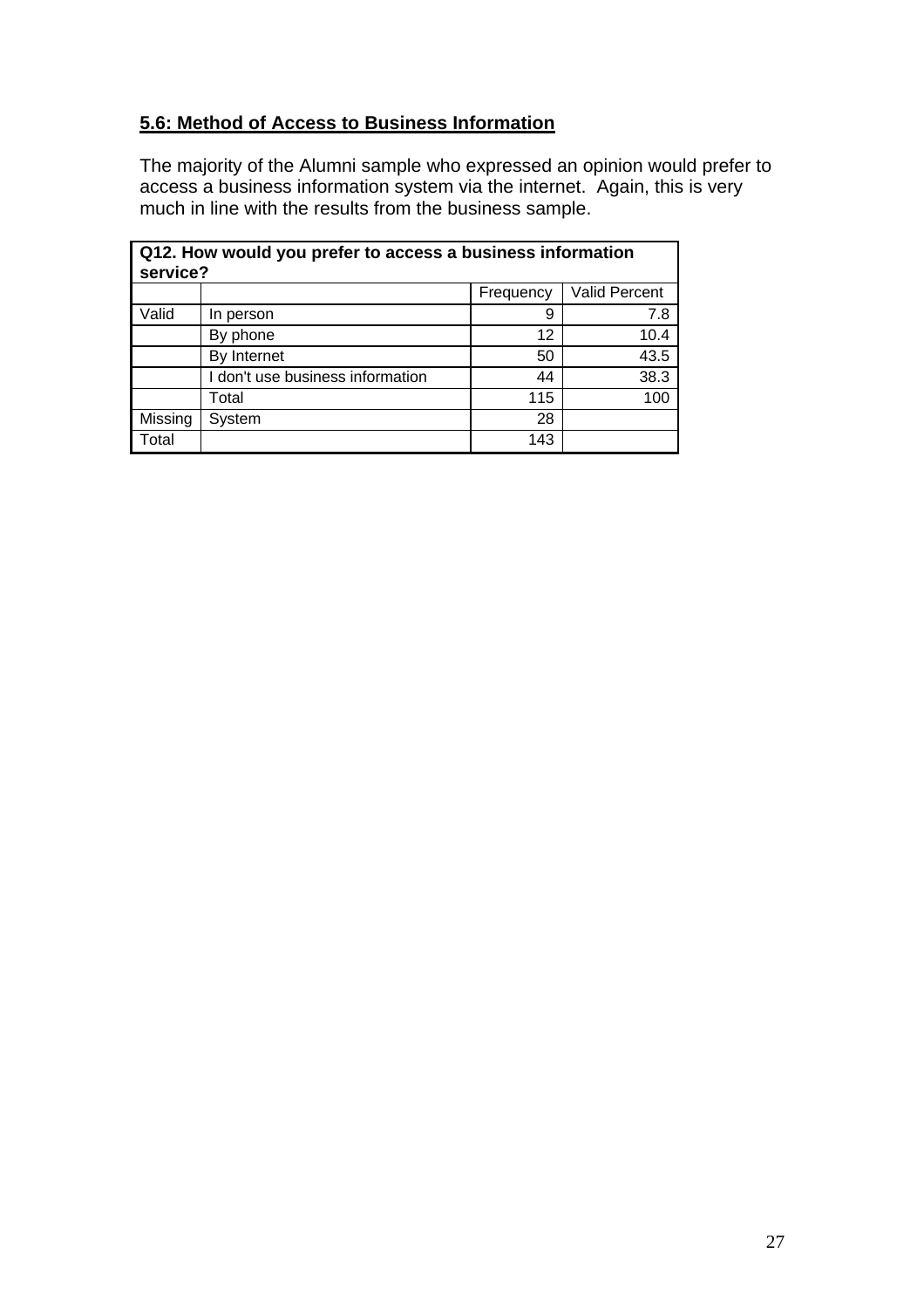### **5.7: Willingness to Pay for Business Information**

Over half of the Alumni sample (58%) said that they were not prepared to pay for business information. However, this appears to be more to do with the various types of employment that the Alumni find themselves in (building, nursing, midwifery, etc.) and not an unwillingness to pay for information per se.

For much of this sample, the notion of paying for business information was not relevant to them personally.

| Q13. Would you pay for business information? |        |           |               |
|----------------------------------------------|--------|-----------|---------------|
|                                              |        | Frequency | Valid Percent |
|                                              |        |           |               |
| Valid                                        | Yes    | 47        | 41.6          |
|                                              | No     | 66        | 58.4          |
|                                              | Total  | 113       | 100           |
| Missing                                      | System | 30        |               |
| Total                                        |        | 143       |               |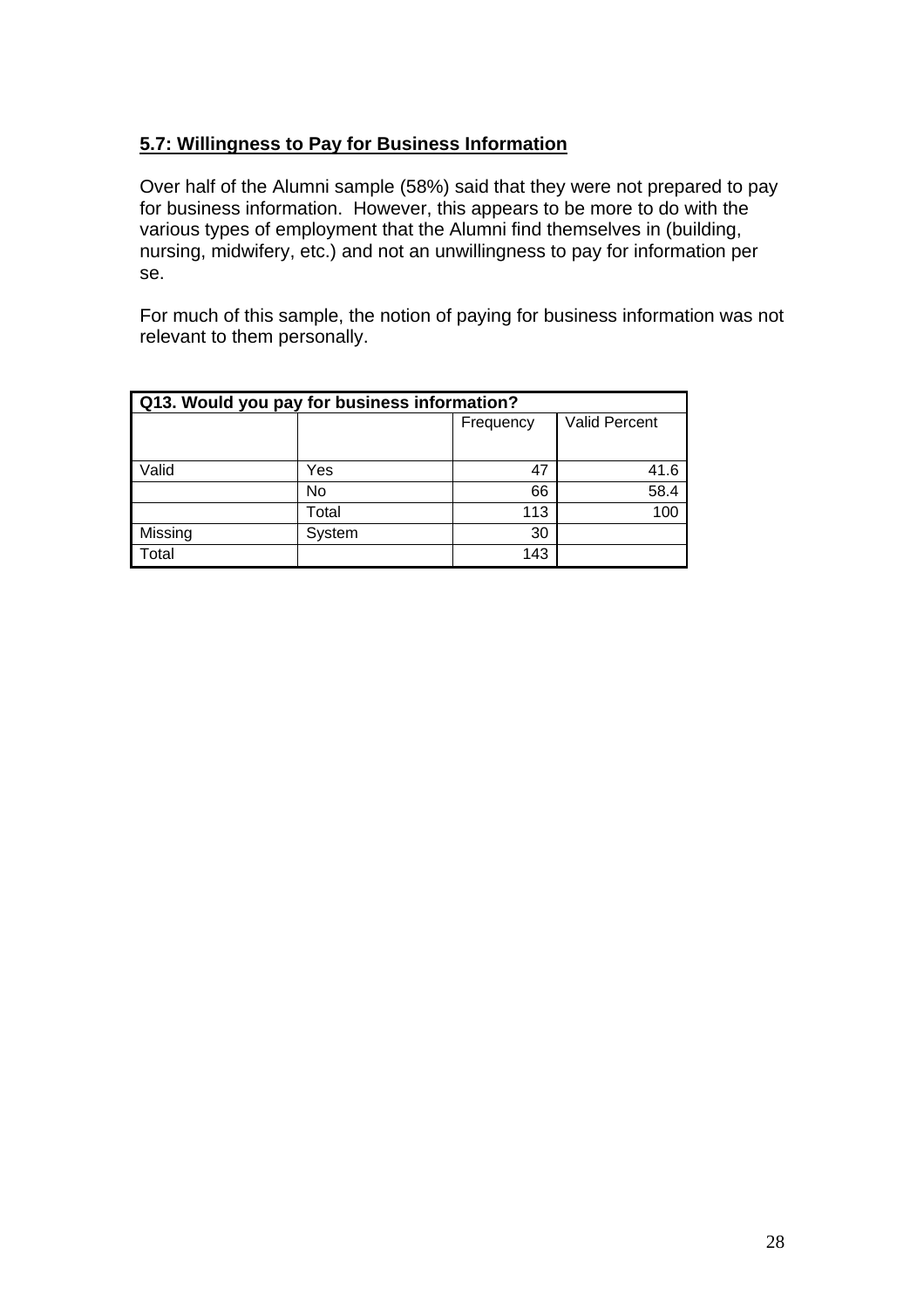### **5.8: Business Classification Details: Alumni Sample**

The tables below summarise the key classification data recorded at the beginning of the interview with respondents from the alumni sample:

|         | Q2. Which of the following sectors do you work in? |           |               |
|---------|----------------------------------------------------|-----------|---------------|
|         |                                                    | Frequency | Valid Percent |
| Valid   | Construction                                       | 4         | 3.1           |
|         | <b>Education and Employment</b>                    | 17        | 13.0          |
|         | <b>Engineering and Manufacture</b>                 | 6         | 4.6           |
|         | Environmental                                      | 3         | 2.3           |
|         | Finance and Law                                    | 17        | 13.0          |
|         | <b>Health and Social Services</b>                  | 31        | 23.7          |
|         | IT and Telecommunications                          | 15        | 11.5          |
|         | Media                                              | 7         | 5.3           |
|         | Retail                                             | 10        | 7.6           |
|         | Tourism, Leisure and Hospitality                   | 7         | 5.3           |
|         | Not Working (close interview)                      | 14        | 10.7          |
|         | Total                                              | 131       | 100           |
| Missing | System                                             | 12        |               |
| Total   |                                                    | 143       |               |

| Q3. How many employees does the business you work in have? |                  |                |                      |
|------------------------------------------------------------|------------------|----------------|----------------------|
|                                                            |                  | Frequency      | <b>Valid Percent</b> |
| Valid                                                      | 0 Employees      | $\overline{2}$ | 1.7                  |
|                                                            | 1-4 Employees    | 6              | 5.0                  |
|                                                            | 5-9 Employees    | 10             | 8.3                  |
|                                                            | 10-24 Employees  | 18             | 15.0                 |
|                                                            | 25-49 Employees  | 13             | 10.8                 |
|                                                            | 50-249 Employees | 17             | 14.2                 |
|                                                            | 250+ Employees   | 51             | 42.5                 |
|                                                            | N/A              | 3              | 2.5                  |
|                                                            | Total            | 120            | 100                  |
| Missing                                                    | System           | 23             |                      |
| Total                                                      |                  | 143            |                      |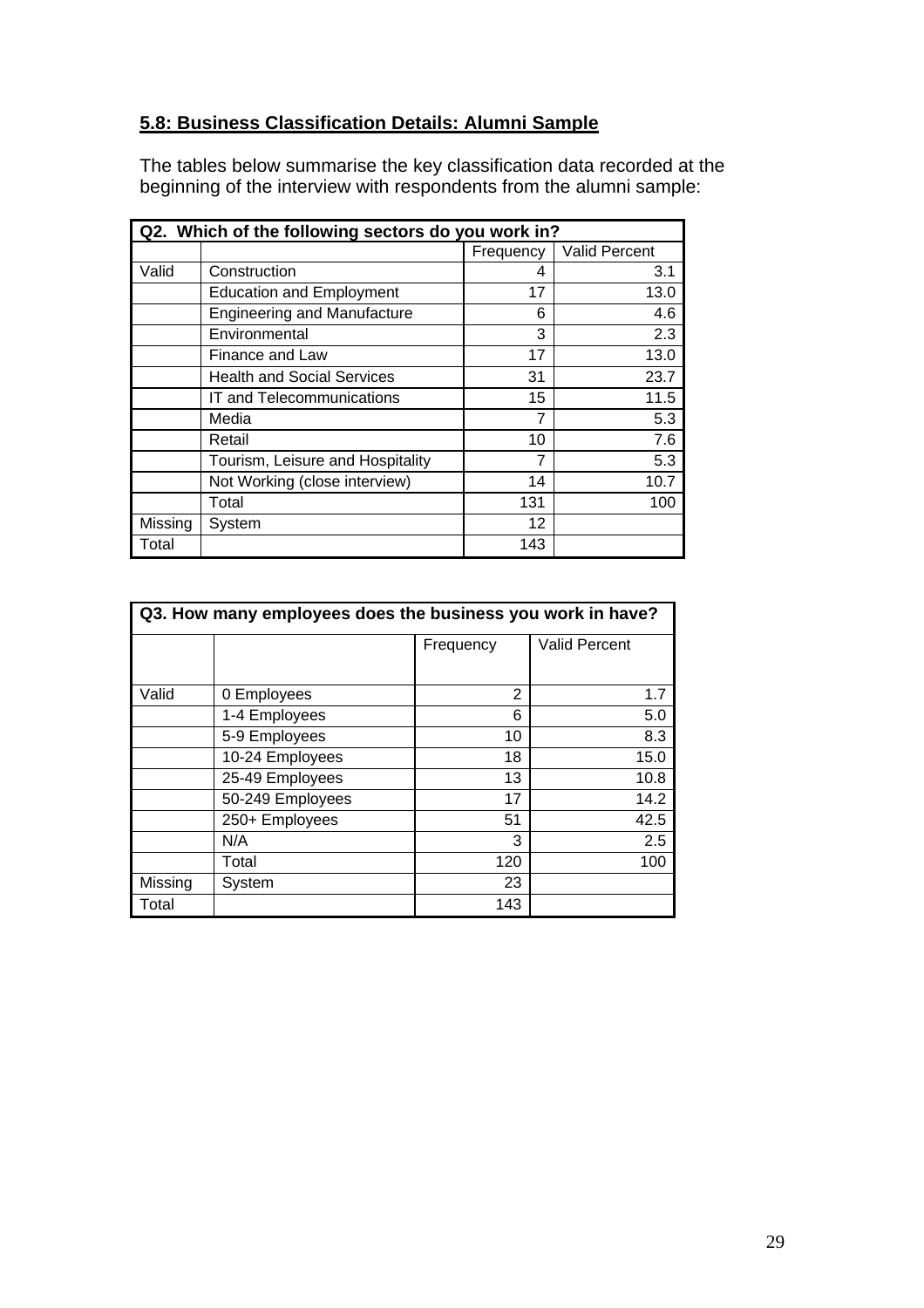|         | Q4. How long has the business you work in been in existence? |           |                      |
|---------|--------------------------------------------------------------|-----------|----------------------|
|         |                                                              | Frequency | <b>Valid Percent</b> |
|         |                                                              |           |                      |
| Valid   | Less than 1 year                                             | 4         | 3.4                  |
|         | 1-2 Years                                                    | 7         | 5.9                  |
|         | 3-5 Years                                                    | 12        | 10.2                 |
|         | 6-10 Years                                                   | 8         | 6.8                  |
|         | 10-14 Years                                                  | 7         | 5.9                  |
|         | 15+ Years                                                    | 70        | 59.3                 |
|         | N/A                                                          | 10        | 8.5                  |
|         | Total                                                        | 118       | 100                  |
| Missing | System                                                       | 25        |                      |
| Total   |                                                              | 143       |                      |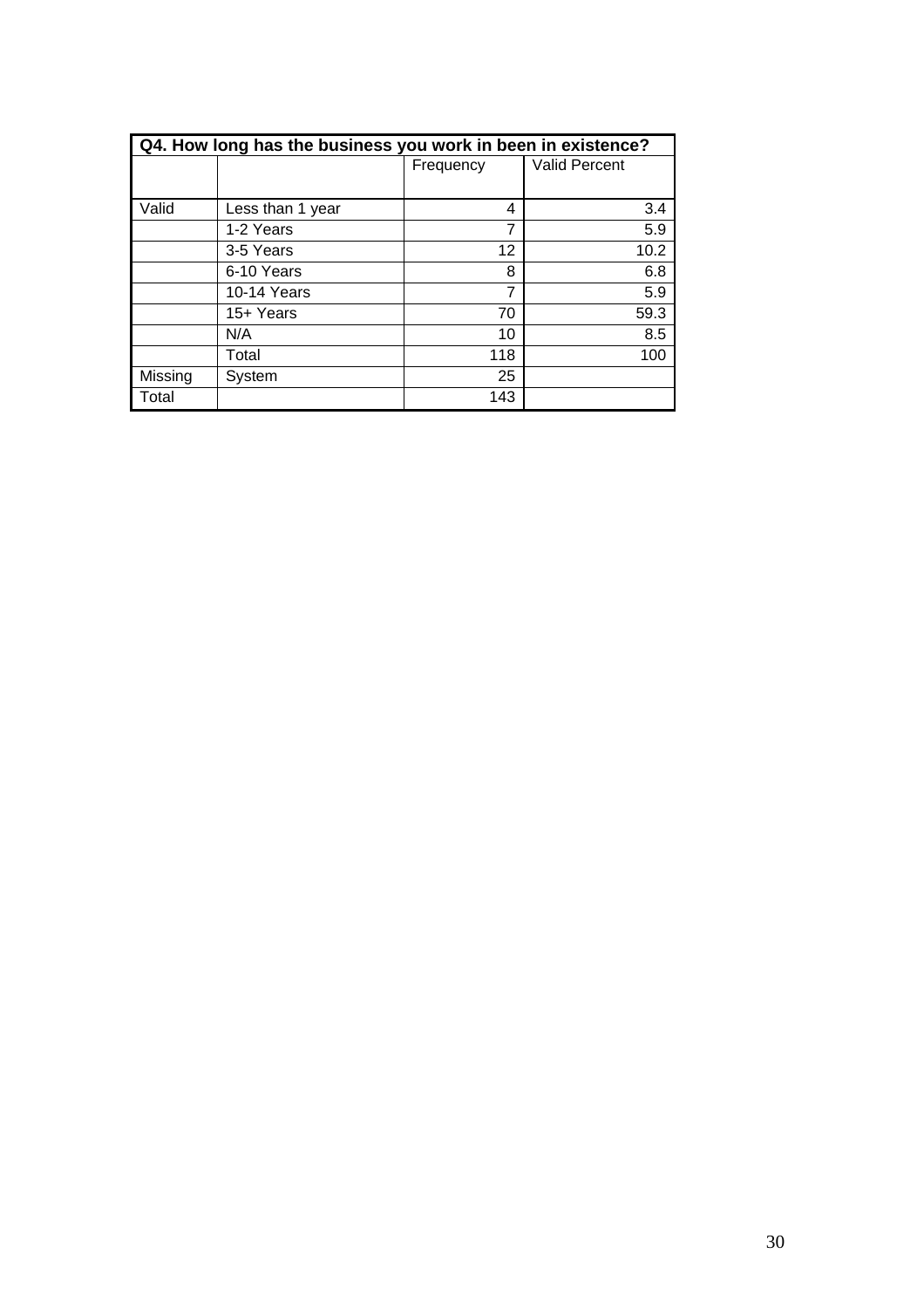### **6: Depth Interviews with Business Respondents**

Ten telephone 'depth interviews' with business respondents were conducted to add qualitative understanding to the business research results.

The findings from these interviews have been amalgamated into the main business research findings in section 4 of this document.

A full listing of key quotes from each interview is appended for information.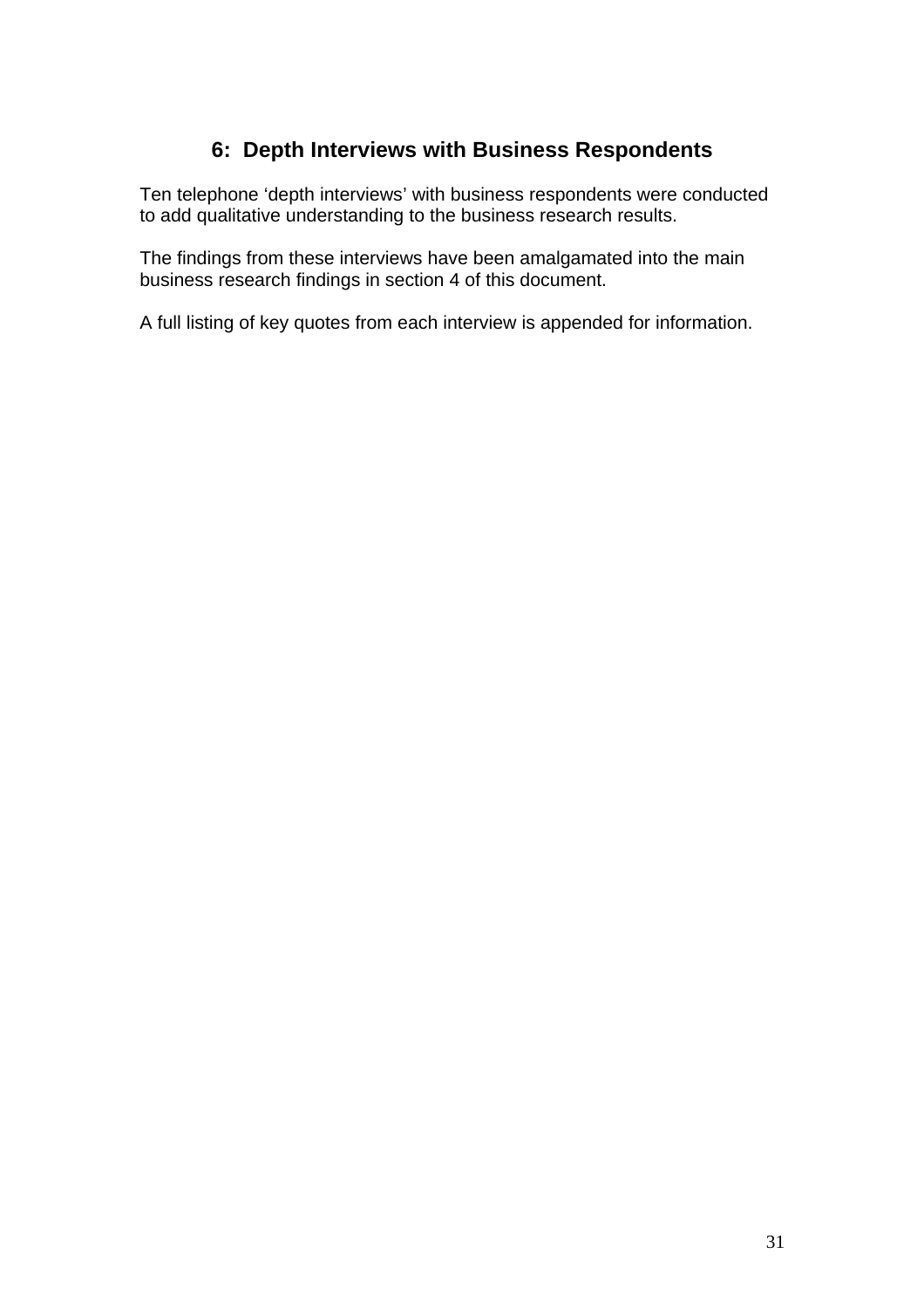#### **6.1: Key Quotes from Depth Interviews**

*'All our information needs are dealt with in-house. We pay a substantial subscription to the Race Course Association for advice on tax, employment law and trends within our trade.' (Race Course)* 

*'We tend to phone around for recommendations.' (Race Course)* 

*'Our market research is done by the Race Course Association and desk research is done by our managers with referral to the RCA if necessary. Our research tends to be anecdotal and we take note of surveys from others.' (Race Course)* 

*(On Relevant Geographical Area) 'A 50 mile radius would be relevant to us though general punters, corporate traders, owners and horses come from all over the UK.' (Race Course)* 

*(Future Business Information Ideas) 'We would have to trust the source. We prefer to get help from the Race Course Association who really know the business.' (Race Course)*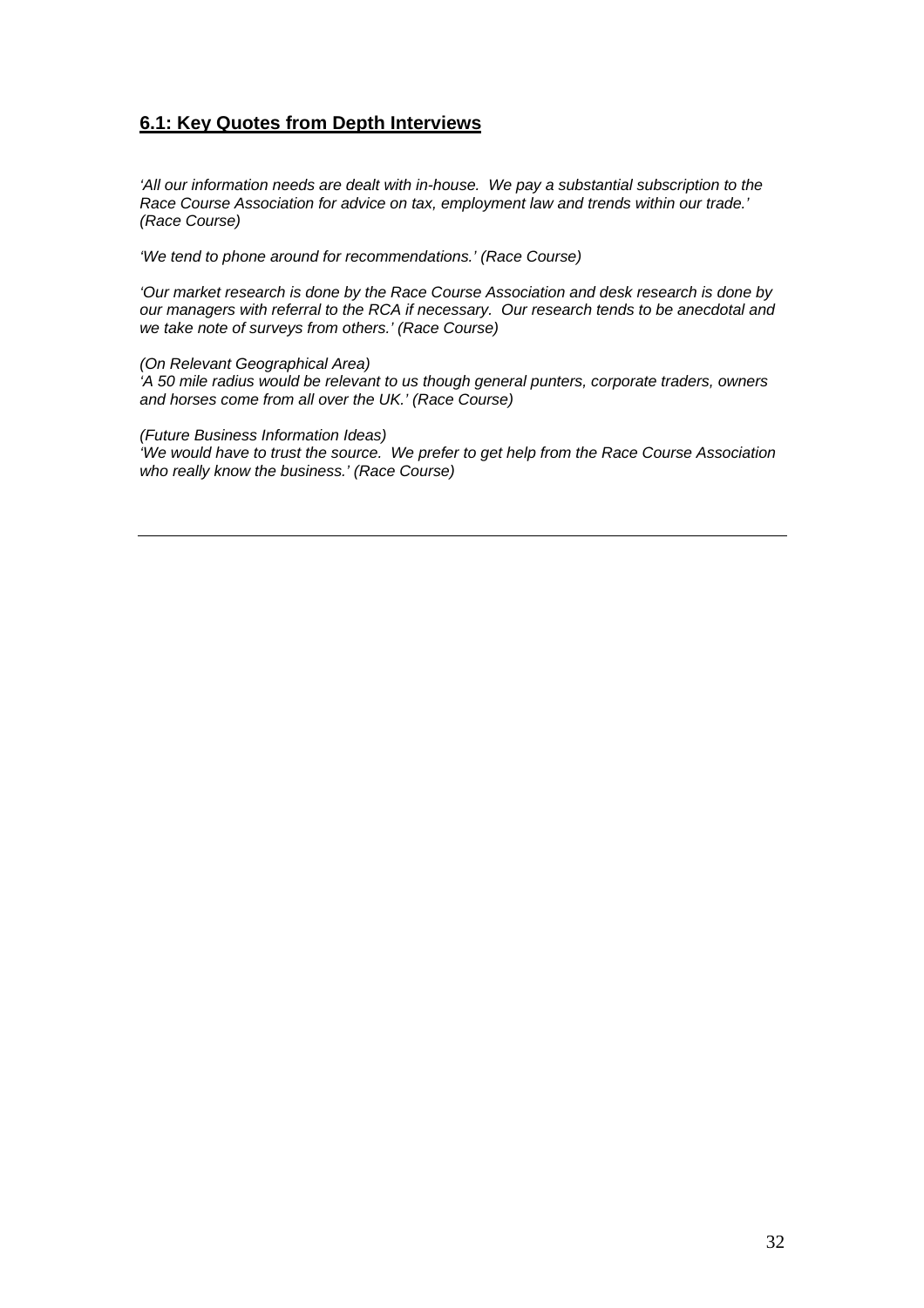*'We use it (business info) a lot on fundraising, preparation of business plans, data on average 'shop spend' in museums. It's very helpful in formulating plans for our expansion.' (Museum Shop)* 

*'We look for information on suppliers certainly and info on other charities. We use the web a lot for this.' (Museum Shop)* 

*(On Specific Country Research)* 

*'When the museum reopens, we'll need to find more information about foreign visitors on the web or with direct surveys.' (Museum Shop)* 

*(On Market Research) 'The staff is academic in nature here – we do our own research.' (Museum Shop)* 

*(On Future Info Needs)* 

*'Up to date tourism data would be useful. Trends are not always ready, cheaply available or reliable.' (Museum Shop)* 

*'I'd like to see more up to date information on the charitable sector. Cost is all important as we are a charity.' (Museum Shop)* 

*\_\_\_\_\_\_\_\_\_\_\_\_\_\_\_\_\_\_\_\_\_\_\_\_\_\_\_\_\_\_\_\_\_\_\_\_\_\_\_\_\_\_\_\_\_\_\_\_\_\_\_\_\_\_\_\_\_\_\_\_\_\_\_\_\_\_\_\_\_\_\_\_\_* 

*(On Market Research) 'Prefer to do our own research. We know the market – it needs our interpretation, not filtered through others.' (Leisure Retail Management)* 

*(On Future Information Needs) 'Can't think of any but perhaps would consider local market research.' (Leisure Retail Management)*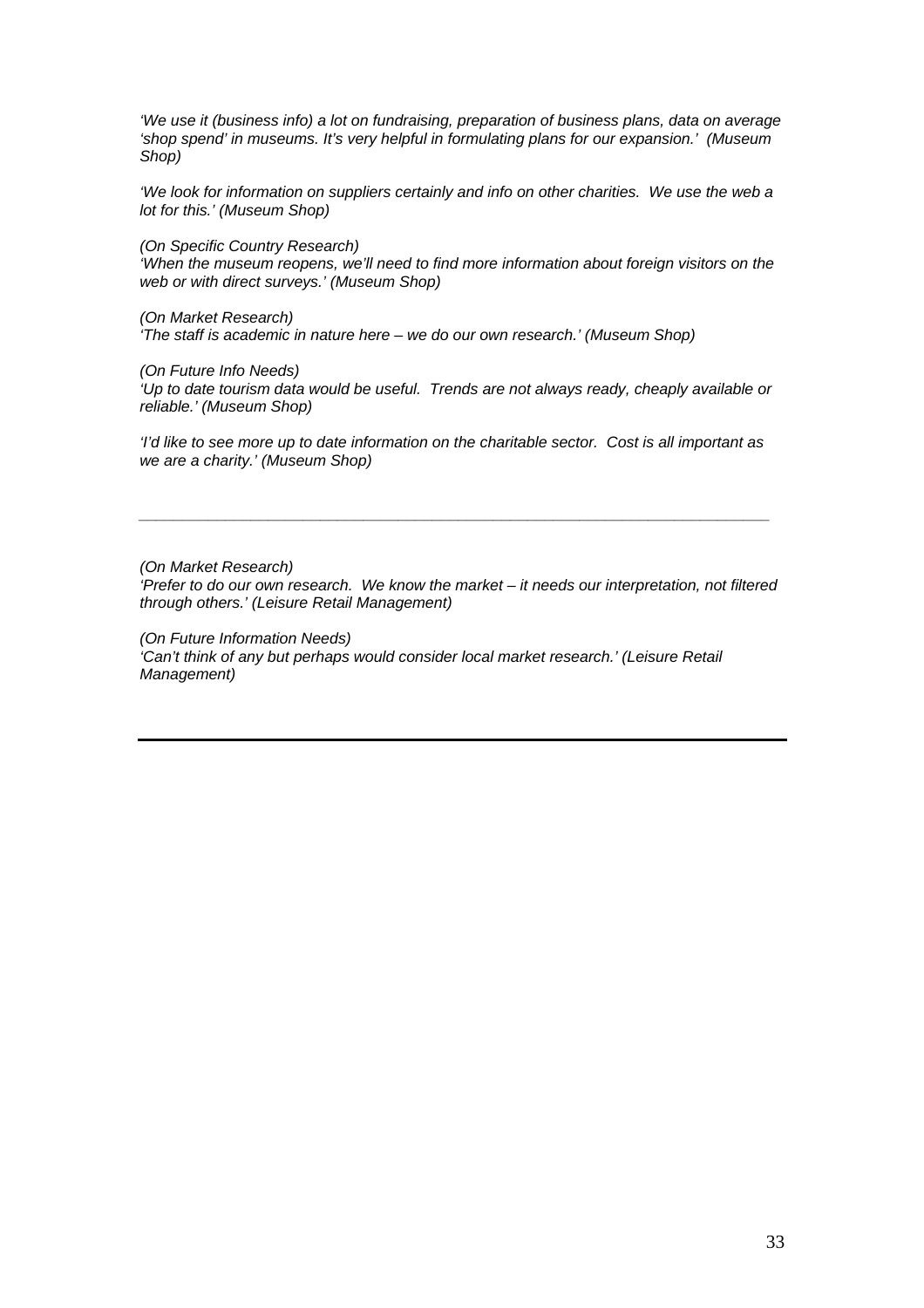*(On Business Info Usage in Last 3yrs)* 

*'It's mostly in-house knowledge. Marketing-wise we have seminars. If you pay for consultants we expect very good service. We use websites which by their nature have to be very up to date. ' (Cathedral Shop and Glazing Contractors)* 

*'We do look into new suppliers before we enter into a contract.' (Cathedral Shop and Glazing Contractors)* 

*''The glazing dept. are very specialised and have long-standing suppliers and customers.' (Cathedral Shop and Glazing Contractors)* 

*'We would Google most things and Ask Jeeves used by the retail manager.' (Cathedral Shop and Glazing Contractors)* 

*'No need for information on other countries. Lots of visitor and tourist information received from the South West Tourist Board.' (Cathedral Shop and Glazing Contractors)* 

*(On Geographical Area Relevant for Competitor Comparison) 'We compare ourselves with other cathedrals throughout the UK – the main 5.' (Cathedral Shop and Glazing Contractors)* 

*(On Info that would be of Value in Future) 'Statistics on other local visitor attraction rates, tariffs, etc. We would like to know if there are any different suppliers who supply the data cheaper. As a charity this is all important.' (Cathedral Shop and Glazing Contractors)* 

*(On Info that would be of Value in Future) 'Bank credit card charges – the rates we pay on commission to banks on credit cards.' (Cathedral Shop and Glazing Contractors)*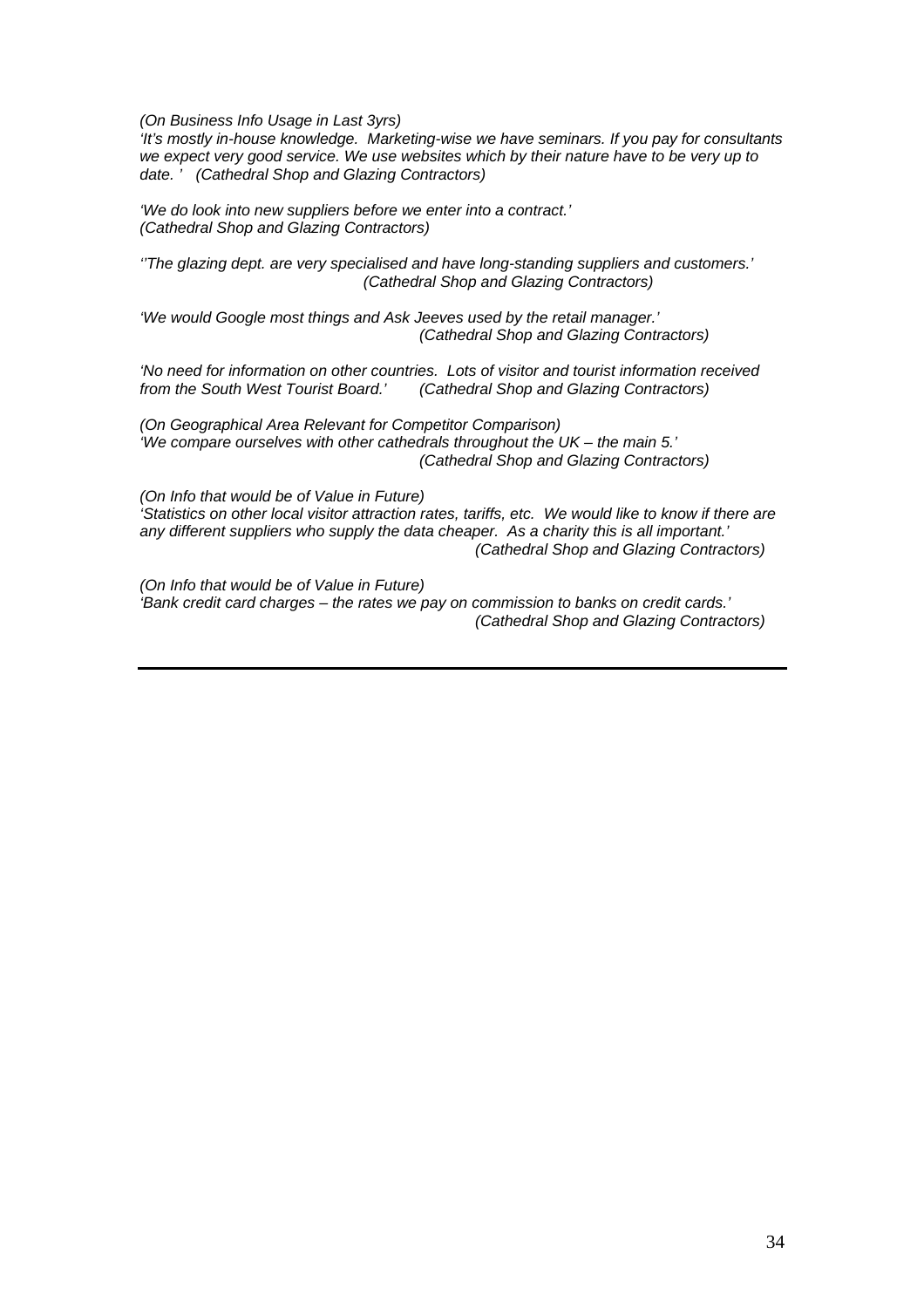*'The most obvious use of business info in the last 3 yrs is advertising. The demographics of the local core area within 50 miles is also important.' (Mortgage Advisor)* 

*'When time permits we do browse for competitor information – fees, offers and so on.' (Mortgage Advisor)* 

*(On Market Research)* 

*'It's more scientific. Response rates did improve with the small amount of research done. All household demographics in the domestic market. We use government statistics and information from local councils.'* 

*(Specific Country Research)* 

*'All UK sales here, but we do seek advice from an American Estate Agency on their advertising techniques, to get a new and different perspectives.' (Mortgage Advisor)* 

*(Resources for Starting a Business) 'Might extend into other areas but this is speculative. Note that Business Link is not enough depth of knowledge generally for start-up businesses.' (Mortgage Advisor)* 

*(On Market Research) 'We prefer to do it in-house. I have an MBA!' (Mortgage Advisor)* 

*(Relevant Geographical Area) 'Plymouth and a 50 mile radius.' (Mortgage Advisor)* 

*(On Info that would be of Value in Future)* 

*'Customer research, demographics (especially age-related) and physiographs, that is, the interests of people seeking mortgage advice (our potential customers)' (Mortgage Advisor)* 

#### *(On Info that would be of Value in Future)*

*'There is a lack of clarity within services that are available for small businesses, for example, the small business loan guarantee scheme and help with borrowing. Often you only find out the details when it is too late. We have not found Business Link to be particularly helpful.' (Mortgage Advisor)*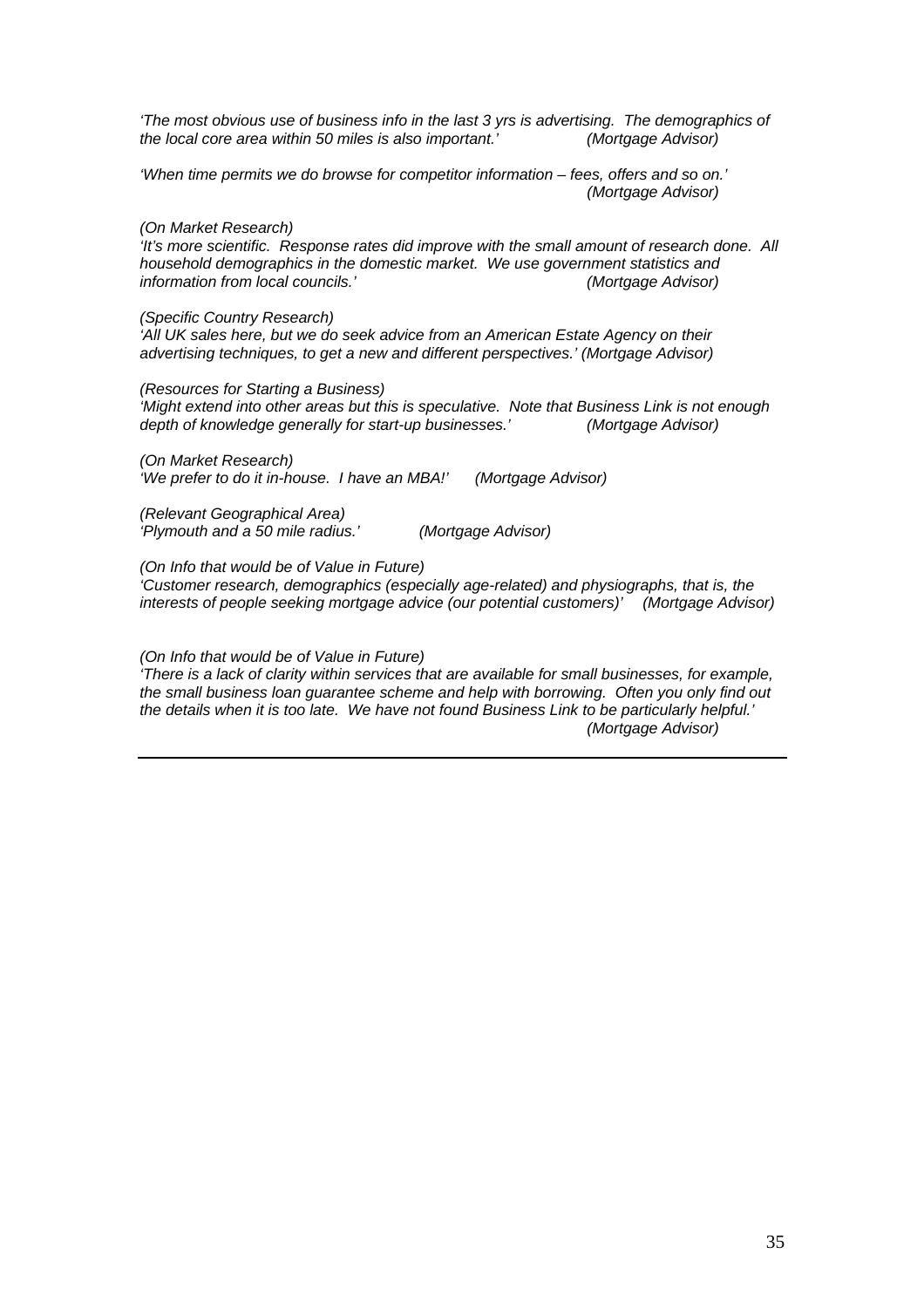*(On Business Information Usage in last 3 yrs) 'It's self-contained within the organisation. Some info on Business Improvement Techniques.' (Professional Engineering Association)* 

#### *(On Finding a Company)*

*'We would look on the web and within the Health and Safety Executive. We are in constant touch with ACAS.' (Professional Engineering Association))* 

#### *(On Market Research)*

*'If we are involved in mediation it's usually a dispute and we might research the employee and employer if we need to. For specific industry research we prefer to extract information ourselves as it may be of a sensitive nature.' (Professional Engineering Association)* 

#### *(On Specific Country Research)*

*'It's usually in the UK but have done in the past. We do use employment agencies in Europe and the British Embassies in Switzerland, Spain and Holland for trade exhibitions being held in Europe.' (Professional Engineering Association)* 

#### *(On Web Resources)*

*'We do have the time and patience to do our own internet research. We just Google it by subject.' (Professional Engineering Association)* 

#### *(On Market Research)*

*'We prefer to do our own research. I hate getting things third hand which have been interpreted, perhaps wrongly, by someone else.' (Professional Engineering Association)* 

#### *(On Relevant Geographical Area)*

*'The whole of the UK is covered by us. We are based near the M5 for good transport links.' (Professional Engineering Association)* 

#### *(On Need for External Advice)*

*'We have a marketing 'guru' in-house plus internal accountants and external auditors – so no need for this type of advice. We are training providers in our own right but do buy in specialist help if needed.' (Professional Engineering Association)*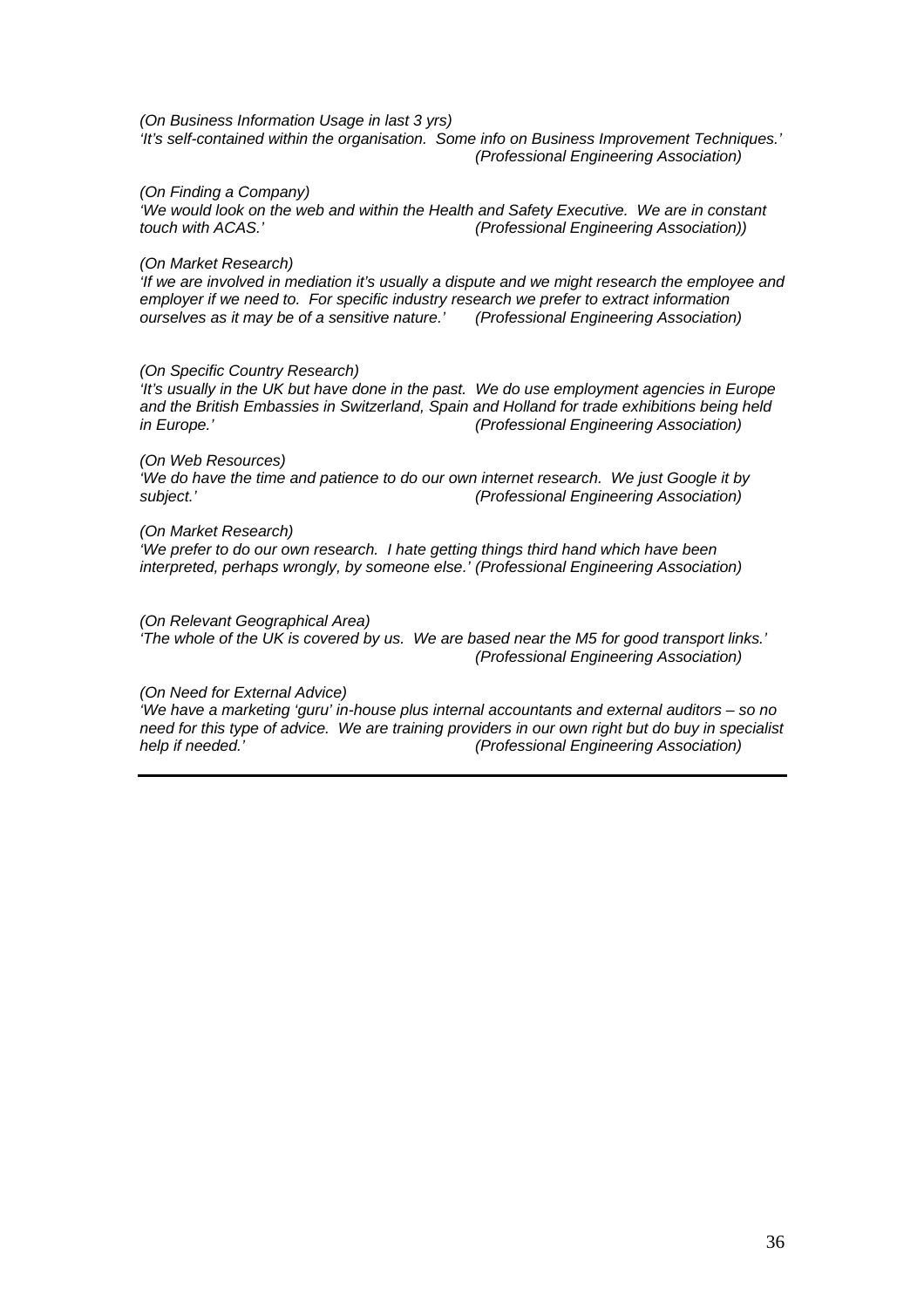*'Business information is freely available from the web. We get information on-line (and hard copy by requesting tariffs etc.) on what other venues are charging for weddings, functions and conferences. (Hotel)* 

*'We like to see where we stand in the marketplace and it's very useful to compare prices.' (Hotel)* 

#### *(On Finding a Company)*

*'We need to find information on competitors and also information on prospects to find out about other local businesses for marketing. Also use Poole/Bournemouth Directories as supplied by Borough Councils.' (Hotel)* 

#### *(On Web-based Resources)*

*'We have an official website and also an 'Information Website' where information can change daily, special offers, staff news, etc.' (Hotel)* 

#### *(On Business Start-Up)*

*'Not used by us and no plans for expansion but I believe Business Link is very good and helped somebody I know with a catering recruitment agency.' (Hotel)* 

#### *(On Geographical Location)*

*'We are located between Sandbanks and Poole Quay. We draw customers from all over the UK but our customers are mainly local.' (Hotel)* 

#### *(On Advice Needed)*

*'Marketing ideas can be got off the web and we look at what our competitors are doing. We use the bank manager and our accountants for financial advice. Training takes place by outside providers - NVQ courses.' (Hotel)*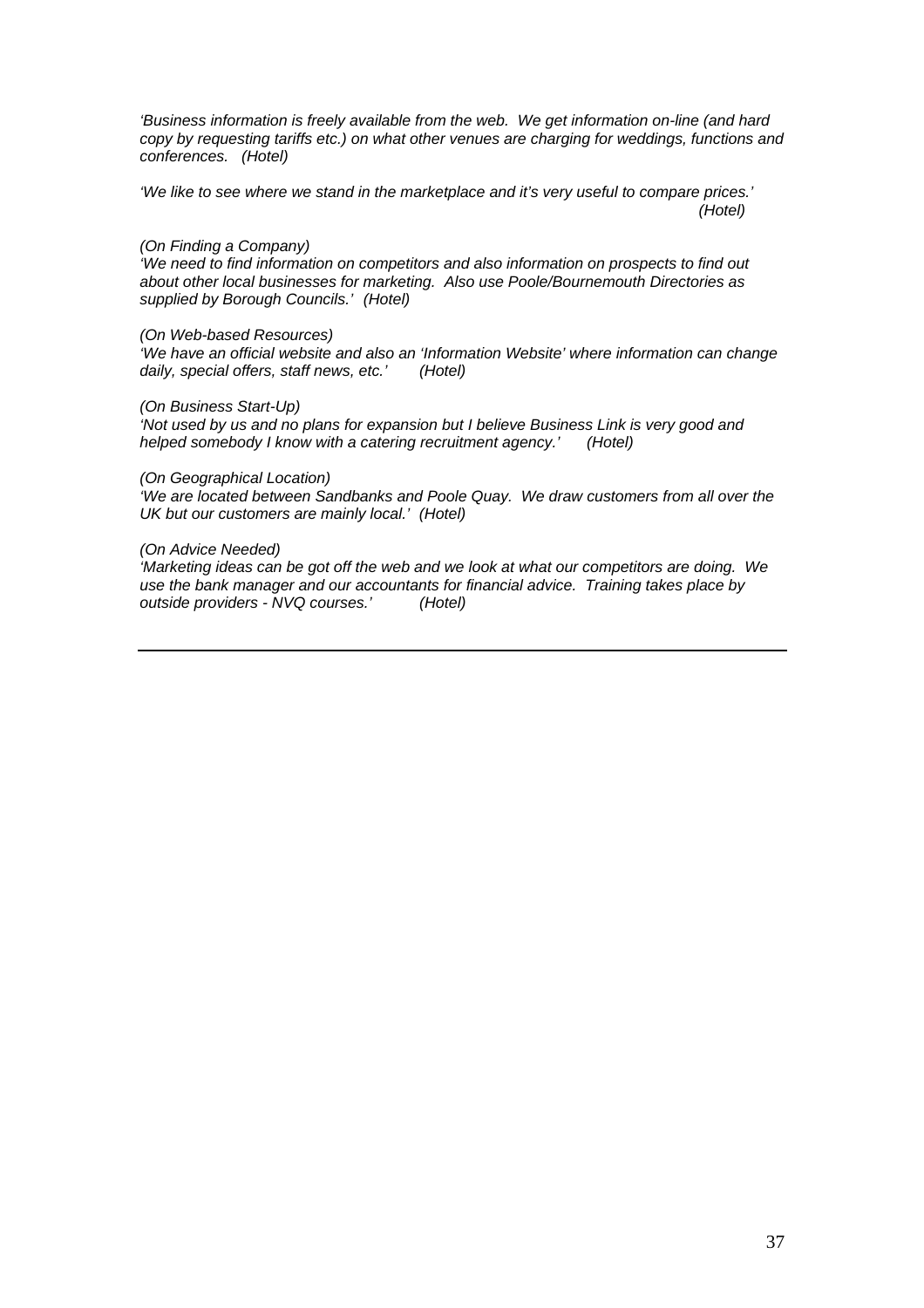*'We use business information all the time whether it be part of our profiling, sales activity or looking for potential customers. It's essential and gives us targets. It needs to be up to date, number of PCs, numbers of sites, competitors.' (IT Consultancy)* 

#### *(On Finding a Company)*

*'We need information at times on higher end companies, highly complex companies that need us as a consultancy. We use a combination of the web, contacts, data agencies, personal contacts and networking.' (IT Consultancy)* 

#### *(On Web Resources)*

*'Google and search really does for everything. You never know if you're getting the full answer though – you never know what you might be missing.' (IT Consultancy)* 

#### *(On Market Research)*

*'We would consider it but why would you pay somebody to do it? It has to be validated – do they have other sources that you don't know about? How up to date and relevant would it be?' (IT Consultancy)* 

#### *(On Advice)*

*'Generally we have tie-ups with Microsoft – they have their own marketing assistance online. For training, we have certified training agencies via Microsoft or search the web or use previously used consultants.' (IT Consultancy)* 

#### *(On Future Business Information Needs)*

*'You can fall into the trap that Google is the answer to everything. Is that right? We do rely on Google almost entirely – we don't really use any other search engines.' (IT Consultancy)* 

#### *(On Ideas for Future Business Information)*

*'Info on pressures within the sector, current state in IT market, geographical areas that are expanding, business issues in expanding companies who might be potential customers for us.' (IT Consultancy)* 

*'Our MD compares filed accounts within language schools online for comparative purposes.' (Independent Language School)* 

*(On Finding a Company) 'We use the web. Our customers use our own website and can take bookings.' (Independent Language School)* 

*(On Finding an Industry)* 

*'We have overseas agents. If we needed to research 'aviation' students, for example, we would go through CAA worldwide.' (Independent Language School)* 

#### *(On Finding a Country)*

*'We would use an info service to find new markets in, say, China. China and India are still growing as an import market. There's a gradual drip building up relationships with foreign governments and international agents.' (Independent Language School)* 

*(On Web Resources) 'We have our own staff in-house who have the time and knowledge to research online.' (Independent Language School)* 

*(On Market Research) 'I've never known us pay anybody. We have our own expertise in-house.' (Independent Language School)*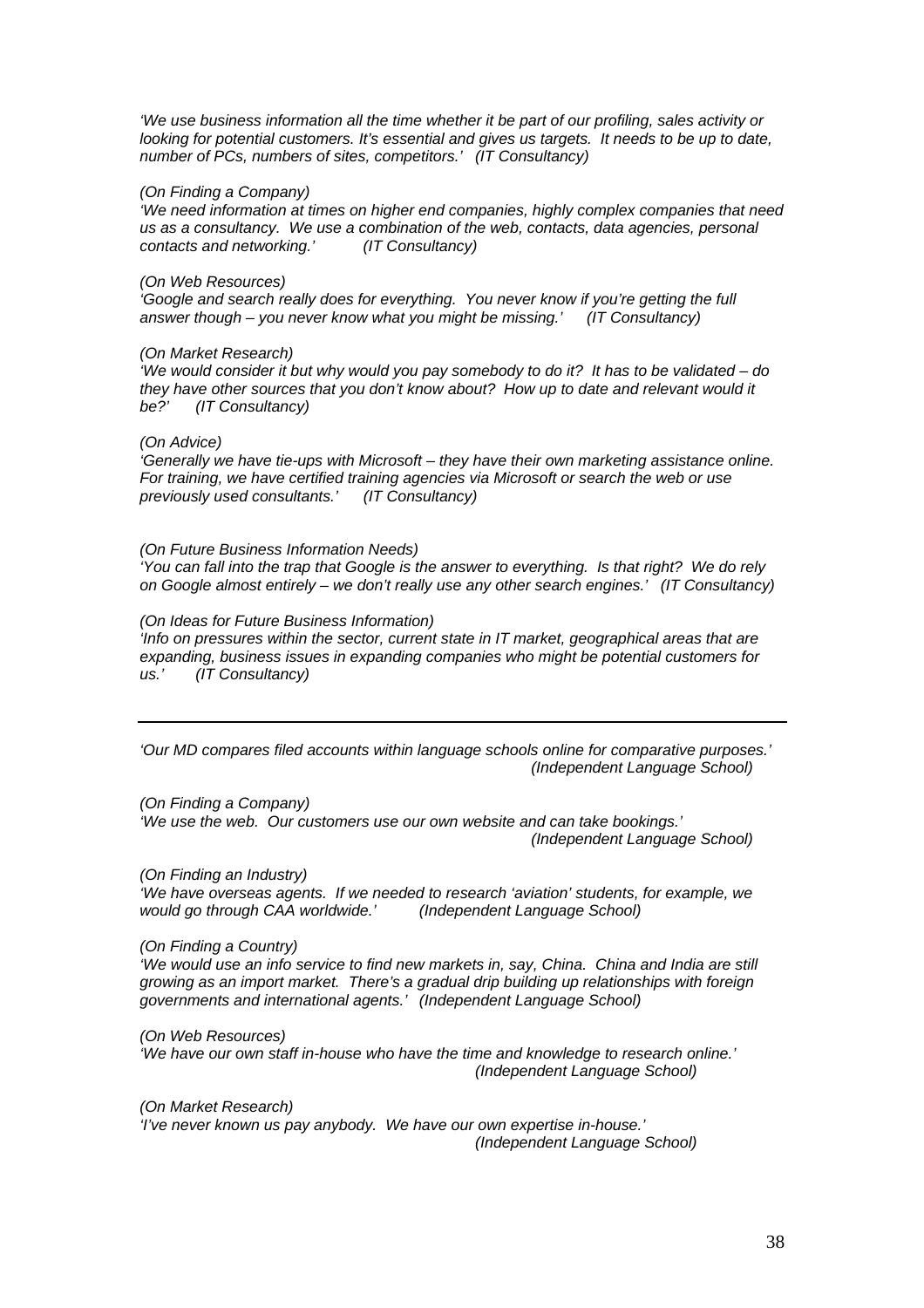*(On Relevant Geographical Locations) 'We're located on the South Coast but I would consider London and Oxford to be relevant.' (Independent Language School)* 

*(On Advice)* 

*'No need for marketing advice – we've been a language school for over 20 yrs and we know our market. We have internal accountants and external auditors for financial advice. For training we have in-house expertise of the directors.' (Independent Language School)* 

#### *(On Future Business Needs)*

*'Information on the global economy would be useful. For example, the downturn in the Russian economy in the 90's effected the number of students coming to the UK. Can accurate predictions be made?' (Independent Language School)* 

#### *(On Ideas for Future Business Information)*

*'Information on the global economy. Any downturn in the economies of the Far East, China etc. can effect the willingness of these countries to send students to the UK to learn English.' (Independent Language School)* 

 *'Market Research has proved useful – demographics, locations, etc. We would consider some more independent Market research if approved by the Chief Executive.'* 

 *(Assurance Company)* 

*(On Starting a Business) 'We are a long-established business, sticking to what we know.* 

 *(Assurance Company)* 

*(On Web Resources) 'Our own staff do desk-based browsing.' (Assurance Company)*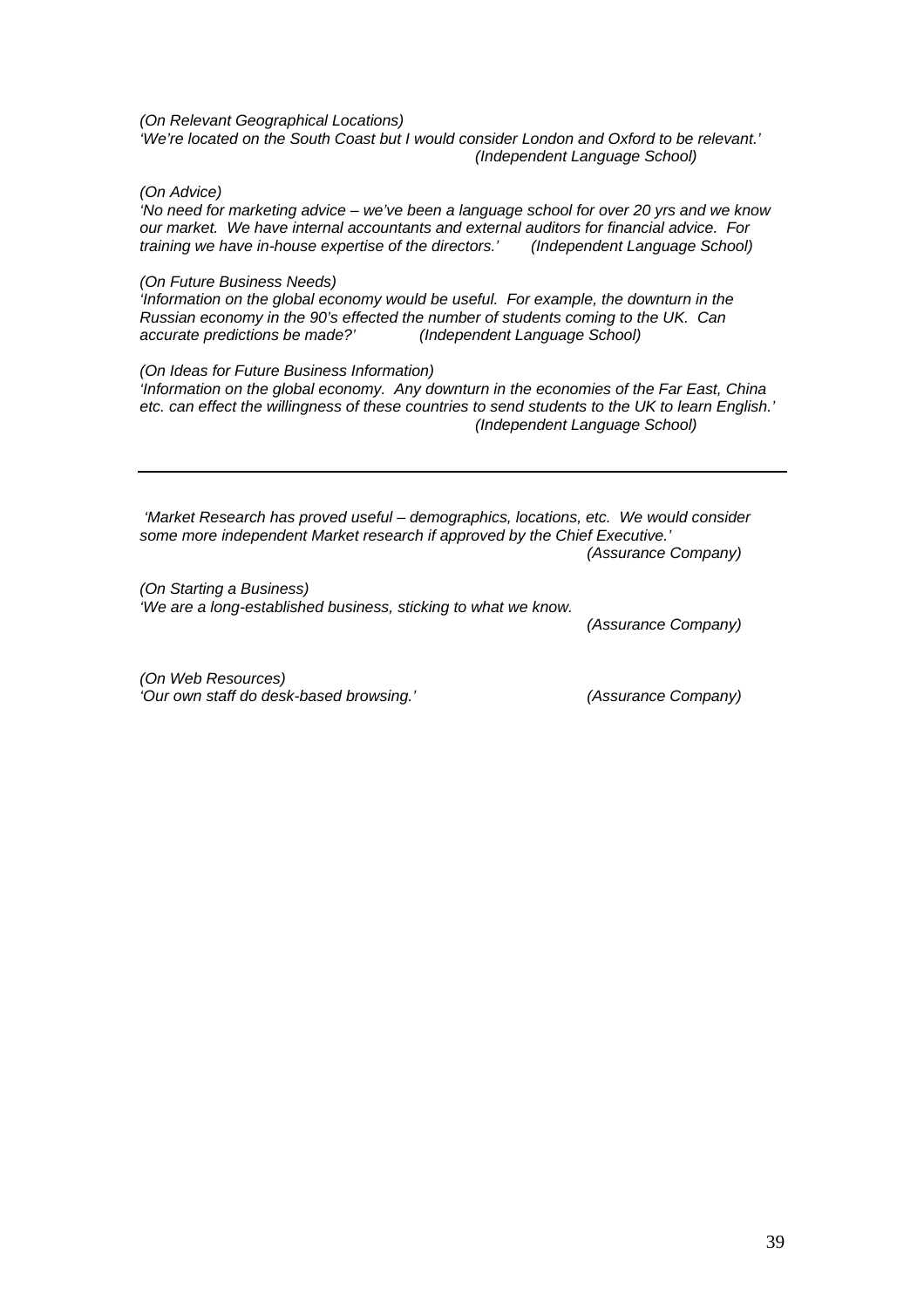### **7: Questionnaires**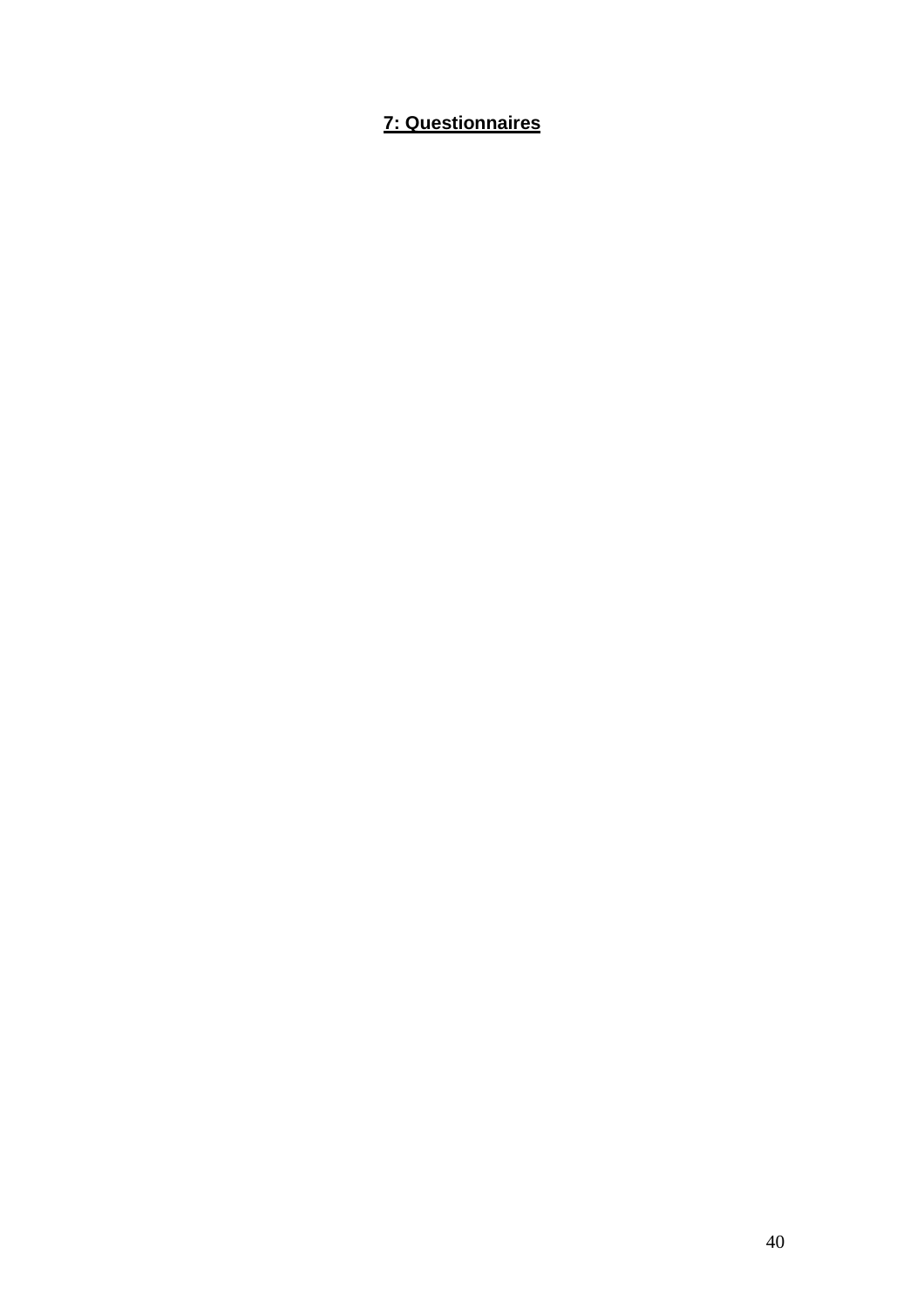## **BUSINESS INFORMATION SERVICE FOR THE SOUTH WEST**

| Q1             | Which of the following sectors does your business belong to? (Please tick most appropriate).                                                   |                                    |
|----------------|------------------------------------------------------------------------------------------------------------------------------------------------|------------------------------------|
|                |                                                                                                                                                |                                    |
|                | Engineering and Manufacture                                                                                                                    |                                    |
|                |                                                                                                                                                |                                    |
|                |                                                                                                                                                |                                    |
|                |                                                                                                                                                | Tourism, Leisure and Hospitality   |
| Q <sub>2</sub> | How many employees does your business have? (Please tick one only).                                                                            |                                    |
|                |                                                                                                                                                |                                    |
|                |                                                                                                                                                |                                    |
|                |                                                                                                                                                |                                    |
|                |                                                                                                                                                |                                    |
|                |                                                                                                                                                |                                    |
| Q3             | How long has the business been in existence? (Please tick one only).                                                                           |                                    |
|                |                                                                                                                                                |                                    |
|                |                                                                                                                                                |                                    |
|                |                                                                                                                                                |                                    |
| Q4             | What type of business information do you need? (Please tick all that apply).<br>Information about sources of finance<br>Other (please specify) |                                    |
|                |                                                                                                                                                |                                    |
| Q5             | What information do you find difficult to obtain?                                                                                              |                                    |
|                |                                                                                                                                                |                                    |
| Q6             | What do you use business information for? (Please tick all that apply).                                                                        |                                    |
|                | Sales & marketing eg researching prospects or                                                                                                  |                                    |
|                | Researching creditworthiness of prospects,                                                                                                     | Strategic development and planning |
|                |                                                                                                                                                | Researching products or services   |
|                |                                                                                                                                                |                                    |
|                | Business plans/attracting investment                                                                                                           |                                    |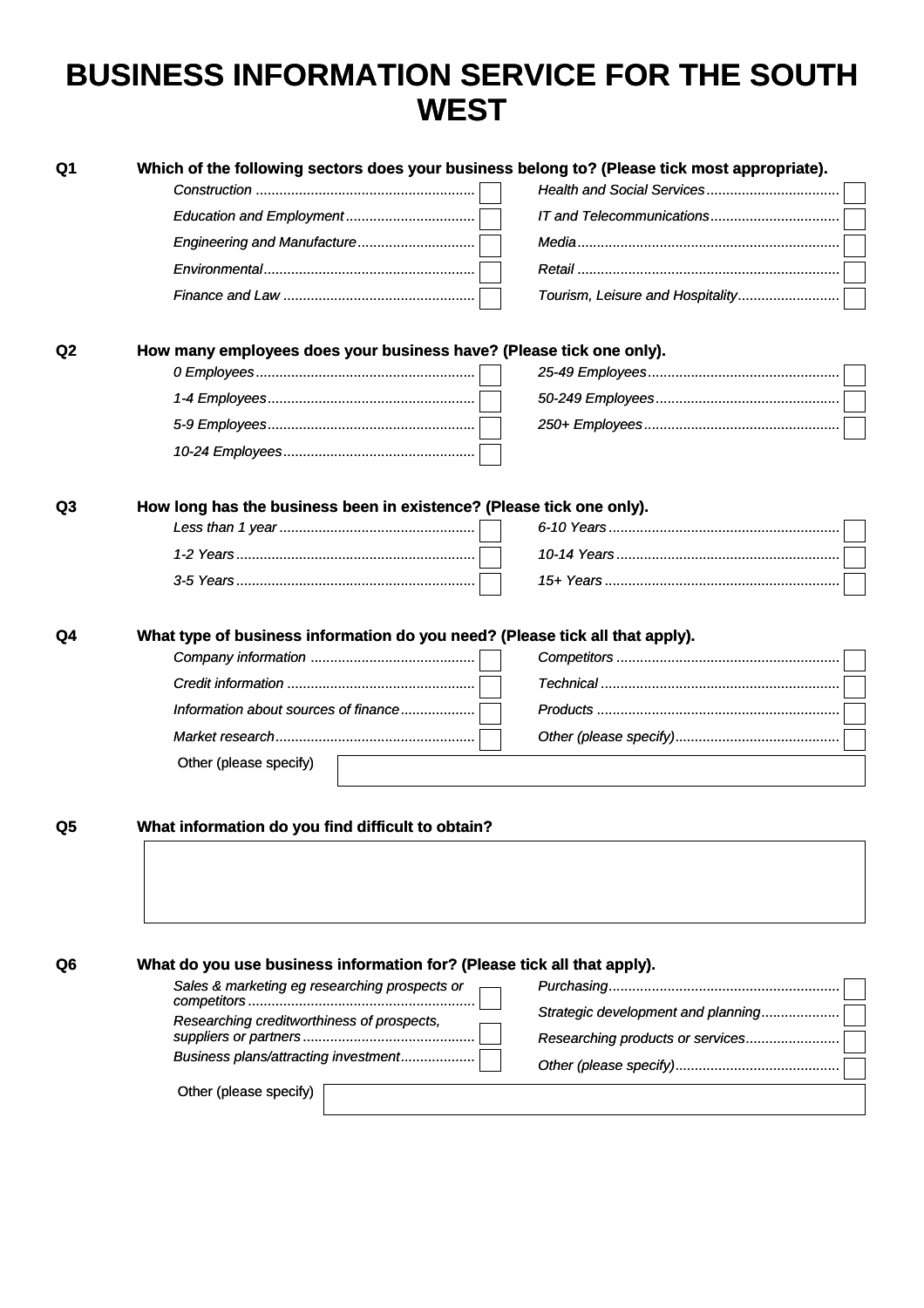| Would your business benefit from having easier access to business information?                               |                                            |  |
|--------------------------------------------------------------------------------------------------------------|--------------------------------------------|--|
|                                                                                                              |                                            |  |
| If yes, how?                                                                                                 |                                            |  |
|                                                                                                              |                                            |  |
| Which of the following sources of business information do you use? (Please tick all that apply).             |                                            |  |
|                                                                                                              |                                            |  |
| Business related journals and periodicals                                                                    |                                            |  |
|                                                                                                              |                                            |  |
| Newspapers eg Financial Times<br>Other (please specify)                                                      |                                            |  |
|                                                                                                              |                                            |  |
| Do you use information and advice sources provided by any of the following? (Please tick all that<br>apply). |                                            |  |
|                                                                                                              | Online fee paying eg Thomson, Experian,    |  |
|                                                                                                              | Market research companies                  |  |
|                                                                                                              | Regional Development Agency                |  |
|                                                                                                              | Independent advice offered by suppliers eg |  |
|                                                                                                              |                                            |  |
|                                                                                                              |                                            |  |
| Federation of Small Businesses                                                                               |                                            |  |
|                                                                                                              |                                            |  |
| Other (please specify)                                                                                       |                                            |  |
|                                                                                                              |                                            |  |
| How would you prefer to access a business information service? (Please tick one only).                       |                                            |  |
|                                                                                                              |                                            |  |
|                                                                                                              |                                            |  |
| Would you pay for business information                                                                       |                                            |  |
|                                                                                                              |                                            |  |
| If not, why not?                                                                                             |                                            |  |
|                                                                                                              |                                            |  |
| If you are prepared to answer more in-depth questions please give your contact details below:                |                                            |  |
|                                                                                                              |                                            |  |
|                                                                                                              |                                            |  |
|                                                                                                              |                                            |  |
|                                                                                                              |                                            |  |

jbrackst@bournemouth.ac.uk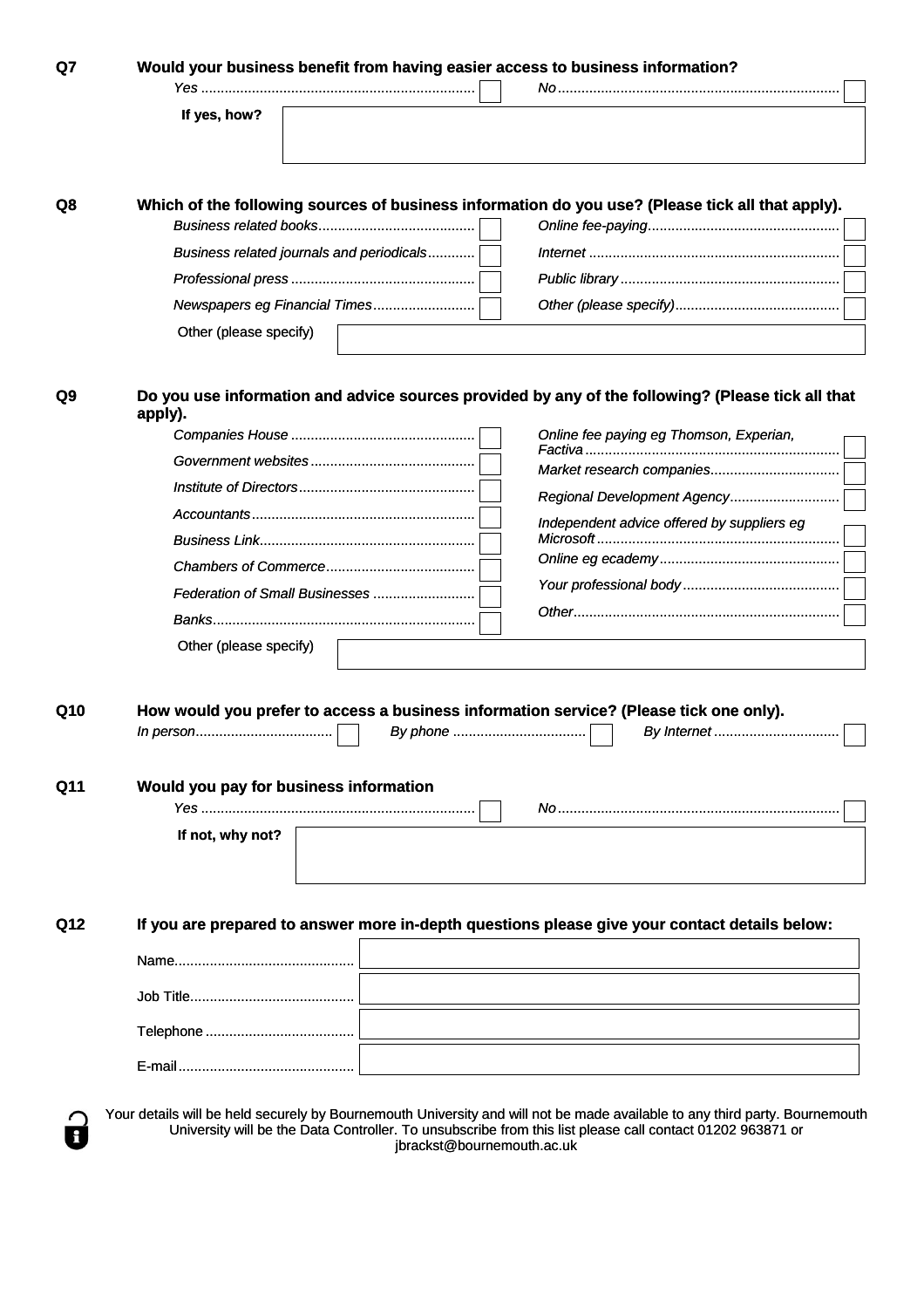## **BUSINESS INFORMATION SERVICE FOR THE SOUTH WEST ALUMNI**

| Which of the following sectors do you work in? (Please tick most appropriate).   |                                  |
|----------------------------------------------------------------------------------|----------------------------------|
|                                                                                  |                                  |
| Engineering and Manufacture                                                      |                                  |
|                                                                                  | Tourism, Leisure and Hospitality |
|                                                                                  | Not Working (close interview)    |
|                                                                                  |                                  |
|                                                                                  |                                  |
| How many employees does the business you work in have? (Please tick one only).   |                                  |
|                                                                                  |                                  |
|                                                                                  |                                  |
|                                                                                  |                                  |
|                                                                                  |                                  |
| How long has the business you work in been in existence? (Please tick one only). |                                  |
|                                                                                  |                                  |
|                                                                                  |                                  |
|                                                                                  |                                  |
|                                                                                  |                                  |
|                                                                                  |                                  |
| Do you or the business you work in use business information?                     |                                  |
|                                                                                  |                                  |
| What type of business information do you need? (Please tick all that apply).     |                                  |
|                                                                                  |                                  |
|                                                                                  |                                  |
| Information about sources of finance                                             |                                  |
|                                                                                  |                                  |
|                                                                                  |                                  |
| Other (please specify)                                                           |                                  |
|                                                                                  |                                  |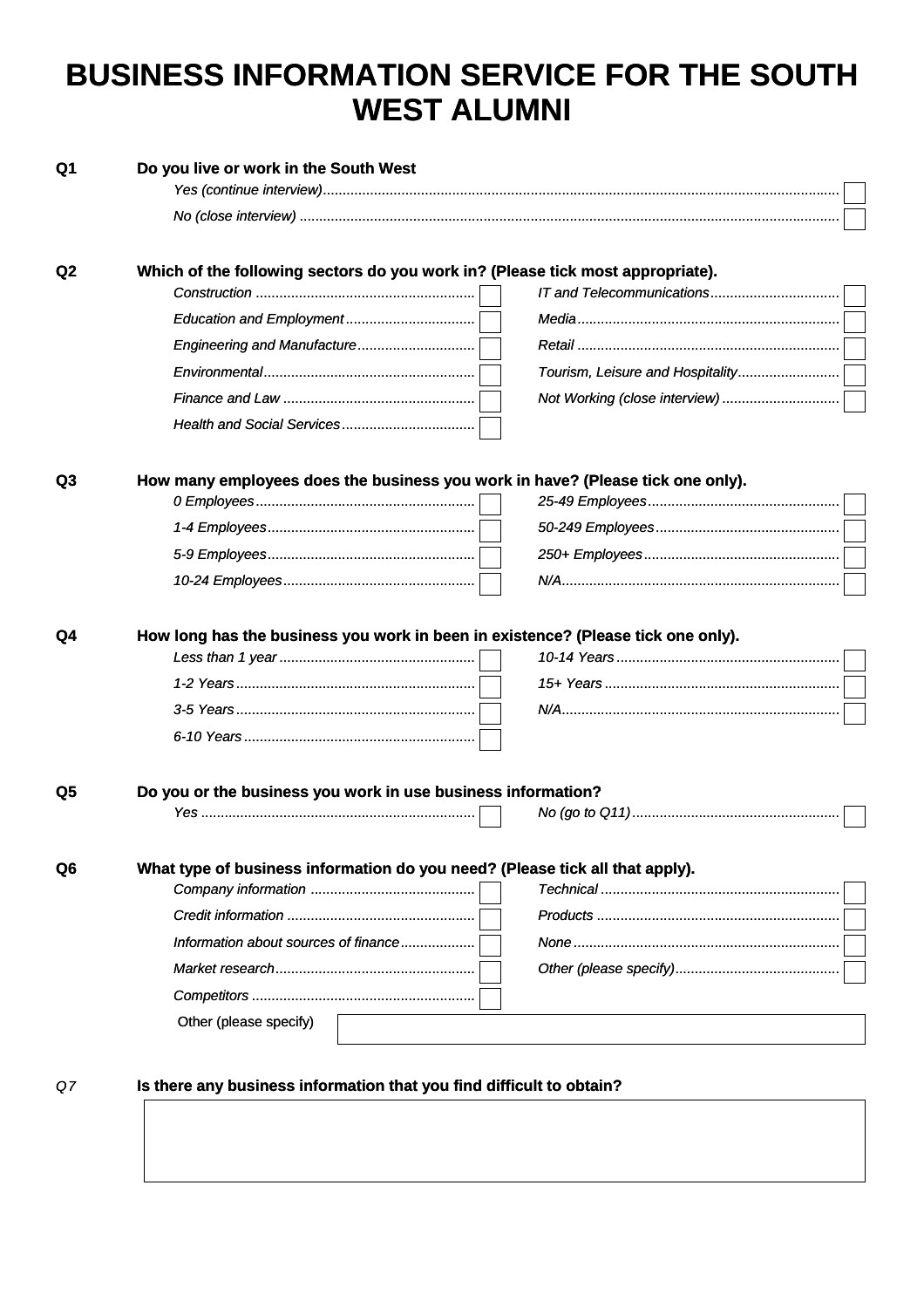| Q8  | What do you use business information for? (Please tick all that apply).                           |                                            |  |
|-----|---------------------------------------------------------------------------------------------------|--------------------------------------------|--|
|     | Sales & marketing eg researching prospects or                                                     | Strategic development and planning         |  |
|     | Researching creditworthiness of prospects,                                                        | Researching products or services           |  |
|     |                                                                                                   | I don't use business information           |  |
|     | Business plans/attracting investment                                                              |                                            |  |
|     |                                                                                                   |                                            |  |
|     | Other (please specify)                                                                            |                                            |  |
|     |                                                                                                   |                                            |  |
| Q9  | Do you use any of the following sources of business information? (Please tick all that apply).    |                                            |  |
|     |                                                                                                   |                                            |  |
|     | Business related journals and periodicals                                                         |                                            |  |
|     |                                                                                                   | I don't use business information           |  |
|     | Newspapers eg Financial Times                                                                     |                                            |  |
|     |                                                                                                   |                                            |  |
|     |                                                                                                   |                                            |  |
|     | Other (please specify)                                                                            |                                            |  |
|     |                                                                                                   |                                            |  |
| Q10 | Do you use information and advice sources provided by any of the following? (Please tick all that |                                            |  |
|     | apply).                                                                                           |                                            |  |
|     |                                                                                                   | Online fee paying eg Thomson, Experian,    |  |
|     |                                                                                                   | Market research companies                  |  |
|     |                                                                                                   | Regional Development Agency                |  |
|     |                                                                                                   | Independent advice offered by suppliers eg |  |
|     |                                                                                                   |                                            |  |
|     |                                                                                                   |                                            |  |
|     |                                                                                                   |                                            |  |
|     |                                                                                                   | I don't use business information           |  |
|     |                                                                                                   |                                            |  |
|     | Other (please specify)                                                                            |                                            |  |
|     |                                                                                                   |                                            |  |
|     |                                                                                                   |                                            |  |
| Q11 | Would the business you work in benefit from having easier access to business information?         |                                            |  |
|     |                                                                                                   |                                            |  |
|     | If yes, how?                                                                                      |                                            |  |
|     |                                                                                                   |                                            |  |
|     |                                                                                                   |                                            |  |
| Q12 | How would you prefer to access a business information service? (Please tick one only).            |                                            |  |
|     |                                                                                                   | I don't use business                       |  |
|     |                                                                                                   | information                                |  |
|     |                                                                                                   |                                            |  |
|     |                                                                                                   |                                            |  |
| Q13 | Would you pay for business information                                                            |                                            |  |
|     | If not, why not?                                                                                  |                                            |  |
|     |                                                                                                   |                                            |  |
|     |                                                                                                   |                                            |  |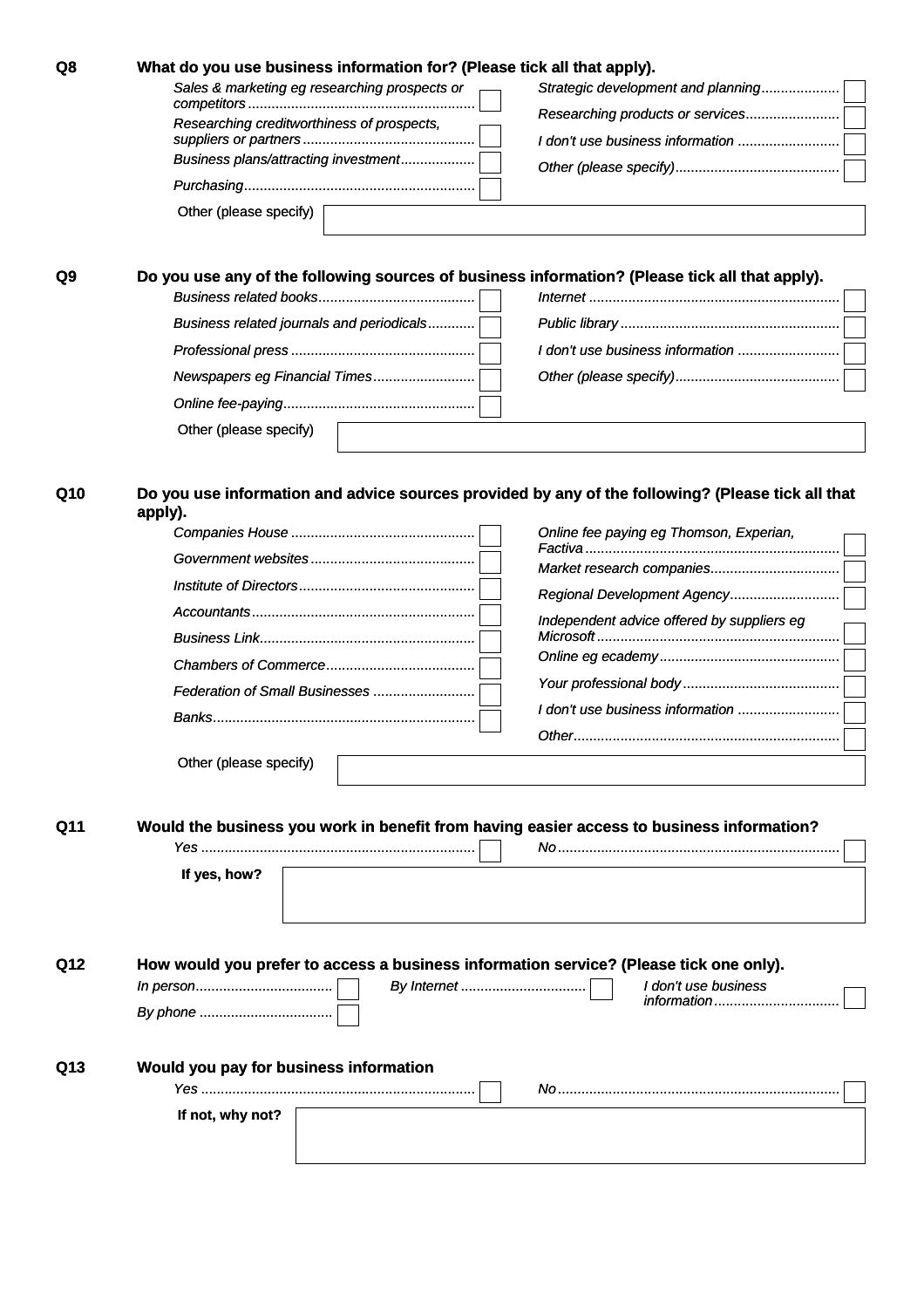#### **Q14 If you are prepared to answer more in-depth questions please give your contact details below:**

 $\mathsf{r}$ 



Your details will be held securely by Bournemouth University and will not be made available to any third party. Bournemouth University will be the Data Controller. To unsubscribe from this list please call contact 01202 963871 or jbrackst@bournemouth.ac.uk